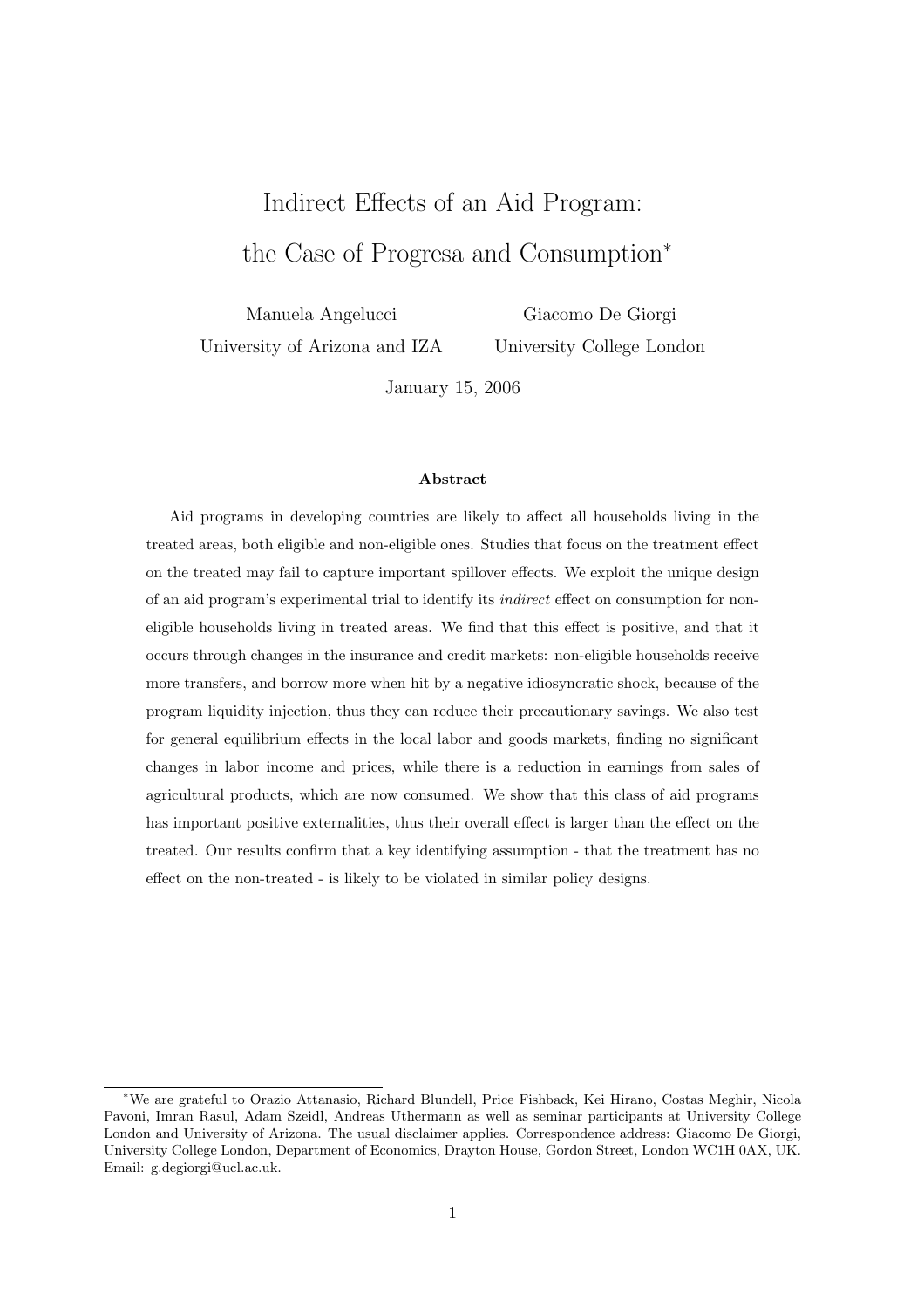# 1 Introduction

Policy interventions in developing countries are likely to affect all residents of the areas where they are implemented, especially when village economies and social networks create strong links between a limited number of households. However, the program evaluation literature is mainly focused on estimating the program effects on the treated, rather than the effects on the nontreated or general equilibrium effects. In this paper, we exploit the unique design of Progresa's experimental trial to estimate its indirect effect on consumption for non-eligible households who live in treatment areas, and to understand the mechanisms through which this indirect effect occurs. We show that liquidity injections into small rural communities increase the consumption of the non-treated through changes in the credit and insurance markets. Thus, the total effect of Progresa in these communities is larger than its effect on the treated. Our results confirm that a key identifying assumption - that the program has no effect on non-treated individuals - is likely to be violated in similar policy designs.

Conditional cash transfers are a popular type of aid program, which provides monetary transfers to eligible recipients, provided they send their children to school, attend nutrition classes, and have periodic health checks. Programs with this format are currently implemented in numerous countries: Bangladesh, Bolivia, Brazil, Colombia, Honduras, Jamaica, Mexico, and Nicaragua. Progresa is an ongoing conditional cash transfer program targeted at Mexican poor rural households, providing grants to improve education, health, and nutrition.

The design of the experimental trial and the data collected for the evaluation have some unique features. First, the randomization was implemented at the village level. Second, program administrators collected data on all households, both poor and non-poor, although only poor households were eligible for the treatment. Thus, we have information on four groups: poor and non-poor households in treatment and control villages. Non-poor households in control villages provide a valid counterfactual for the non-poor in treatment ones, under the assumptions that assignment is truly random, and that control villages are not indirectly affected by the program. Hence, this particular experimental design enables us to estimate the indirect effects of the program on non-eligible households who live in treatment areas using fairly standard identifying assumptions.

We focus on consumption because it provides a synthetic measure of household well-being. We find that there is a positive, significant indirect program effect on consumption for noneligible families. This effect is quite sizeable, as it is as big as two thirds of the increase in consumption for the poor, in absolute level. Further, we study the mechanisms that permit this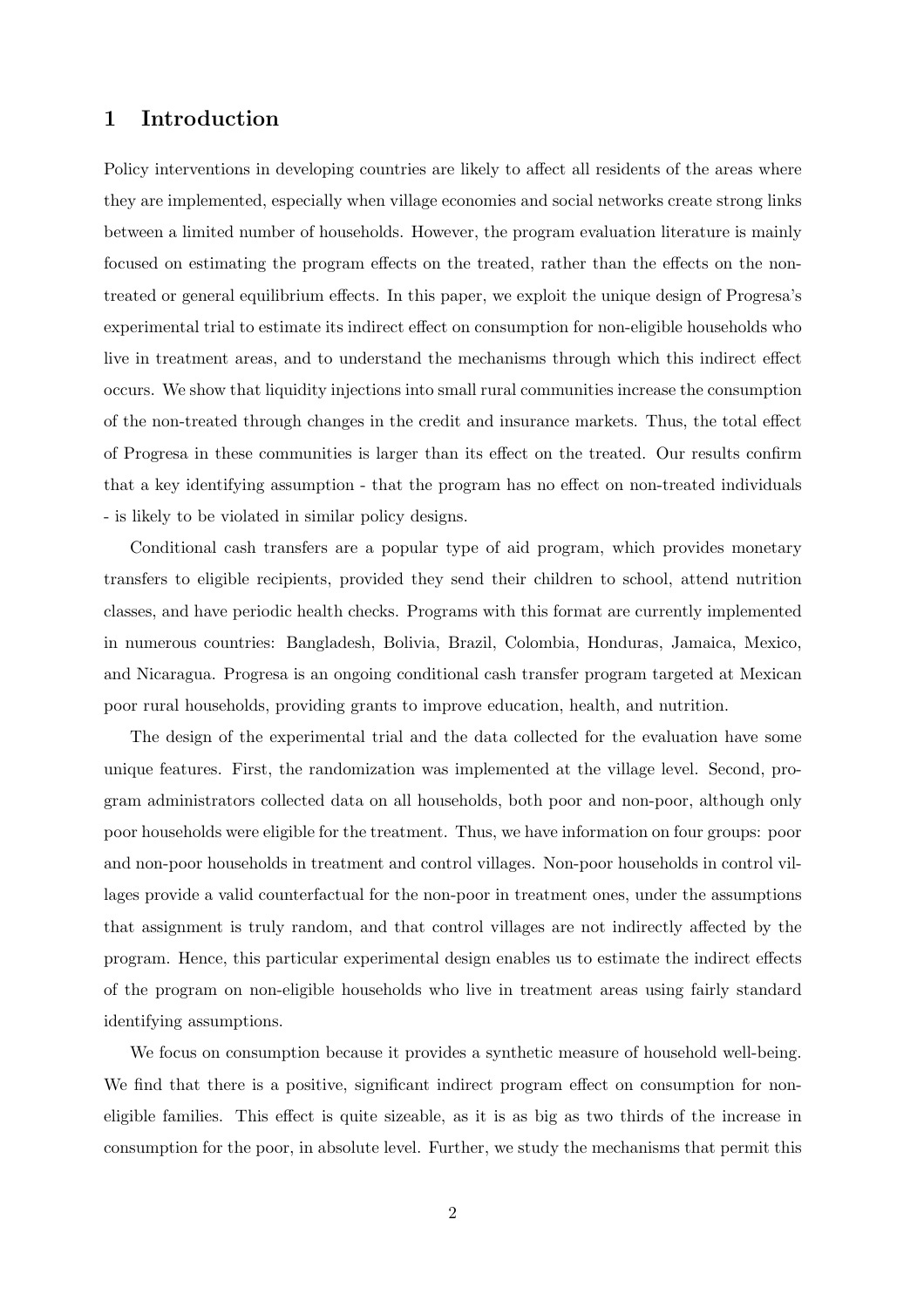increase in consumption. For example, the implementation of Progresa may modify the labor supply, altering equilibrium wages, or it may increase goods prices through a higher demand. We find that there are no significant indirect effects on labor earnings, prices (with the exception of increases in few food items in 1998), and welfare receipt, and that sales of agricultural products decrease. Therefore, we rule out the hypothesis that the indirect program effect on consumption is generated by an increase in current income. Instead, we show that non-poor households in treatment villages consume more by receiving more transfers, by borrowing more money - almost exclusively from family, friends, or informal moneylenders - and by reducing their stocks of grains and animals. Further, we show that the indirect program effects on consumption and loans are larger for households hit by a negative idiosyncratic shock. Thus, we conclude that cash transfers in treatment villages indirectly benefit non-treated households by improving consumption smoothing. These results correspond to our knowledge of developing countries, where credit and insurance occur through informal networks of family, friends, and neighbors. Positive income shocks to some households benefit the whole network, whose other members receive larger loans and transfers, especially the ones hit by negative shocks. The availability of additional liquidity in the network enables households to reduce their savings.

While it is often difficult to predict the effects of a nationwide program using data from limited geographic areas, the effects on the credit and insurance market should not be a function of the number of treated villages, as long as social networks are village-specific. Hence, we can predict positive indirect effects on consumption occurring through changes in local credit and insurance arrangements.<sup>1</sup> Thus, the indirect effects reinforce the direct ones in this class of policies, unlike in many active labor market programs.<sup>2</sup>

By estimating significant indirect treatment effects, this paper provides a very clear example of the violation of the stable unit treatment value assumption (SUTVA). SUTVA states that potential outcomes depend on the treatment received, and not on what treatments other units receive (Rubin, 1986), ruling out any effect of the program on non-treated households. As such, our exercise highlights the importance of carefully considering the type of data available and the policy at hand before implementing partial equilibrium estimators. For example, when the distance (economic, social or geographic) between treatment and control group is small, and when the treatment group is a large fraction of the local economy, the SUTVA may be less

<sup>&</sup>lt;sup>1</sup>As regards the labor market, there should not be any major changes, as long as the decrease in child labor is minimal, compared to the size of the active labor force. The general equilibrium effect on goods prices is instead less clear.

<sup>&</sup>lt;sup>2</sup>For example, Blundell *et al.* (2004) and De Giorgi (2005) discuss the possibility that subsidized employment for the treated group in the British New Deal program may generate a substitution effects between treated and control units.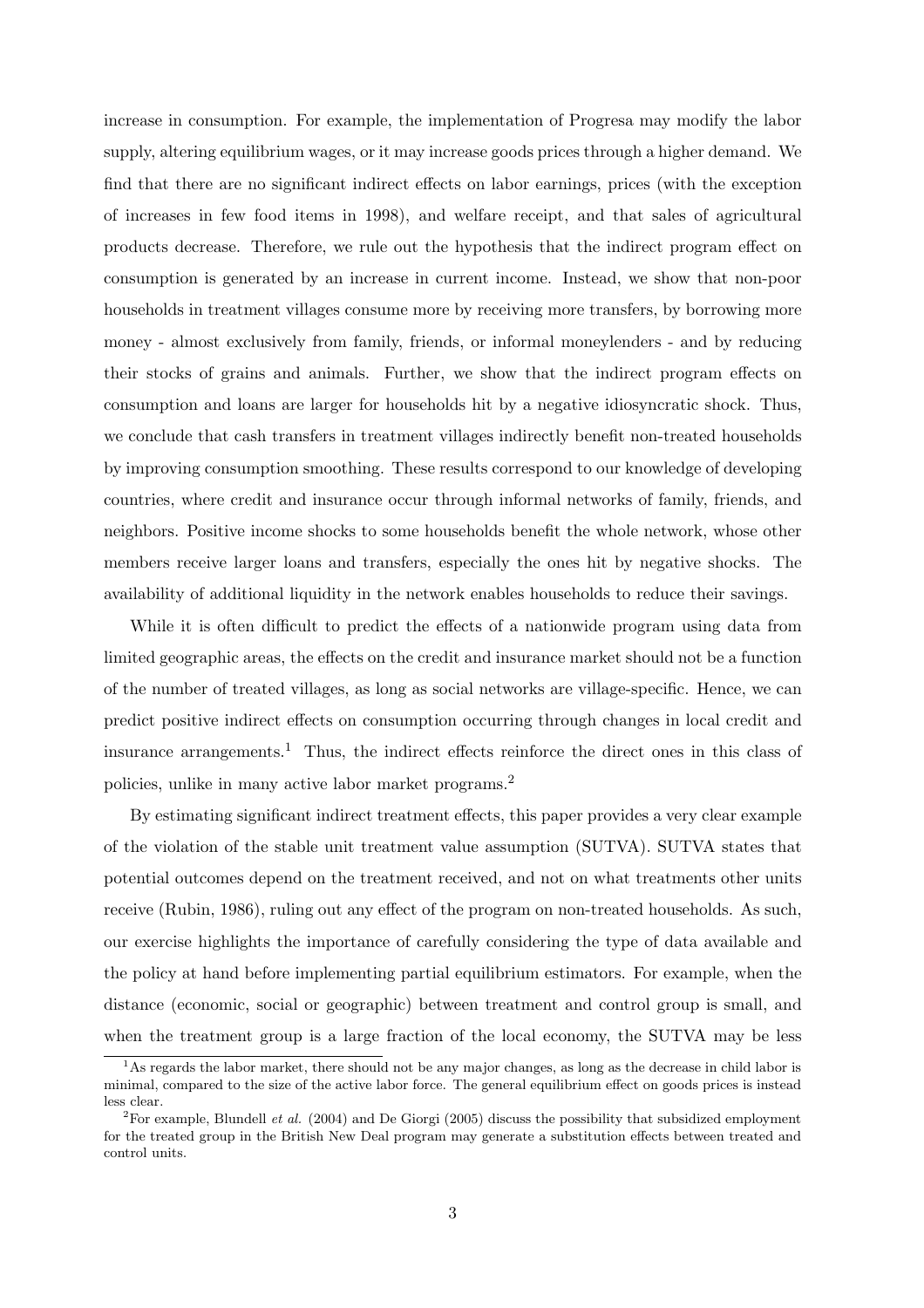likely to hold.

In sum, the paper contributes to different literatures. We add to the literature that studies consumption smoothing and credit and insurance markets in low-income economies by showing the indirect effects of an exogenous liquidity injection. We also contribute to the program evaluation literature in multiple ways: first, we show that a class of widely implemented aid policies has important positive externalities, and we establish how they operate.<sup>3</sup> Second, we try and extrapolate the indirect effects of a nationwide conditional cash transfer program in the credit and insurance market. Third, we provide an example of the failure of the SUTVA, which is normally non-testable, and we discuss cases in which this failure is likely to occur.

The paper is organized as follows: section 2 describes the structure of Progresa and the characteristics of the data collected for its evaluation. Section 3 discusses the identification of the parameters of interest. Section 4 presents the initial results. Section 5 analyzes the possible channels through which consumption increases. Section 6 investigates the role of idiosyncratic shocks on consumption and credit market. Section 7 concludes.

### 2 Progresa: program structure and data characteristics

Progresa is an ongoing program that targets Mexican poor households, providing grants to improve education, health, and nutrition. Started in 1998, by the end of 1999 this program had about 2.6 million recipient households in more than 2,000 municipalities, at a cost of approximately 0.2% of Mexico's GDP. Progresa provides grants in the form of nutritional subsidies, as well as scholarships for children attending third to ninth grade. The recipients of the transfers are women. Grants, paid bimonthly, are conditional upon family visits to health centers, women's participation in informal workshops on health and nutrition issues, and verification that children attended classes at least 85% of the time during the previous sixty days. Scholarships are larger for higher school grades and for females attending secondary school, the bimonthly amounts ranging between 160 pesos for third grade to 530 and 610 pesos for males and female in ninth grade, in November 1999. These payments correspond approximately to one half to two thirds of the wage a child would earn by working full time (Schultz, 2004), and cannot exceed a total of 1500 pesos per household (bimonthly), again in

<sup>&</sup>lt;sup>3</sup>The literature on indirect effects can be roughly grouped into papers that use sources of exogenous variation to identify peer effects, and papers that set up and calibrate structural models to estimate general equilibrium effects. The first group includes Duflo and Saez (2002), Katz et al. (2001), Miguel and Kremer (2004), Philipson (2000) and Sacerdote (2001). Bobonis and Finan (2005) and Lalive and Cattaneo (2005) use Progresa data to estimate peer effects in schooling decisions. The second group includes, among others, Heckman et al. (1998) and Lise et al. (2005). Some important references in the risk-sharing literature are Deaton (1991), Banerjee et al. (2003), and Banerjee (2004), in addition to the ones we mention in the text.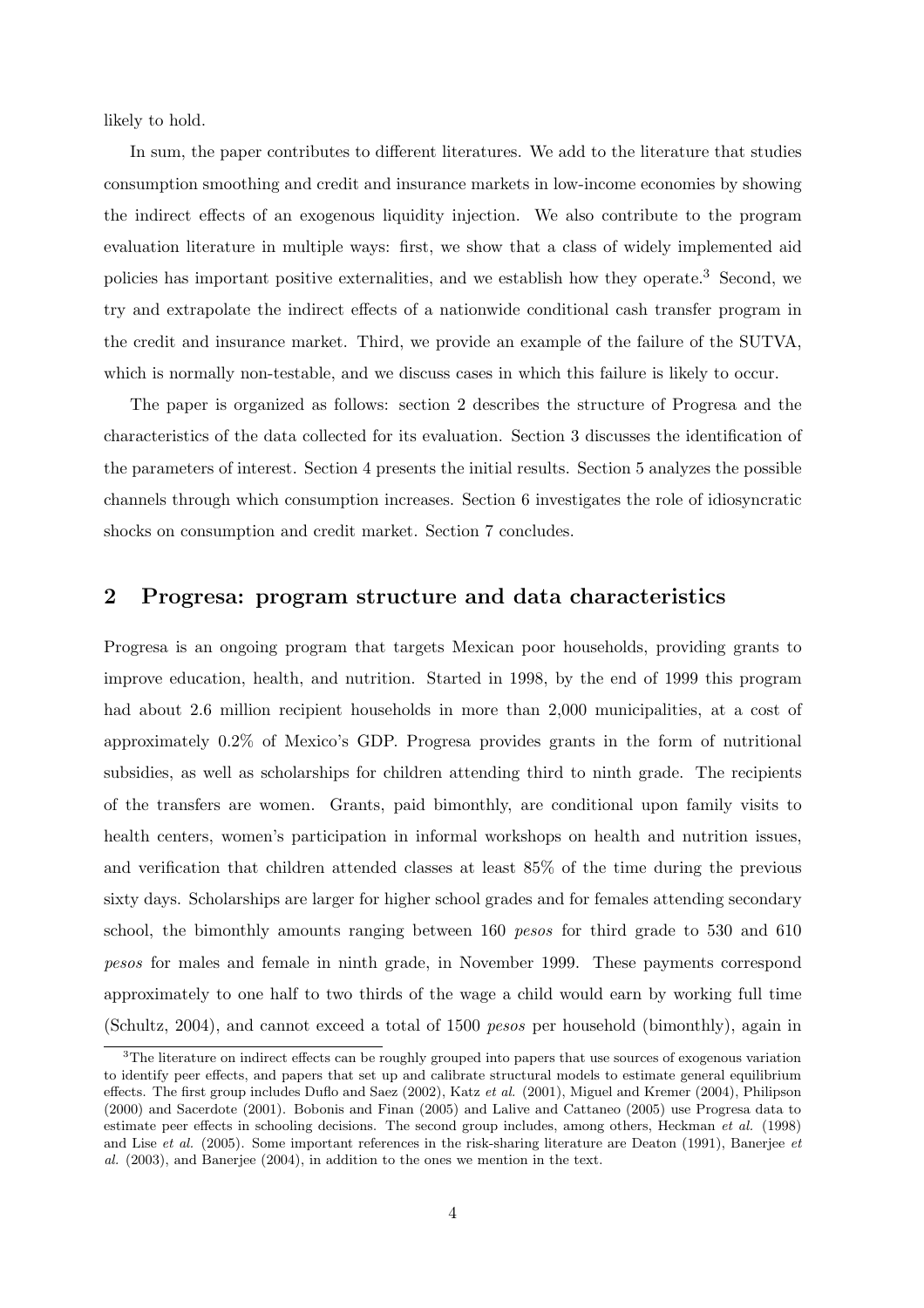November 1999.<sup>4</sup> The grants are quite large, corresponding to 20% of pre-program consumption.

The data for the evaluation of Progresa contain information on households from a subsample of 506 poor rural villages from seven different states. Information are recorded both before the program starts - in May 1998 - and during the first 18 months of its implementation. Eligibility depends on poverty status, and households are classified into poor and non-poor according to the information collected in the September 1997 census of localities.<sup>5</sup> There were two rounds of selection of eligible households in Progresa. 52 percent of households were initially classified as poor in 1997.<sup>6</sup> The households are informed that, after they are classified as poor and non-poor, their eligibility status will not change until November 1999, irrespective of any income variation. All residents of both control and treatment villages were then interviewed about every six months, in October 1998, May, and November 1999. This provides information from three different points in time after the beginning of the program, as well as pre-program data (from either the September 1997 census or the March 1998 wave, which collects data on the 506 sampled villages only).

An interesting feature of the data set is that 186 villages (about 36% of the sampled localities) were randomized out. Eligible households in control villages were not administered the program until the end of 1999. Thus, our data can be divided in four groups: poor and non-poor households in treatment and control villages. Only poor households in treatment areas receive the Progresa transfers. Poor households in control villages know that they will be included in the program at the end of 1999, provided that they are still poor and that the program is still in place.<sup>7</sup> The structure of the data is shown in Figure 1. In the following section we discuss how we exploit this particular sample design to estimate the effect of the program on non-eligible households living in treatment villages, i.e. our indirect program effect parameter.

<sup>4</sup>The size of the scholarships were smaller in 1998 and have been adjusted to keep their real value constant.  ${}^{5}$ For a detailed discussion of the selection criteria both for villages and households see Skoufias et al., 1999b.

<sup>&</sup>lt;sup>6</sup>The following year, almost half of the households initially classified as non-poor were added into the beneficiary group. However, most of this latter set of families did not receive the transfers for other exogenous reasons (administrative problems), irrespective of their compliance with the eligibility rules. For this reason, we restrict our sample to the households initially classified as poor when we estimate program effects on the treated.

<sup>7</sup>The existence of the program could not be guaranteed beyond 1999 because Progresa may have been discontinued by the new administration, after the 2000 general election.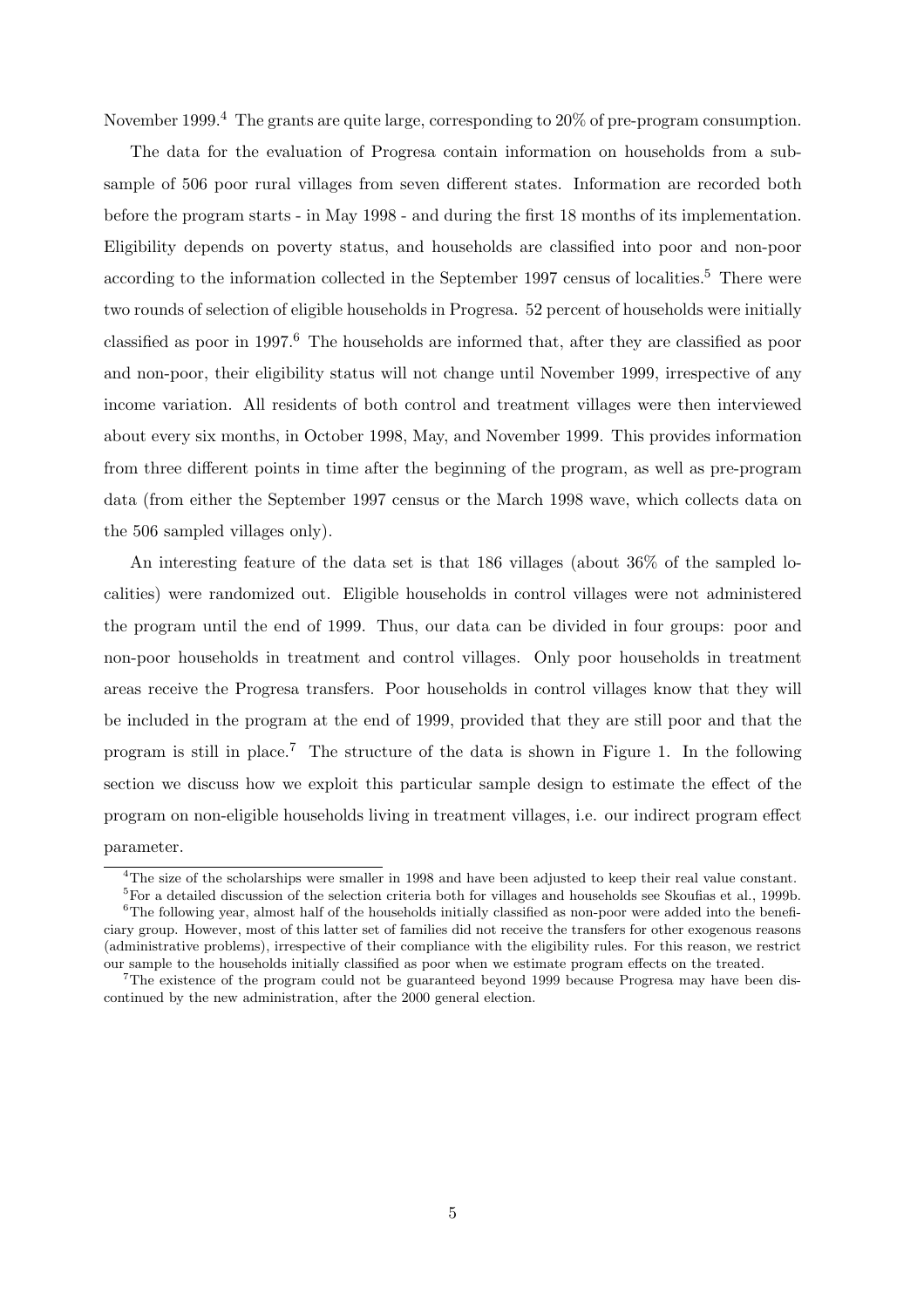

Figure 1: Design of the data for the evaluation of Progresa

# 3 Identification

Experimental data often consist of a sample of eligible individuals randomly assigned to the treatment or to the control group.<sup>8</sup> Instead, the sample for the evaluation of Progresa has some important features that make its design unique: first, it is randomized at the village level. Second, it has data on all households, both poor and non-poor, although only poor households were eligible for the treatment. Thus, we have information on four groups: poor and non-poor households in treatment and control villages. Under the assumptions that the assignment is truly random, and that control villages are not affected by the program, poor in control areas provide a valid counterfactual for treated poor, and non-poor in control villages provide a counterfactual for non-poor in treatment villages. Therefore, we can estimate the indirect effect of Progresa on non-eligible households who live in the same locality as treated households using standard identification assumptions. We define this parameter below as the Indirect Treatment Effect (ITE). Estimating significant ITEs implies that the treatment affects potential outcomes of the ineligibles who live in treatment areas. This is a violation of the Stable Unit Treatment Value Assumption (SUTVA). Thus, the sample design enables us to indirect test the SUTVA at the locality level, which is not normally possible.

Formally, define  $Y_{1i}$  as the potential outcome for non-poor  $(NP_i = 1)$  in treatment villages  $(T_i = 1)$  in the presence of the treatment. Y<sub>0i</sub> is the potential outcome for non-poor  $(NP_i = 1)$ 

<sup>8</sup>See, for example, the JTPA randomized trial as in Heckman and Smith (2004), or the evaluation of the GAIN project by Hotz et al. (2000).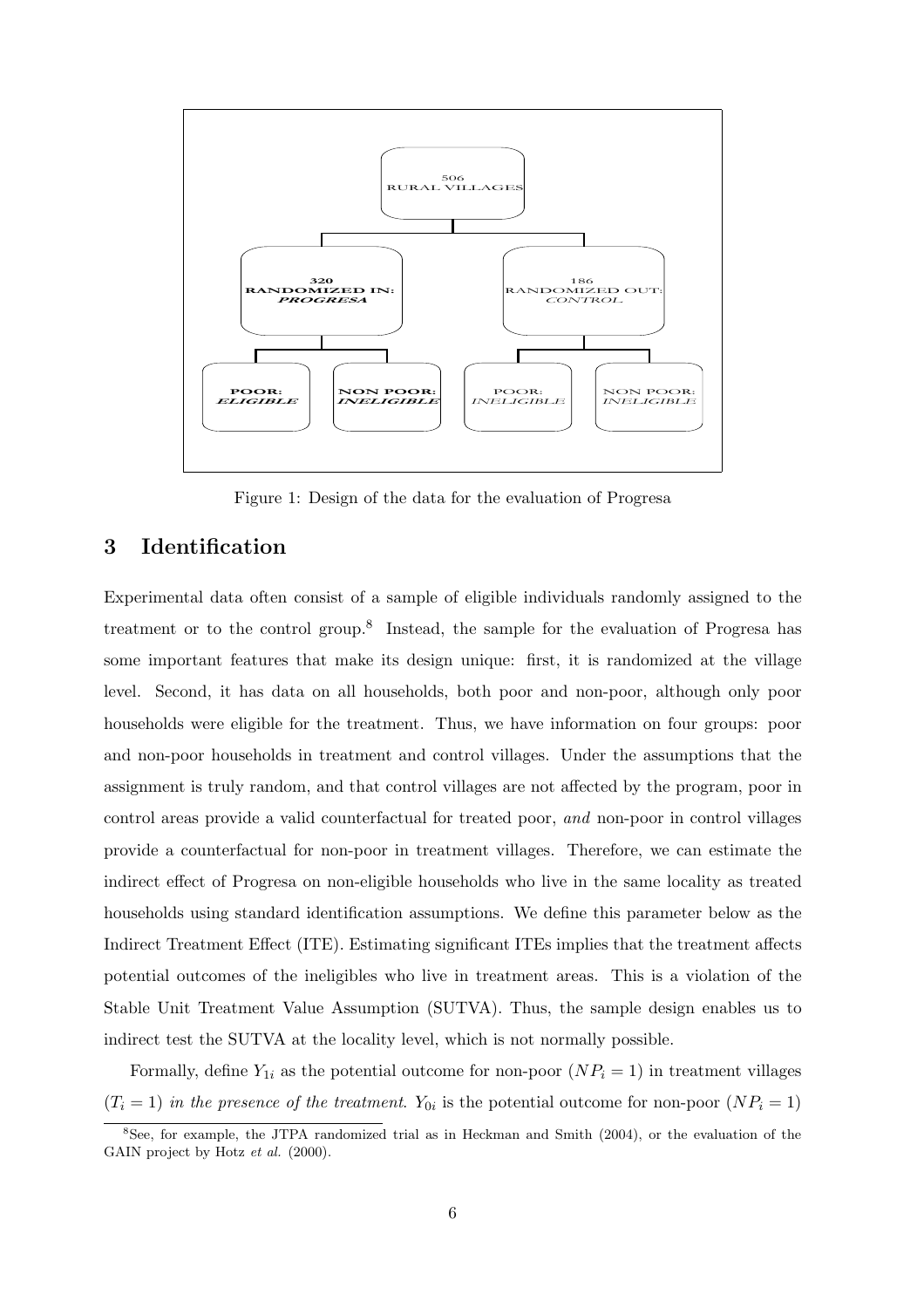in treatment villages  $(T_i = 1)$  in the absence of the treatment. The observed outcome is:  $Y_i = Y_{0i} + T_i(Y_{1i} - Y_{0i})$ . The treatment is Progresa transfers to poor households  $(NP_i = 0)$ in treatment villages  $(T_i = 1)$ . The ITE is the average effect of the program on non-poor households:<sup>9</sup>

$$
ITE = E(Y_{1i} - Y_{0i} | T_i = 1, NP_i = 1) = E(Y_{1i} | T_i = 1, NP_i = 1) - E(Y_{0i} | T_i = 1, NP_i = 1).
$$
 (1)

Since we do not observe the potential outcome in the absence of the treatment for non-poor households in treated communities,  $E(Y_{0i}|T_i=1, NP_i=1)$ , the identification of indirect treatment effects relies on the assumption that it has the same expected value as the potential outcome in the absence of the program for non-poor households in control villages:

ASSUMPTION (1): 
$$
E(Y_{0i}|T_i = 1, NP_i = 1) = E(Y_{0i}|T_i = 0, NP_i = 1)
$$

Under this assumption, the difference

$$
E(Y_i|T_i = 1, NP_i = 1) - E(Y_i|T_i = 0, NP_i = 1)
$$
\n(2)

identifies the ITE. Note that this is a slight modification of the standard assumption made for the identification of ATT effects.

Despite the randomization, assumption (1) would be violated if outcomes of non-poor households in control villages were indirectly affected by the program. However, if there are indirect program effects for non-poor households in both treatment and control villages, the sign of these effects is likely to be the same for the two groups. For example, suppose that the increase in school enrollment of treated children reduces child labor. This decrease in labor supply may results in higher employment and earnings for non-poor households in both treatment and control villages. Note, however, that the size of these effects is an inverse function of the degree of integration of the village economies.<sup>10</sup> Going back to our example, the fall in relative labor supply may be small enough, compared to the total size of the labor market, to leave employment and earnings virtually unchanged. On the other hand, if the local economies are sufficiently isolated, then the indirect program effects are unlikely to extend to neighboring villages. In the presence of a violation of assumption (1) of the type described above, the difference  $E(Y_i | T_i = 1, NP_i = 1) - E(Y_i | T_i = 0, NP_i = 1)$  is a lower bound to the ITE.

We obtain estimates of the ITEs (or of their bounds) from the following equation for non-

<sup>&</sup>lt;sup>9</sup>We could rewrite the *ITE* in its conditional version as  $ITE = E(Y_{1i} - Y_{0i} | T_i = 1, NP_i = 1, X)$ .

 $10$ Technically, what is needed is only integration of the product market in the presence of relatively large number of products traded with respect to factors (Mundell, 1966).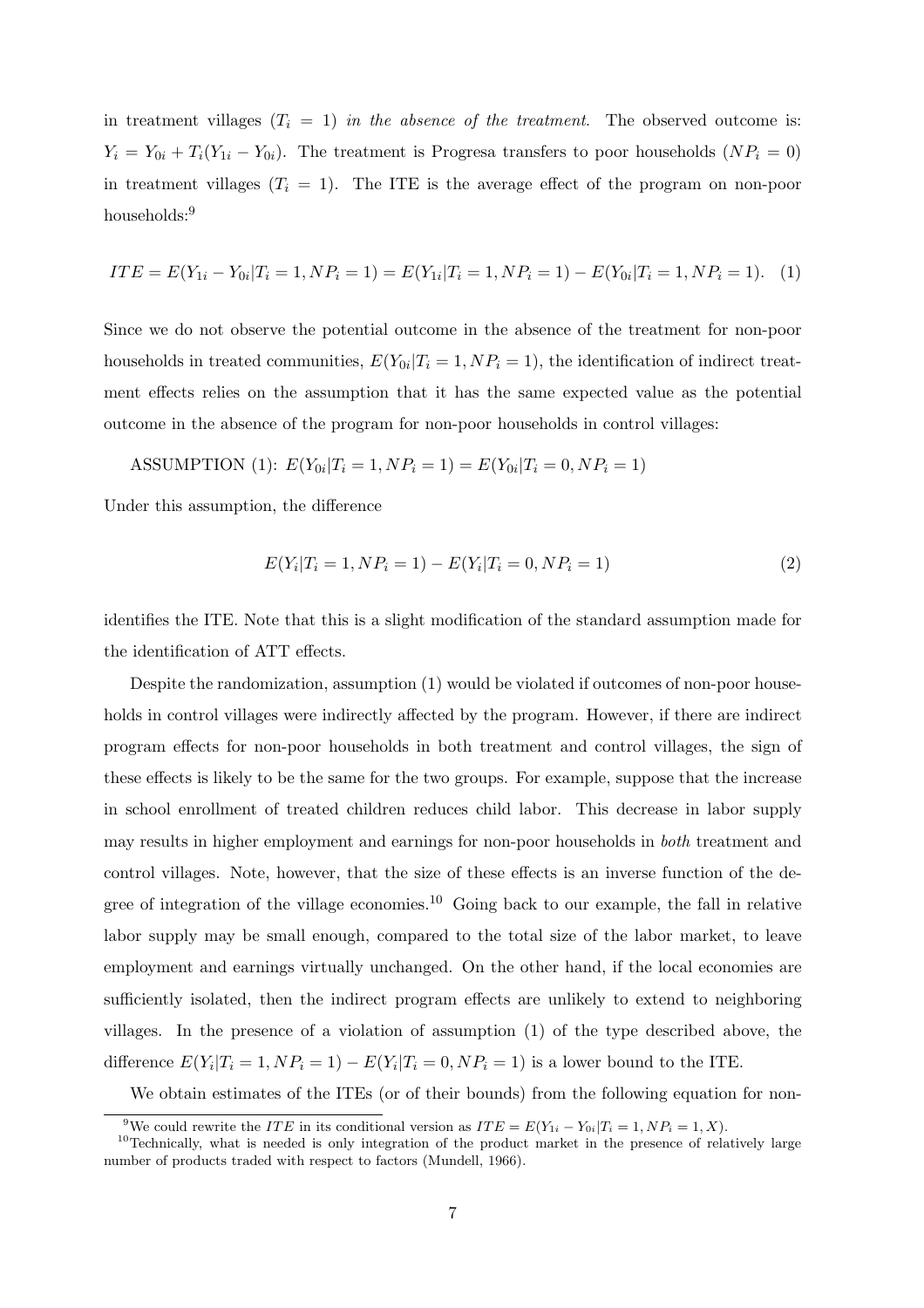poor households:

$$
Y_i = \alpha + \beta T_i + g(X_i) + u_i \tag{3}
$$

where the subscript i refers to the  $i-th$  household,  $Y_i$  is some outcome of interest (e.g. consumption). Under assumption (1),  $\beta$  identifies the ITE. We add a set of conditioning variables,  $X_i$ , to increase the precision of the estimates. These are: poverty index, shock dummy, pre-program income and land, household size, dummies for head of household gender, age composition of the household, employment status, language (Spanish, indigenous language or both), and literacy, at the household level; village marginalization index, average number of shocks in the previous 6 months, number of households, number of treated households, geographic region dummies at the locality level. If we estimate (3) for poor households,  $\beta$  identifies the ATT under the assumption that  $E(Y_{0i}|T_i = 1) = E(Y_{0i}|T_i = 0).$ <sup>11</sup>

# 4 Indirect Treatment Effect on consumption

We now proceed to estimate  $ITEs$  for food and non-food consumption. We computed measures of monthly food and non-food expenditure per adult equivalent, using an equivalence scale estimated from these data. The Appendix provides further details on the creation of these variables.

|  |  |  |  |  |  |  | Table 1: Average Monthly Food and Non-Food Consumption Levels per Adult Equivalent |
|--|--|--|--|--|--|--|------------------------------------------------------------------------------------|
|--|--|--|--|--|--|--|------------------------------------------------------------------------------------|

|              |           | Food consumption |           | Non-food consumption |          |           |  |
|--------------|-----------|------------------|-----------|----------------------|----------|-----------|--|
|              | 1998 Oct. | 1999 May         | 1999 Nov. | 1998 Oct.            | 1999 May | 1999 Nov. |  |
| NP control   | 203.25    | 201.50           | 195.99    | 76.55                | 72.47    | 74.22     |  |
|              | (168.13)  | (197.00)         | (216.60)  | (87.92)              | (80.29)  | (80.86)   |  |
| NP treatment | 198.41    | 220.87           | 212.27    | 74.54                | 77.51    | 71.08     |  |
|              | (160.43)  | (281.17)         | (263.19)  | (85.53)              | (90.13)  | (75.76)   |  |
| P control    | 137.47    | 144.59           | 139.39    | 34.58                | 36.91    | 37.24     |  |
|              | (103.10)  | (141.25)         | (116.05)  | (43.39)              | (41.99)  | (40.80)   |  |
| P treatment  | 151.16    | 168.52           | 168.59    | 36.09                | 42.59    | 41.97     |  |
|              | (122.17)  | (178.94)         | (191.25)  | (41.88)              | (46.02)  | (41.86)   |  |

Note: Amounts are in pesos, the exchange rate was roughly 10 pesos per USD.

The means of food and non-food consumption in Table 1 show, as expected, that the nonpoor consume substantially more than the poor, even after treated poor receive the Progresa

<sup>&</sup>lt;sup>11</sup>Actually, in this case  $\beta$  identifies the average intent to treat effect, i.e. the effect of the treatment on eligible households irrespective of participation. However, in this case the difference between intent to treat and treatment on the treated is negligible, because about 97% of eligible households participate to the program. Therefore, we will continue referring to  $\beta$  as ATT, when estimating (3) for poor households.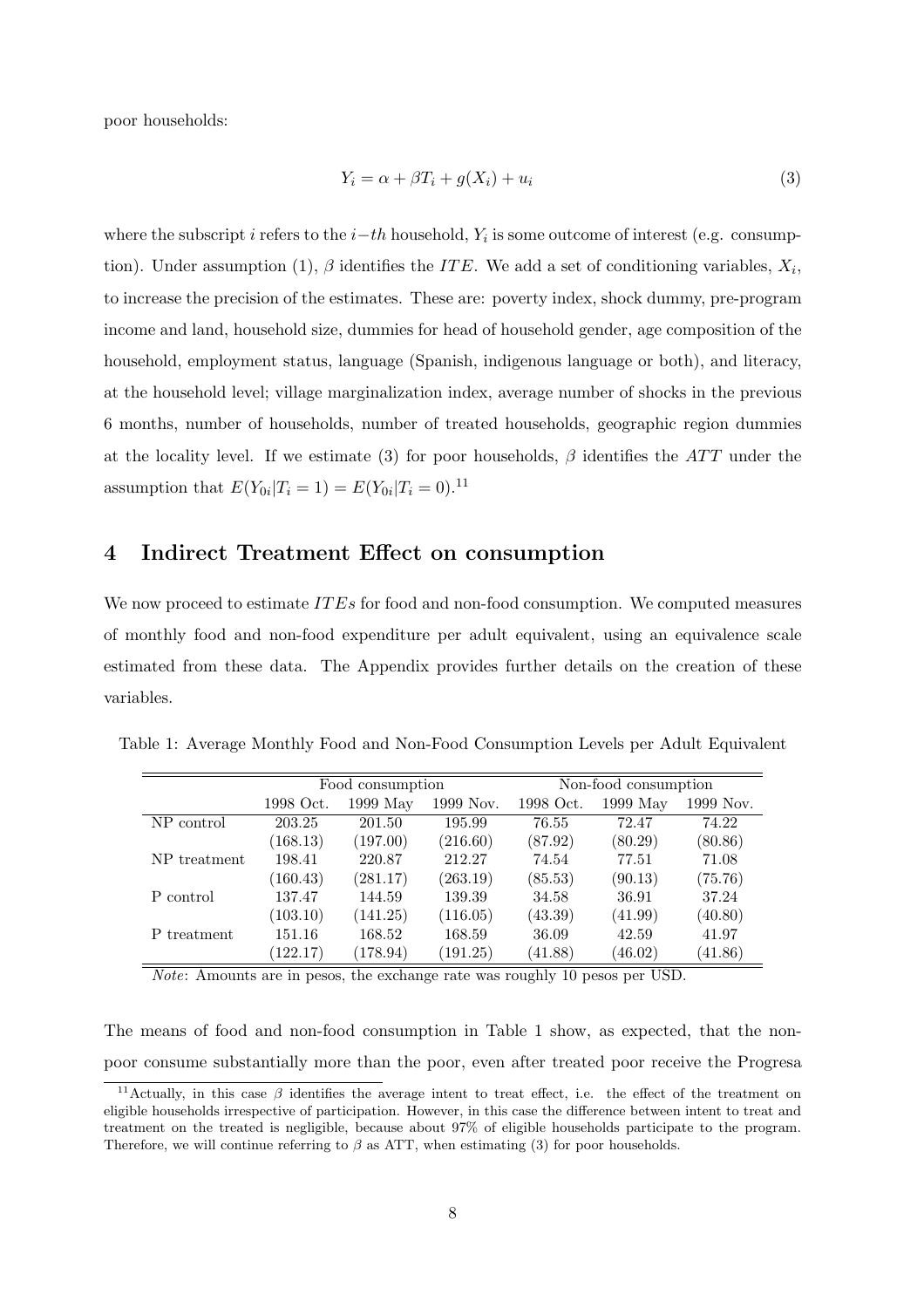transfers. However, the average non-poor household is clearly not very well-off, in absolute level: average food and non-food consumption for non-poor in control areas are about 20 and 7.5 U.S. dollars per adult equivalent per month. Lastly, consumption is higher in treated areas, especially for poor households, but also among non-poor ones (in May and November 1999 for food consumption, and in May 1999 only for non-food consumption).

We obtain estimates of the average Indirect Treatment Effect  $(ITE)$  for consumption by estimating (3) by OLS for each time period, using the logs of food and non-food consumption as dependent variables. We also report estimates of the  $ATTs$  for the poor (Table 2).

|             | Table 2: Average effect of Progresa on log-lood and non-lood consumption |                  |                |                      |                |               |  |  |  |
|-------------|--------------------------------------------------------------------------|------------------|----------------|----------------------|----------------|---------------|--|--|--|
|             |                                                                          | Food consumption |                | Non-food consumption |                |               |  |  |  |
|             | 1998 Oct.                                                                | 1999 May         | 1999 Nov.      | 1998 Oct.            | $1999$ May     | 1999 Nov.     |  |  |  |
|             |                                                                          |                  |                |                      |                |               |  |  |  |
| $I\hat{T}E$ | $-0.0213$                                                                | 0.0514           | 0.0669         | 0.0629               | 0.1384         | $-0.0602$     |  |  |  |
|             | [0.0256]                                                                 | $[0.0257]$ **    | $[0.0211]$ *** | [0.0672]             | $[0.0655]$ **  | [0.0623]      |  |  |  |
| Obs.        | 4602                                                                     | 3824             | 4257           | 4771                 | 4259           | 4443          |  |  |  |
| $\hat{ATT}$ | 0.1033                                                                   | 0.1699           | 0.1892         | 0.0959               | 0.1675         | 0.1128        |  |  |  |
|             | $[0.0236]$ ***                                                           | $[0.0219]$ ***   | $[0.0211]$ *** | [0.0651]             | $[0.0613]$ *** | $[0.0540]$ ** |  |  |  |
| Obs.        | 10879                                                                    | 9605             | 10508          | 11484                | 10630          | 10856         |  |  |  |

Table 2: Average effect of Progresa on log-food and non-food consumption

Note: Standard errors in [brackets] clustered at the village level. \*\*\*, \*\*, \* significant at 1, 5, 10  $\%$  respectively.

The ITE is never significant in October 1998, a few months after the program began. Instead, food consumption is significantly higher in 1999, by 5.1% in May and by 6.7% in November. This corresponds to about 10 and 13 *pesos* per adult equivalent respectively. Nonfood consumption is significantly different in May 1999 only, and it is higher by 13.8% in treatment areas, i.e. about 10 pesos per adult equivalent, while the effect is negative but not significant in November 1999.<sup>12</sup> Thus, consumption increases overall by approximately 100 and 70 pesos per household per month in May and November  $1999<sup>13</sup>$  Poor food and nonfood consumption, instead, increases in all three periods, consistent with the existing evidence (Skoufias et al., 1999); this impact is proportionally larger over time, although constant in absolute value in 1999, with an average monthly consumption increase of 30 pesos per adult equivalent.

The results above are robust to a variety of checks, as detailed in the Appendix. These include alternative ways of dealing with households who reported zero food and non-food consumption (2.9% and 1.5%, respectively), alternative treatment of households with extremely

 $12$ Total consumption for non-poor in treatment areas is  $5.3\%$  and  $4.9\%$  higher in May and November 1999. Both differences are statistically significant. Results available upon request.

 $13$ The average adult equivalent household size is 5.0 and 5.3 in the two 1999 waves.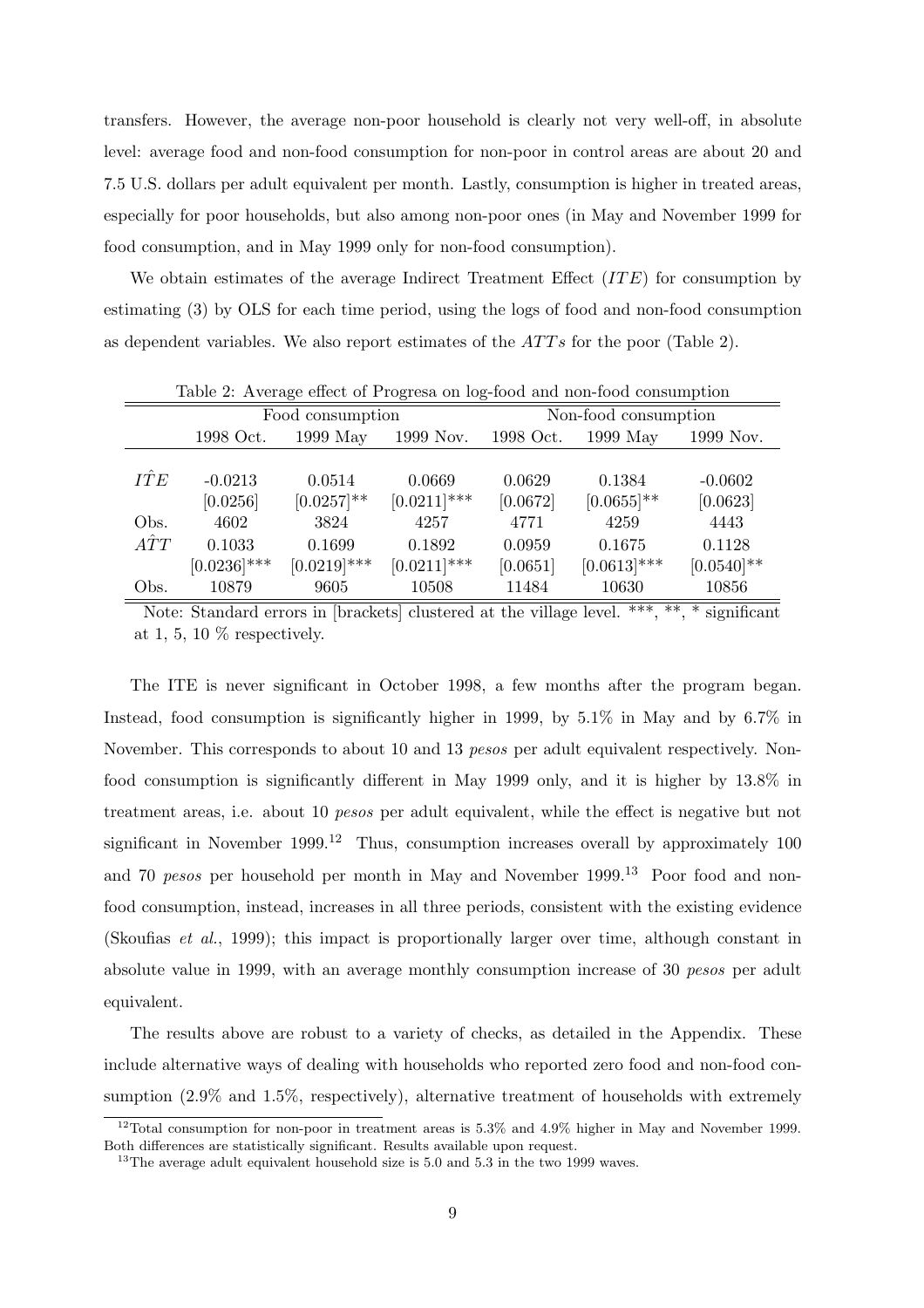large reported consumption levels, and alternative measures of food consumption. We also fail to detect any pre-program significant difference in food and non-food consumption between households in treatment and control villages.

# 5 Why does Progresa increase non-poor consumption?

We showed that Progresa has a positive spillover effect on non-poor consumption. This externality has multiple potential causes. First, the increased income of treated households, together with the surge in treated children's school attendance, and the decrease in child labor, may cause changes in the goods and labor markets, which could result in higher income for non-poor households. Second, non-poor households may receive additional aid, as we will explain below. Third, the increased liquidity in treatment villages may affect the local credit and insurance markets. Households may borrow more for investment or consumption purposes.<sup>14</sup> Lastly, households may reduce their savings. A decrease in savings would be compatible with better insurance against risk, which lowers the need for self-insurance, or with a drop in interest rates caused by the increased liquidity. Note that the higher consumption may be financed through a drop in investment, although it is not clear why households would change their preferences in this way. We can summarize the above discussion using the following accounting identity:

$$
\Delta Y_i + \Delta L_i = \Delta C_i + \Delta S_i + \Delta I_i \tag{4}
$$

where  $Y$  is income,  $L$  are net loans and transfers,  $C$  is consumption,  $S$  are savings and  $I$ investment for household i, and  $\Delta$  is the indirect program effect for each outcome of interest. In the next sections we will consider these different channels individually, discussing and testing our hypotheses in greater details.

#### 5.1 Labor market effects

The program may affect non-poor consumption levels through higher labor earnings, for example by increasing equilibrium wages or non-poor labor supply. These effects may occur if the move of poor children into schooling is large enough to decrease the overall labor supply. Their magnitude depends on the degree of integration of the local economy: the higher the integration, the smaller the program impact. For example, the potential drop in child labor caused by the increase in treated children's school attendance may increase labor earnings through higher

<sup>&</sup>lt;sup>14</sup>The former effect would result in higher current consumption through higher current or permanent income.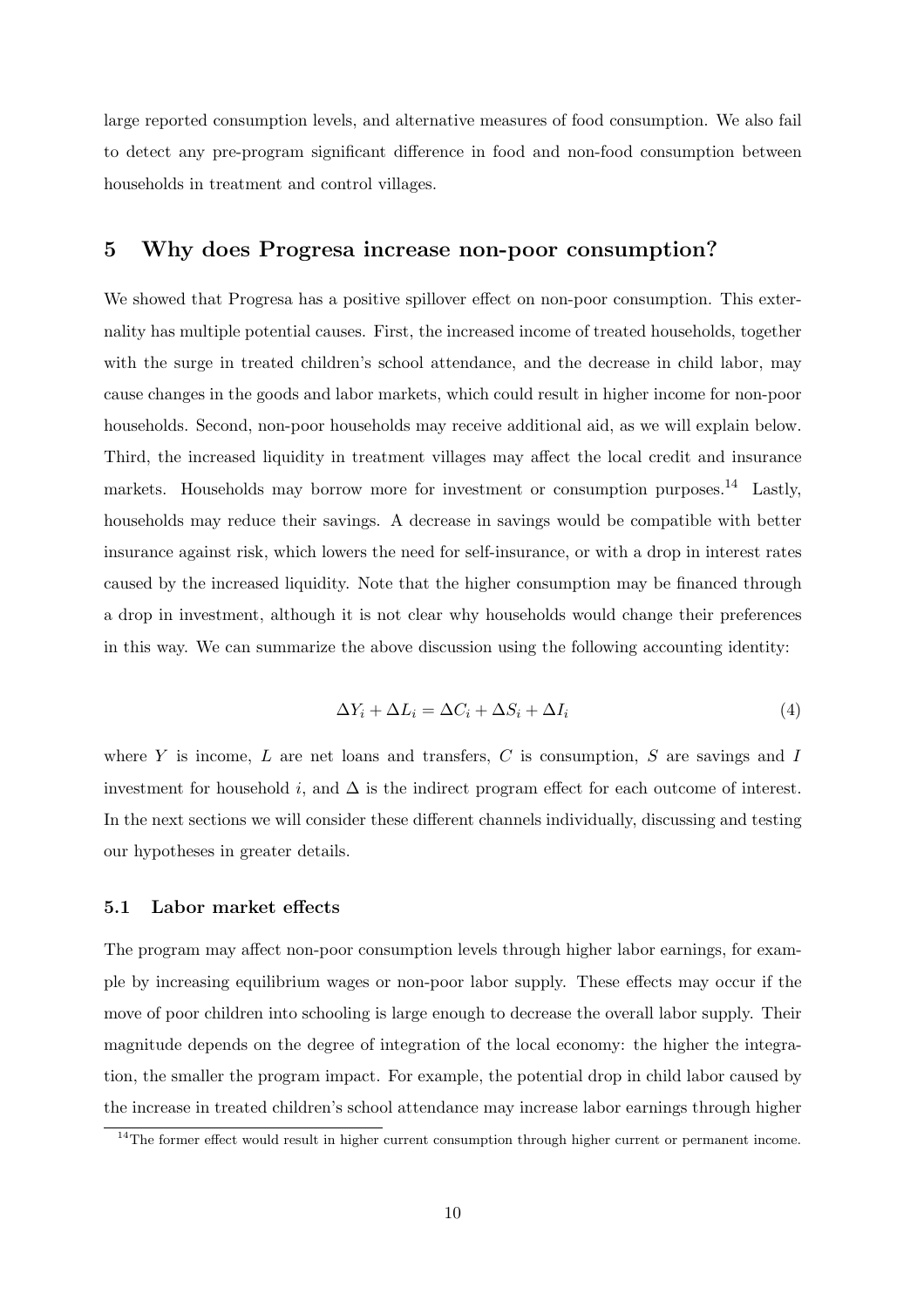local wages, if treatment villages are economically isolated. While such an effect will be small if the village economies are sufficiently integrated.

|             | 1997 Sept. | 1998 Oct.      | 1999 May   | 1999 Nov.                      |
|-------------|------------|----------------|------------|--------------------------------|
|             |            |                |            |                                |
| IÎE         | $-9.58$    | 14.21          | $-7.72$    | 64.82                          |
|             | [46.99]    | [39.57]        | [44.63]    | [49.49]                        |
| Obs.        | 5095       | 4539           | 3806       | 4160                           |
| $\hat{ATT}$ | $-16.20$   | 44.29          | $-38.83$   | 72.09                          |
|             | [21.83]    | $[18.87]^{**}$ | $[20.20]*$ | $[20.90]$ ***                  |
| Obs.        | 12370      | 10818          | 9590       | 10426                          |
|             | Note:      | ***<br>$***$   |            | significant at 1, 5, 10 $\%$ . |

Table 3: Cross Sectional Tobit Estimates of Program Effect on per Capita Monthly Household Labor Earnings

We investigate this hypothesis by testing whether households in treatment and control villages earn a different labor income. We compute the household monthly labor earnings variable summing income from both primary and secondary occupations, using the reported wages (which may be daily, weekly, monthly or annual) and hours worked. Table 3 reports tobit cross-sectional estimates of differences in per capita monthly labor earnings, where the first column shows pre-program differences. We do not detect any statistically significant difference between non-poor households in treatment and control localities. The values of the point estimates is also low, compared with the consumption change, with the exception of a 64 peso earnings increase in November 1999 estimates, though not statistically different from zero. However, this difference becomes smaller once we consider also earnings from informal activities: we considered the effect on earnings from informal work activities such as the provision of transportation, cooking, sewing, repairs, carpentry, and various other paid services, and we found a small and negative program effect, although never significant.<sup>15</sup> Lastly, we tested for differences in hours of work, which never change for the non-poor.Thus, we exclude that the increase in consumption is caused by labor-related indirect program effects.

As regards poor households, there is no clear trend in the program effect on labor income. The difference in earnings is significantly higher in October 1998 and November 1999, but lower in May 1999.

<sup>&</sup>lt;sup>15</sup>We estimated these regressions also by OLS, since tobit estimates are inconsistent in the presence of heteroskedasticity. If we interpret the reported zero labor earnings as very low earnings, or as measurement error due e.g. to illness, then OLS estimates are consistent. The OLS estimates are never significant.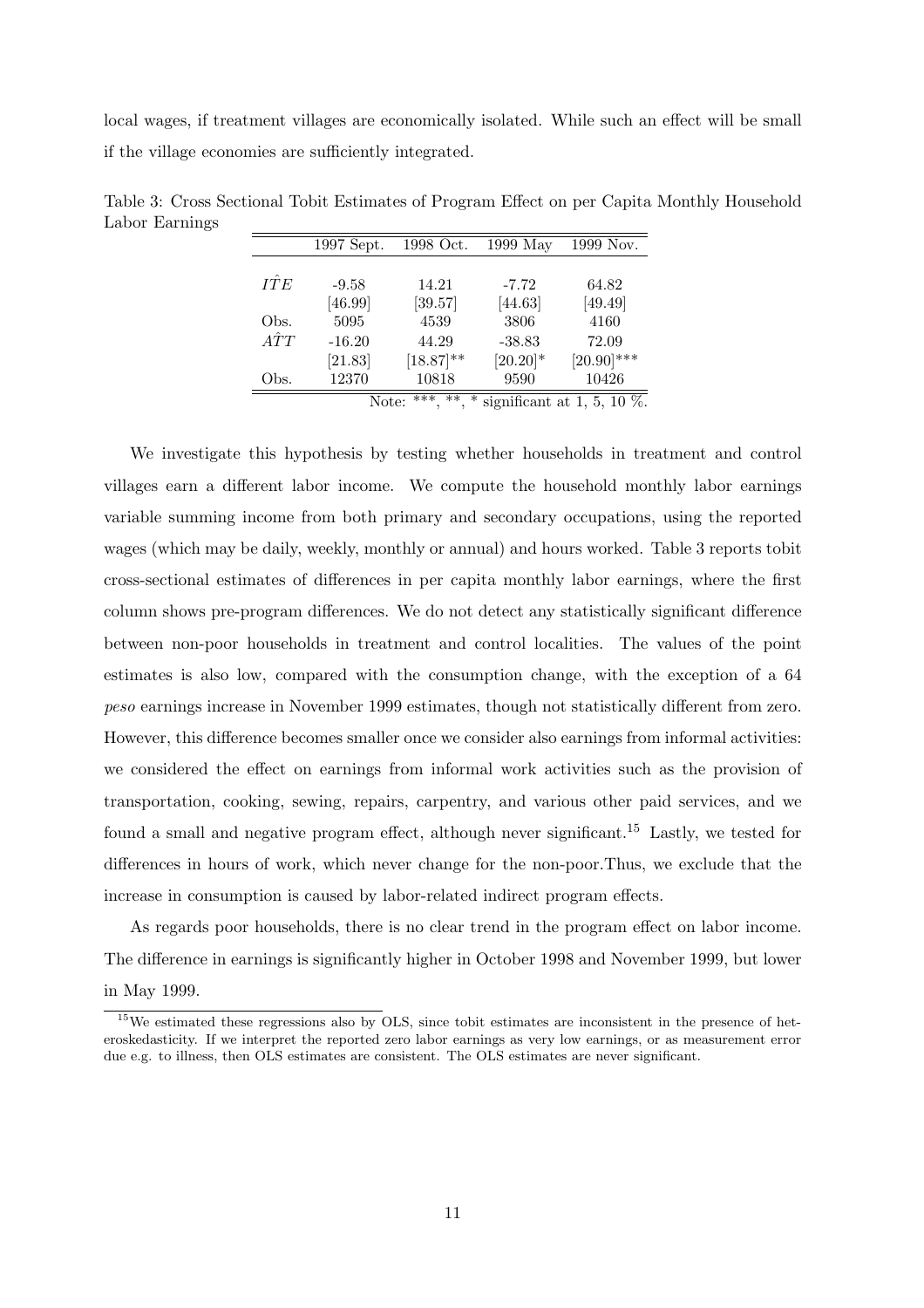#### 5.2 Goods market: effects on prices and sales

It is possible that the higher expenditure induced by the Progresa transfers may increase goods prices. Again, this depends on the degree of integration of the goods market. If prices in treatment villages increase, and non-poor earnings from sales rise, the non-poor in treatment villages may use this extra income to consume more. In order to test this hypothesis, we first compare prices in treatment and control localities to see whether they are significantly different.<sup>16</sup> To do so, we consider village prices by good and data wave. We provide details on the creation of the price variables in the Appendix, as well as estimates of the price differences between treatment and control villages. We noted that some prices differ before the program begins, in March 1998, hence we provide difference-in-difference (DD) estimates of the effect of the Program on village prices. This exercise is possible only for food prices, since there is no pre-program information on non-food prices. We find a small positive effect on 5 out of 36 food prices in October 1998, which we do not expect to increase the cost of the food basket substantially, because prices of staples such as rice, beans, corn, and chicken do not change. We find no food price change in the later waves, nor evidence of price changes from cross sectional variation, when we consider both food and non-food prices.

|             | Table 4: Differences in monthly sales of agricultural products |              |              |             |              |                 |  |  |
|-------------|----------------------------------------------------------------|--------------|--------------|-------------|--------------|-----------------|--|--|
|             |                                                                | 1998 October |              |             | 1999 May     |                 |  |  |
|             |                                                                |              |              | Agriculture |              |                 |  |  |
|             | Net sales                                                      | Costs        | Gross sales  | Net sales   | Costs        | Gross sales     |  |  |
| <b>ITE</b>  | $-18.21$                                                       | $-8.87$      | $-19.12$     | $-35.95$    | $-17.86$     | $-41.25$        |  |  |
|             | [15.02]                                                        | $[3.15]$ *** | $[5.10]$ *** | $[21.58]$ * | $[6.24]$ *** | $[11.06]^{***}$ |  |  |
| Obs.        | 4017                                                           | 4100         | 4479         | 3469        | 3509         | 3763            |  |  |
| $\hat{ATT}$ | $-3.72$                                                        | 3.19         | $-1.11$      | $-3.90$     | 1.67         | $-3.51$         |  |  |
|             | $[1.84]^{**}$                                                  | $[0.75]$ *** | $[0.53]$ **  | [3.97]      | [1.27]       | $[1.40]^{**}$   |  |  |
| Obs.        | 9458                                                           | 9595         | 10696        | 8666        | 8759         | 8666            |  |  |
|             |                                                                |              |              | Animals     |              |                 |  |  |
|             | Net sales                                                      | Purchases    | Gross sales  | Net sales   | Purchases    | Gross sales     |  |  |
| <b>ITE</b>  | 1.99                                                           | $-0.07$      | 0.72         | 0.17        | 0.02         | $-0.59$         |  |  |
|             | $[1.47]$                                                       | $[0.41]$ *** | $[1.28]$     | [0.77]      | [0.28]       | [0.53]          |  |  |
| Obs.        | 4491                                                           | 4541         | 4557         | 3736        | 3777         | 3779            |  |  |
| $\hat{ATT}$ | $-0.17$                                                        | $-0.03$      | $-0.03$      | $-0.09$     | 0.18         | 0.15            |  |  |
|             | [0.27]                                                         | [0.11]       | [0.13]       | [0.17]      | $[0.08]$ **  | 0.10            |  |  |
| Obs.        | 10640                                                          | 9595         | 10760        | 9390        | 9493         | 9501            |  |  |

Table 4: Differences in monthly sales of agricultural products

Note: differences in net sales estimated by OLS, with standard errors clustered at the village level.

Differences in gross sales and costs (purchases) estimated by tobit. \*\*\*, \*\*, \* significant at 1, 5, 10 %.

 $16$ Note that the higher consumption of treated households may increase local goods prices, resulting in higher nominal prices. However, this would not explain the observed increased consumption, since we use real prices in our measures of consumption.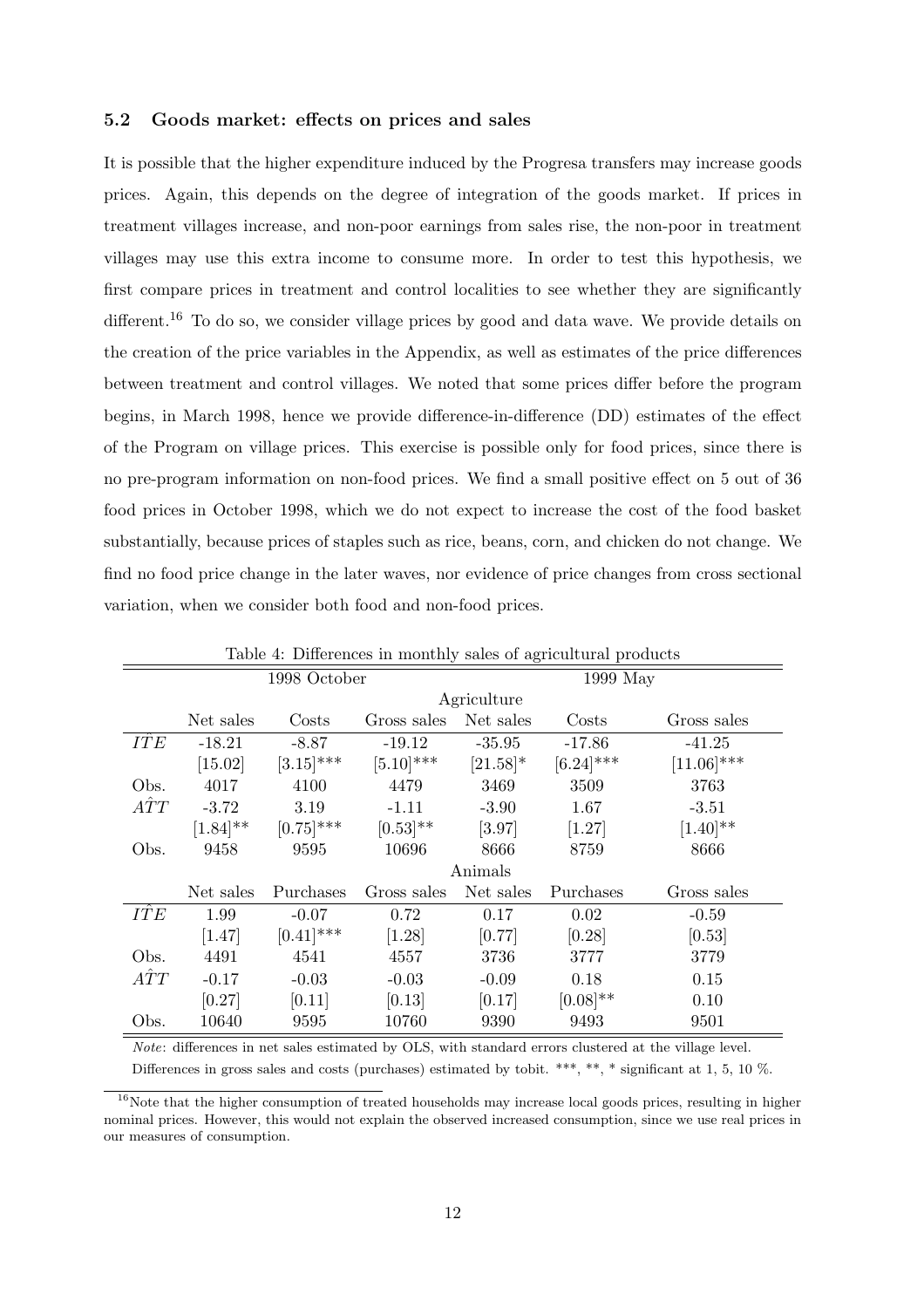Even if prices do not differ between control and treatment villages, the non-poor in treated localities may earn a higher income than the non-poor in control villages by selling more goods to poor households. We test whether there is a significant difference in sales of agricultural products and of animals for poor and non-poor households in control and treatment villages. We compute net agricultural sales by subtracting production costs from the gross sales variable, and the net animal sales by subtracting the value of purchases from sales. No data are available in November 1999. Table 4 shows estimates of the *ITE*s and *ATT*s for these variables, at October 1998 prices. The agricultural IT Es are mainly negative and significant: households reduce production costs by 9 and 18 *pesos*, and sales by even more, namely by 20 and 40 pesos, resulting in lower net sales. While alternative explanations are possible, we suspect that part of this reduction in costs and sales is due to a reduction in the grains buffer stock, which are used to sow the land, and (or) as consumption of home produced goods. We will provide further evidence consistent with this hypothesis when estimating the program effects on savings. Irrespective of the determinants of this behavior, it is clear that the extra consumption is not financed through higher sales. There is also a small decrease in purchases of animals in 1998, together with a small and positive, yet imprecisely estimated, effect on net sales. Lastly, note the decrease in net sales for the poor, caused by a contemporaneous increase in costs and decrease in sales. We interpret this result as evidence that treated households increase both their agricultural production (and probably also their stock of grains) and their autoconsumption, producing more but selling less because a larger share of the harvest is consumed (or saved).

#### 5.3 Additional aid program recipience

One additional possible cause for the higher non-poor consumption in treatment areas may be the higher relative supply of transfers from alternative welfare programs. This may occur for two reasons. The first one is that one of the aims of Progresa is to replace some of the numerous pre-existing welfare program into a single one (DIF, INI, Ninos de Solidaridad, Tortilla, and Liconsa). These programs range from the provision of food (Liconsa, Tortilla) to the assistance of specific sub-samples of the populations (children, in the case of Ninos de Solidaridad, and indigenous households for INI, the National Institute for Indigens). This may leave some agencies located in treatment villages with excess levels of aid (in cash or kind), which they may direct to households classified as non-poor. The second reason is a reduced need of treated households' additional welfare assistance because of Progresa. For example, if Progresa transfers help protect recipients against risk, they may be less in need of emergency assistance. This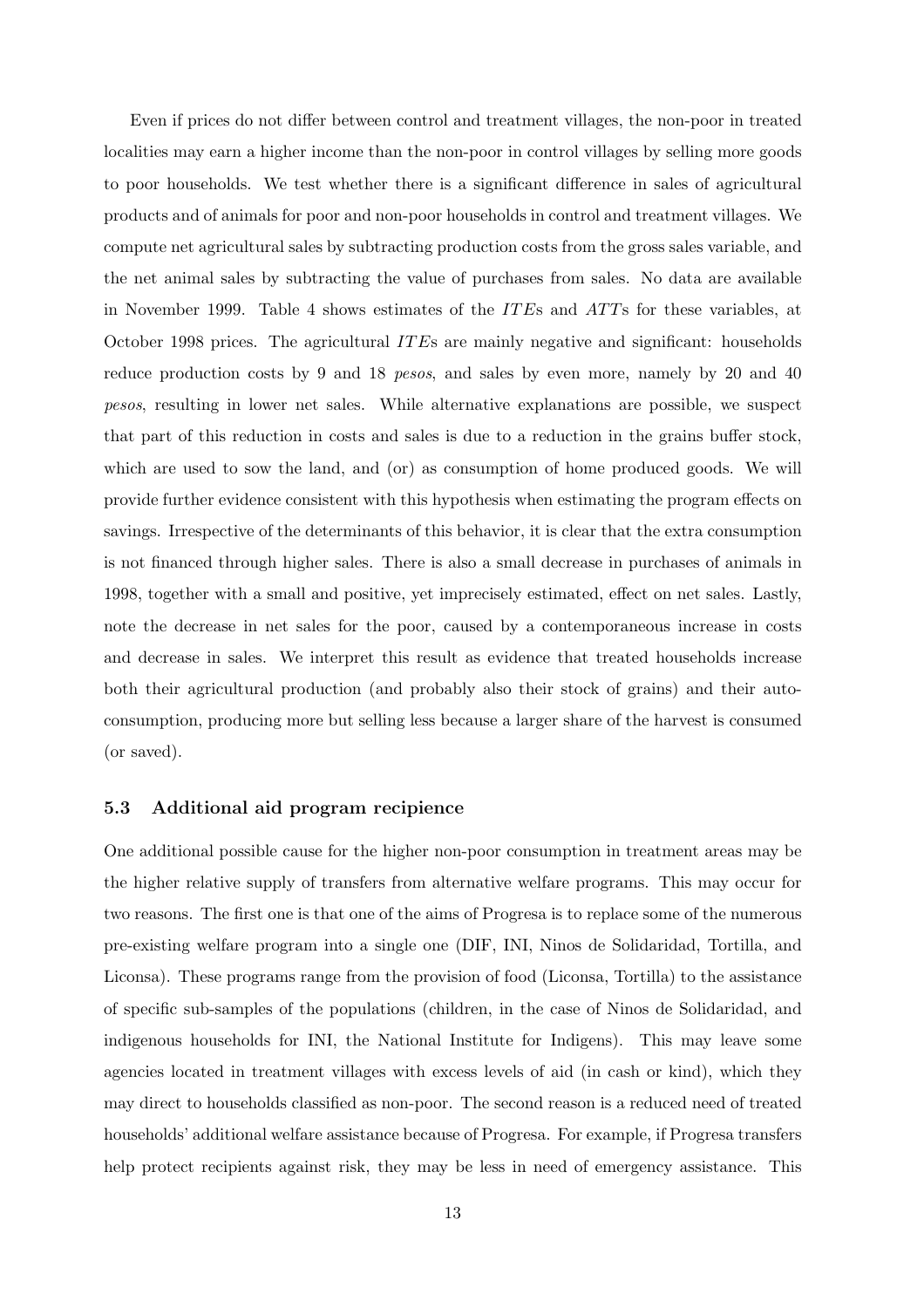may be directed to some non-poor in treatment areas.

We test whether non-poor and poor households in treatment and control villages have significant different intakes of alternative welfare programs. We first create some aggregate measures of program receipt. These are the likelihood of participating in at least one alternative program; the number of programs the households participates to, for households who receive at least one alternative type of welfare; the total monetary transfers the households received in the previous month. We then test for differences in the likelihood of participating to individual programs. We present aggregate estimates of these differences in Table 5, while we report the difference in participation rates program by program in the Appendix. As expected, participation to alternative welfare programs is significantly lower for poor households in treatment communities in all post-program waves (nevertheless, they are still better off with Progresa). Thus, because of a reduction in recipients in treatment villages, it is possible that non-poor households may appropriate some of the resources previously targeted to poor households. Indeed, in May 1999 there is a 1.8 percentage point increase in the likelihood of receiving cash through Solidaridad, and a 0.7 percentage point increase in receipt of free milk for non-poor. However, these differences are very small. Moreover, there is no significant difference in the overall amount of monetary transfers received from cash programs, nor in participation rates to any other in-kind program in the two village groups.

| Table 5: Cross sectional estimates of differences in participation to at least one alternative aid |
|----------------------------------------------------------------------------------------------------|
| programs, in average number of programs benefits (for households who participate to at least       |
| one program), and in monetary receipt.                                                             |

|                  |         |           | Non-poor   |           | Poor     |               |               |               |  |
|------------------|---------|-----------|------------|-----------|----------|---------------|---------------|---------------|--|
|                  | 97      | 1998 Oct. | $1999$ May | 1999 Nov. | 97       | 1998 Oct.     | $1999$ May    | 1999 Nov.     |  |
|                  |         |           |            | Overall:  |          |               |               |               |  |
| At least one     | 0.033   | 0.013     | 0.043      | 0.013     | $-0.001$ | $-0.089$      | $-0.132$      | $-0.078$      |  |
|                  | [0.024] | [0.029]   | [0.032]    | [0.031]   | [0.026]  | $[0.025]$ *** | $[0.026]$ *** | $[0.032]$ **  |  |
|                  | 5260    | 4615      | 3822       | 4259      | 12482    | 10911         | 9606          | 10516         |  |
| How many if $>0$ | 0.011   | $-0.023$  | $\Omega$   | $-0.001$  | 0.084    | $-0.114$      | $-0.126$      | $-0.115$      |  |
|                  | [0.038] | [0.028]   | [0.028]    | [0.030]   | [0.058]  | $[0.019]$ *** | $[0.021]$ *** | $[0.022]$ *** |  |
|                  | 1293    | 2177      | 1661       | 1827      | 4356     | 4582          | 3396          | 3613          |  |
| Monetary         | n.a.    | 10.928    | 5.975      | $-3.336$  | n.a.     | $-26.036$     | $-19.178$     | 1.133         |  |
| transfer         |         | 16.633    | [4.583]    | [5.354]   |          | $[6.078]$ *** | $[2.321]$ *** | $[1.747]$     |  |
|                  |         | 4569      | 3784       | 4218      |          | 10803         | 9513          | 10411         |  |

Note: We estimate the difference in the likelihood of participating to at least one program by probit, the difference in the number of programs participating to (if at least one) by OLS, and the total monetary receipt by tobit. Standard errors, between [brackets] clustered at the village level (apart from tobit). \*\*\*, \*\*, \* significant at 1, 5, 10  $\%$ .

In the Appendix we further consider the hypothesis that welfare receipt from alternative programs may have increased for non-poor in both treatment and control villages, and we provide evidence against it. In sum, we can exclude that the higher non-poor consumption in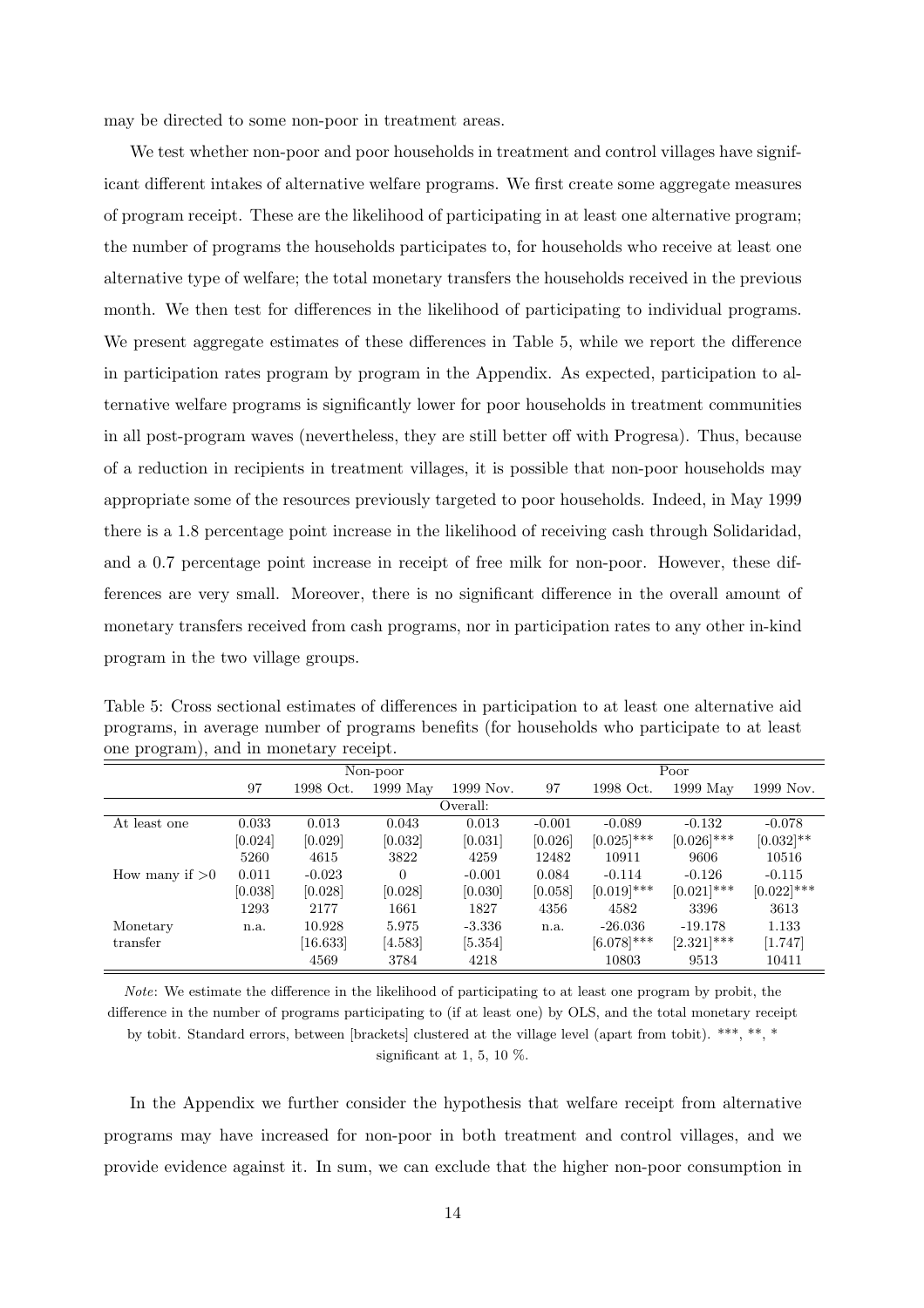Progresa villages is primarily due to an increase in the receipt of welfare programs.

#### 5.4 Credit market

The final transmission mechanism operates through the credit and insurance market. Financial market imperfections in developing countries are well documented in the literature: since formal insurance or credit institutions are almost absent, informal lending and risk-sharing mechanisms often arise, in the form of transfers and loans through social networks (see, for example, Townsend, 1995a; Fafchamps and Lund, 2003; and Munshi and Rosenzweig, 2005). In this sense, credit and insurance markets are in practice merged (see Udry, 1994, among others). As such, in the rest of the paper we consider them jointly, and often refer to them as "credit market".<sup>17</sup> One advantage of these informal arrangements is their low likelihood of default, or of not reciprocating with transfers, because of the personal relationships between the agents involved, the high amount of available information, and the repeated nature of the interactions, which make exclusion from future transactions a costly punishment for defaulting.

When social networks and informal lending channels are important means to smooth consumption and insure against risk, even small liquidity injections into the network may have substantial spillover effects through increased loans and transfers. Note that the lender/donor here may be both a treated household, which can lend more money and transfer resources to non-treated neighbors because its income has increased, and a non-treated household, which may shift resources from poor households (less needy of help because they receive Progresa grants) to non-poor households within the same network.<sup>18,19</sup> We believe that the program may have substantial indirect effects in the credit market for the following reasons: first, because most of the loans are informal: 70% of lenders are friends or relatives of the borrower (and a further 9% are local moneylenders). Second, because the scale of these informal networks is limited by their being based on personal relationships. Thus, the positive effects of a liquidity injection are shared by a limited number of households.<sup>20</sup>

We have information on receipt of loans in the previous six months, of transfers (monetary

<sup>&</sup>lt;sup>17</sup>Our definition of credit market includes loans and transfers. In developing rural economies, transfers from family and friends may be considered as credit if the receiver reciprocates when the donor is in need.

<sup>&</sup>lt;sup>18</sup>Program recipients are unlikely to leave the network and not share their income increase, if they are sufficiently forward-looking, because the Progresa grants may stop in November 1999, and will certainly almost entirely end after all the children complete 9th grade.

<sup>&</sup>lt;sup>19</sup>The direct effect on loans and transfers for poor households is ambiguous. Public transfers may crowd out private ones, as documented by Albarran and Attanasio (2002), and treated households may have less need to borrow. On the other hand, the higher liquidity in the village and the possibility of using the Progresa transfers as collateral to borrow against may cause an increase in loans to these households.

<sup>&</sup>lt;sup>20</sup>Another possible explanation is that the liquidity injection lowers the informal interest rate, resulting in an increase of current consumption levels.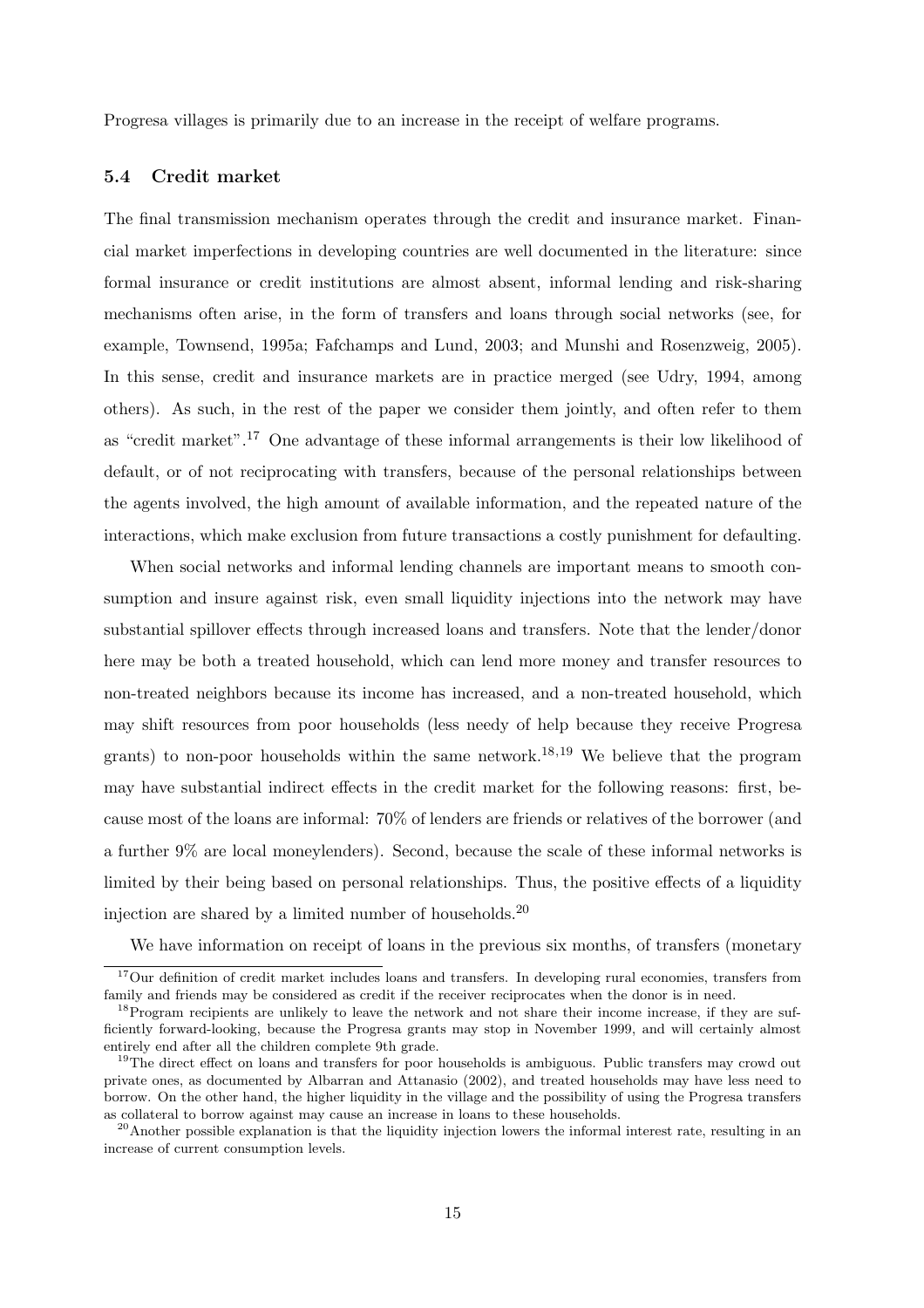and in kind) from family and friends during the previous month, but no information on the identity of lenders and donors, e.g. whether they are from poor or non-poor households. In order to understand the overall program indirect effect on the credit market, we need to observe these variables in all data waves. Unfortunately, this is possible only in October 1998, when very little money had been transferred to treated households.<sup>21</sup> In the remaining waves, we observe loans in May 1999, and transfers in November 1999. We report means and standard deviations in Table 6. Only about 12 percent of the non-poor and 8 percent of the poor receive any resources in October 1998. The average monthly receipt amounts to some 400 pesos for the non-poor, and to 260 *pesos* for the poor households. Interestingly, this pattern is common for all variables and semesters: a higher proportion of the non-poor receives resources, compared to the poor, and their average receipt is larger, both in treatment and in control villages. A possible explanation for loans may be that the non-poor have more assets, which can be used as collateral to borrow against. Instead, the larger transfer size may suggest that the non-poor belong to a wealthier network, where people transfer more resources. In any case, the larger transfer size suggests once more that the so-called non-poor households are indeed not very wealthy, otherwise they would not be in need of transfers from family and friends. Lastly, note that, for the non-poor, both the proportion of recipients and the size of the receipt are larger in treatment than in control areas. Instead, there appear to be no differences for poor households.

We want to test whether Progresa has an indirect impact on both the probability of receiving loans and transfers, and the amounts received, measured in pesos per month. For this purpose, we estimate versions of equation (3) by probit and tobit, using loans and transfers measures as dependent variables. Table 7 provides estimates of  $ITEs$  and  $ATTs$ . There are no significant program effects in 1998: the ITE point estimates are positive but very imprecisely estimated. This lack of significant effects is not surprising, as in October 1998 Progresa had only just started, and very little money had been transferred to the program recipients. Instead, these effects are positive and significant in 1999, when Progresa had been operating for at least one year. In May 1999, non-poor families in treated villages have a 1.5 percentage point higher chance of having a loan: this is 40% more than in control villages. They also borrow on average 3.8 more pesos per month, i.e. one third more than non-poor in control communities. This evidence is consistent with our conjecture that the program liquidity injection may relax a constraint on the lender side, enabling them to lend more. In November 1999, transfers to the non-poor are significantly higher by 6.6 pesos, or one third, in treatment

<sup>&</sup>lt;sup>21</sup>We also observe migrant remittances in October 1998 and November 1999. We sum them to loans and transfers to compute our measure of total credit resources. We separately estimated indirect program effects on remittances, and found no significant effect. Results available upon request.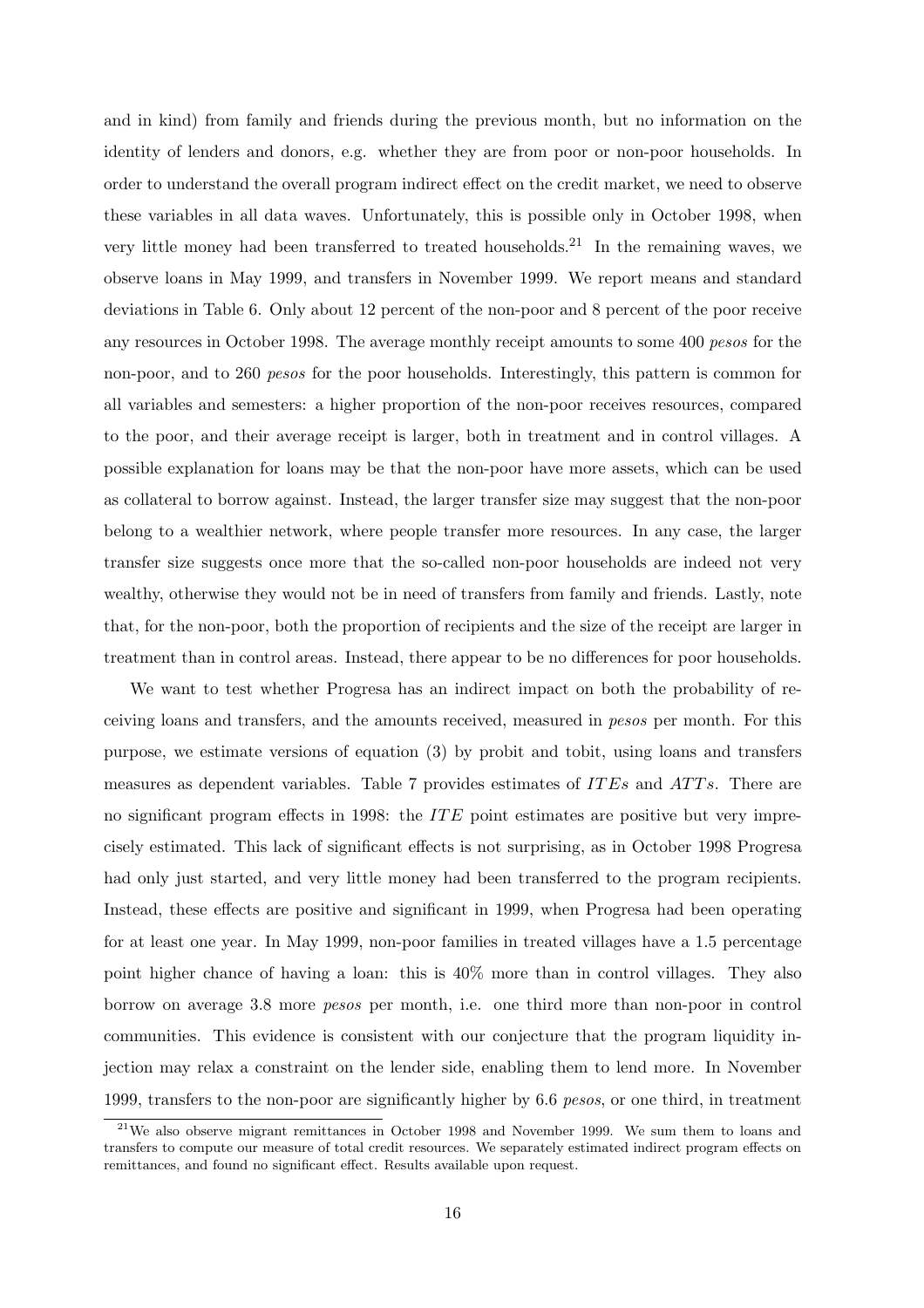|              |           | 1998 October |              |           | 1999 May |                                             |           | 1999 November |              |
|--------------|-----------|--------------|--------------|-----------|----------|---------------------------------------------|-----------|---------------|--------------|
|              | Mean      | %            | Avg. receipt | Mean      | %        | Avg. receipt                                | Mean      | %             | Avg. receipt |
|              |           |              |              |           |          | Total credit resources:                     |           |               |              |
| NP control   | 47.795    | 11.91        | 404.681      |           |          |                                             |           |               |              |
|              | [235.436] |              | [571.121]    |           |          |                                             |           |               |              |
| NP treatment | 54.073    | 12.94        | 423.903      |           |          |                                             |           |               |              |
|              | [249.015] |              | [574.522]    |           |          |                                             |           |               |              |
| P control    | 21.651    | 8.44         | 259.939      |           |          |                                             |           |               |              |
|              | [125.693] |              | [357.858]    |           |          |                                             |           |               |              |
| P treatment  | 22.201    | 8.59         | 260.398      |           |          |                                             |           |               |              |
|              | 125.184   |              | 349.228      |           |          |                                             |           |               |              |
|              |           |              |              |           | Loans:   |                                             |           |               |              |
| NP control   | 8.218     | 2.84         | 289.264      | 11.165    | 3.71     | 301.057                                     |           |               |              |
|              | [79.402]  |              | [378.541]    | [105.302] |          | [464.083]                                   |           |               |              |
| NP treatment | 11.509    | 3.28         | 358.194      | 16.403    | 5.30     | 314.247                                     |           |               |              |
|              | [116.847] |              | [551.285]    | [123.282] |          | [446.186]                                   |           |               |              |
| P control    | 3.955     | 2.73         | 147.627      | 7.653     | 4.62     | 167.729                                     |           |               |              |
|              | [37.238]  |              | [175.535]    | [57.777]  |          | [215.808]                                   |           |               |              |
| P treatment  | 4.012     | 2.75         | 147.324      | 7.257     | 4.30     | 170.541                                     |           |               |              |
|              | [33.911]  |              | [145.677]    | [61.744]  |          | [248.944]                                   |           |               |              |
|              |           |              |              |           |          | Monetary transfers from family and friends: |           |               |              |
| NP control   | 29.203    | 3.89         | 751.666      |           |          |                                             | 18.064    | 2.43          | 741.975      |
|              | [246.713] |              | [1018.716]   |           |          |                                             | [246.090] |               | [1413.340]   |
| NP treatment | 30.212    | 4.57         | 671.928      |           |          |                                             | 26.991    | 3.74          | 737.183      |
|              | [223.084] |              | [825.028]    |           |          |                                             | [201.382] |               | [768.112]    |
| P control    | 11.480    | 2.57         | 446.990      |           |          |                                             | 3.596     | 1.33          | 274.826      |
|              | [110.974] |              | [536.127]    |           |          |                                             | [43.101]  |               | [262.137]    |
| P treatment  | 10.198    | 2.61         | 397.255      |           |          |                                             | 7.081     | 1.69          | 421.680      |
|              | [94.221]  |              | [439.463]    |           |          |                                             | [80.080]  |               | [457.063]    |
|              |           |              |              |           |          | In-kind transfers from family and friends:  |           |               |              |
| NP control   |           | 1.120        |              |           |          |                                             |           | 1.623         |              |
|              |           | [1.054]      |              |           |          |                                             |           | [1.261]       |              |
| NP treatment |           | 1.921        |              |           |          |                                             |           | 0.964         |              |
|              |           | [1.372]      |              |           |          |                                             |           | [9.743]       |              |
| P control    |           | 1.492        |              |           |          |                                             |           | 1.607         |              |
|              |           | [1.214]      |              |           |          |                                             |           | [1.255]       |              |
| P treatment  |           | 1.398        |              |           |          |                                             |           | 1.033         |              |
|              |           | [1.171]      |              |           |          |                                             |           | [1.011]       |              |

Table 6: Credit Resources: mean, recipient proportion, and average amount obtained per recipient, by household type and semester

Note: Amounts are in pesos per month, the exchange rate was roughly 10 pesos per USD. The last percentile of positive values has been trimmed in the computation of the quantities but not for the proportions.

villages. These households have also a higher likelihood of receiving transfers, although the coefficient is imprecisely estimated. This evidence suggests that the liquidity injection caused by Progresa may benefit the non-poor through some resource redistribution. However, the proportion of non-poor households receiving in-kind transfers decreases significantly in November 1999. This suggests that there may be a shift in the composition of transfers (e.g. from food and clothing to money), again consistent with the higher liquidity brought by Progresa.<sup>22</sup> To conclude, note that there is a significant decrease in both loans and in-kind transfers to treated households, and no effect on monetary transfers. Our results are robust to different treatments of the outliers and to the use of different estimators. $23$ 

 $22$ Unfortunately we do not have any information on the value of in-kind transfers, so we cannot compute the total value of transfers.

 $^{23}$ We ran the above regressions on the entire sample, trimming the top percentile of the positive values, and dropping the four largest amounts, respectively. We ran all regressions by OLS. In all cases, the point estimates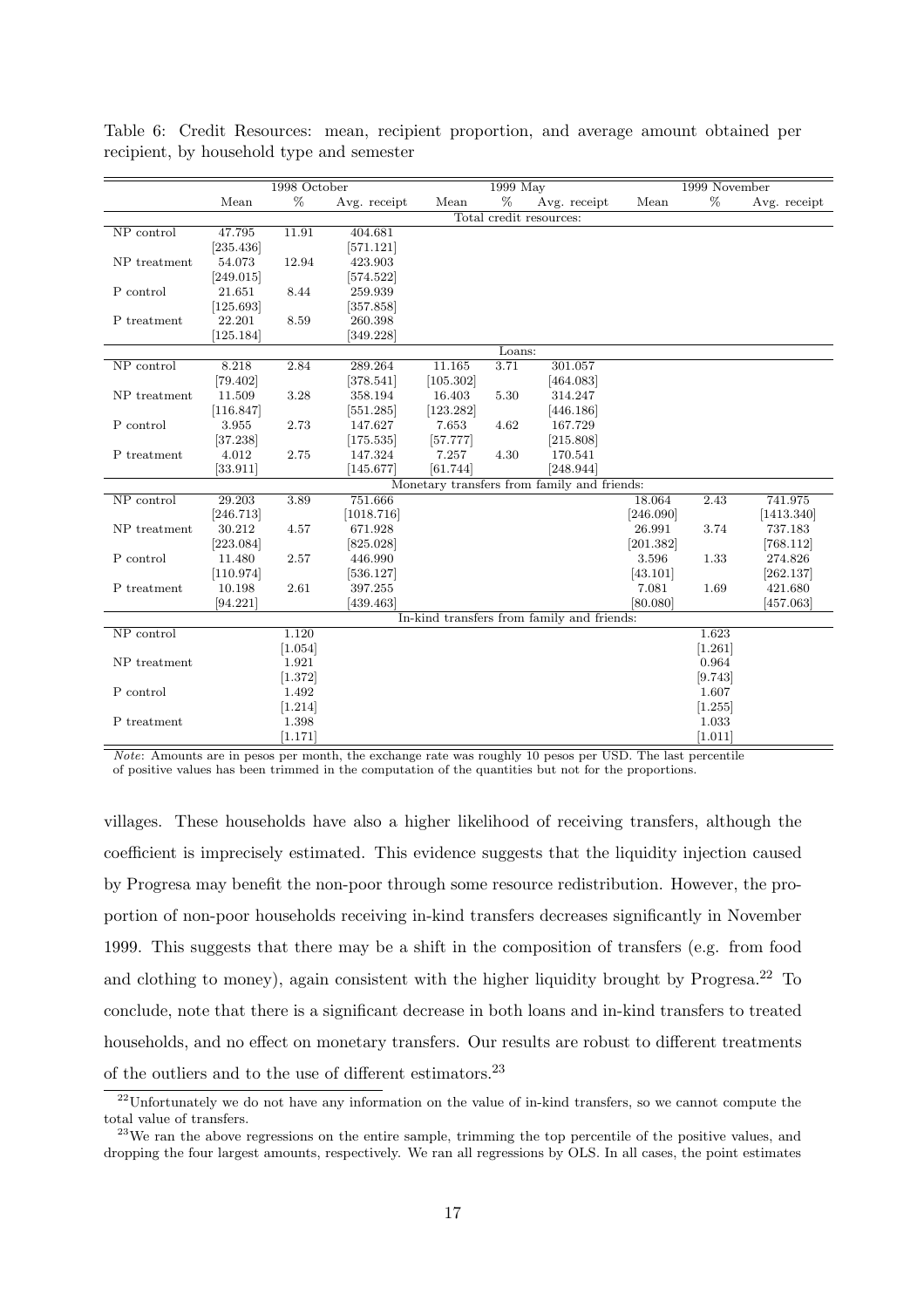|            |          | 1998 Oct. |              | 1999 May.                                   | 1999 Nov.   |             |
|------------|----------|-----------|--------------|---------------------------------------------|-------------|-------------|
|            | Probit   | Tobit     | Probit       | Tobit                                       | Probit      | Tobit       |
|            |          |           |              |                                             |             |             |
|            |          |           |              | Non-poor                                    |             |             |
|            |          |           |              | Total credit resources:                     |             |             |
| IÎE        | 0.0037   | 4.9357    |              |                                             |             |             |
|            | [0.0138] | [5.9083]  |              |                                             |             |             |
| Obs.       | 4598     | 4595      |              |                                             |             |             |
|            |          |           |              | Loans:                                      |             |             |
| <b>ITE</b> | 0.0073   | 4.0375    | 0.0151       | 3.7937                                      |             |             |
|            | [0.0064] | [3.5252]  | $[0.0076]$ * | $[2.0264]$ *                                |             |             |
| Obs.       | 4598     | 4595      | 3671         | 3802                                        |             |             |
|            |          |           |              | Monetary transfers from family and friends: |             |             |
| IÎE        | 0.0007   | 1.561     |              |                                             | 0.0074      | 6.562       |
|            | [0.0057] | [3.5437]  |              |                                             | [0.0048]    | $[3.720]$ * |
| Obs.       | 4600     | 4525      |              |                                             | 4246        | 4194        |
|            |          |           |              | In-kind transfers from family and friends:  |             |             |
| <b>ITE</b> | 0.0038   |           |              |                                             | $-0.0059$   |             |
|            | [0.0029] |           |              |                                             | $[0.0036]*$ |             |
| Obs.       | 4479     |           |              |                                             | 3973        |             |
|            |          |           |              |                                             |             |             |

Table 7: Program Effects on Credit Resources

#### Poor

|                  |           |           |           | Total credit resources:                     |               |          |
|------------------|-----------|-----------|-----------|---------------------------------------------|---------------|----------|
| $\widehat{ATT}$  | 0.0024    | 0.5373    |           |                                             |               |          |
|                  | [0.0080]  | $[1.685]$ |           |                                             |               |          |
| Obs.             | 10893     | 10885     |           |                                             |               |          |
|                  |           |           |           | Loans:                                      |               |          |
| $\widehat{ATT}$  | 0.0017    | 0.1068    | $-0.0084$ | $-1.4556$                                   |               |          |
|                  | [0.0042]  | [0.5072]  | [0.0061]  | $[0.6294]$ ***                              |               |          |
| Obs.             | 10893     | 10889     | 9478      | 9569                                        |               |          |
|                  |           |           |           | Monetary transfers from family and friends: |               |          |
| $\overline{ATT}$ | $-0.0007$ | $-0.5267$ |           |                                             | 0.0015        | 0.9958   |
|                  | [0.0027]  | [1.011]   |           |                                             | [0.0015]      | [0.8763] |
| Obs.             | 10894     | 10741     |           |                                             | 10500         | 10361    |
|                  |           |           |           | In-kind transfers from family and friends:  |               |          |
| $\hat{ATT}$      | $-0.0009$ |           |           |                                             | $-0.0049$     |          |
|                  | [0.0018]  |           |           |                                             | $[0.0019]$ ** |          |
| Obs.             | 10894     |           |           |                                             | 10500         |          |

Note: Top 1% of positive values is trimmed in the Tobit.

The usual controls are added in the regression.

Standard errors in [brackets] clustered at the village level

in the Probit regressions. \*\*\*, \*\*, \* significant at 1, 5, 10 % respectively.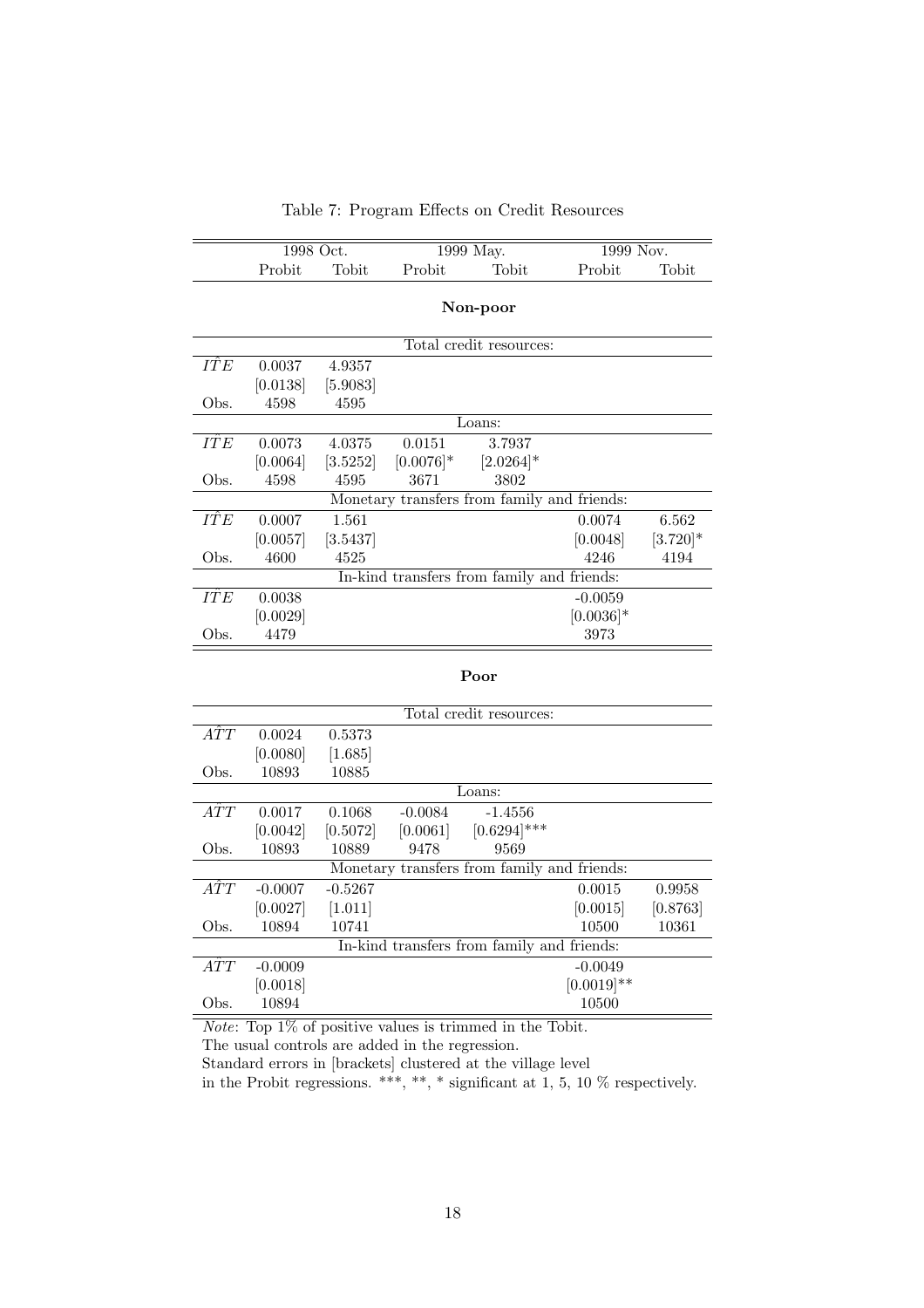In sum, we found that both loans and family and friend transfers to the non-poor are significantly higher by one third in treatment villages in 1999. Assuming that the magnitudes of the effects are constant throughout the two 1999 semesters (since we observe loans in May and transfers in November), non-poor households receive on average an extra 10 pesos per month. This explains only part of the observed higher consumption, which amounts to about 100 and 70 *pesos* per household (in May and November 1999, respectively).<sup>24</sup>

#### 5.5 Savings and investments

So far we have seen that the indirect program effect on consumption is not caused by increases in earnings and welfare receipt, and only partially caused by higher loans and transfers. The difference must be financed through a reduction in savings or investments, as shown in the accounting identity in (4).

Rural households' savings are primarily in the form of grains and livestock: fewer than one percent of non-poor households hold interest-bearing savings (although we do not explicitly observe their monetary value). We test for differences in the stock of grains and animals owned by the non-poor in treatment and control villages, comparing the tons of grains and number of animals owned. The change in stock may differ from the peso value of their net sales, which we showed in Table 4, if households start consuming part of their stock. This is exactly what we find: for grains, the *peso* value of the stock is lower for non-poor households in treatment villages, though imprecisely estimated. However, in May 1999 we find a significant effect on the likelihood of reducing the grain stock, which drops by 4.5 percentage points, and a 9 peso significant increase in consumption of own grains. We also find a decrease in livestock for the non-poor in treatment villages. In particular, the stock of chickens decreases significantly by 0.6 in 1998 (among households who own chickens), and the likelihood of owning pigs drops significantly by 3, 6, and 4 percentage points in October 1998, May 1999, and November 1999, respectively. At the same time the number of animals, and both the quantity and the value of the stock of grains owned by the poor in treatment villages have a substantial significant increase.<sup>25</sup>

varied very little. We also found that the non-response rates, which vary between 0 and 5.4% for non-poor households, do not differ between treatment and control areas. This may have been an important issue, owing to the relatively small number of households reporting loans or transfers.

 $24$ Part of the consumption increase may be financed through a reduction in donations from non-poor households in treatment villages. This would be possible if, for example, the Progresa transfers to the poor were crowding out private transfers from the non-poor. However, the difference in resources donated from the non-poor in treatment and control villages is never statistically significant. Note that only a total of 56 non-poor households donated resources to family and friends in the October 1998 and November 1999 data.

<sup>25</sup>Results available upon request.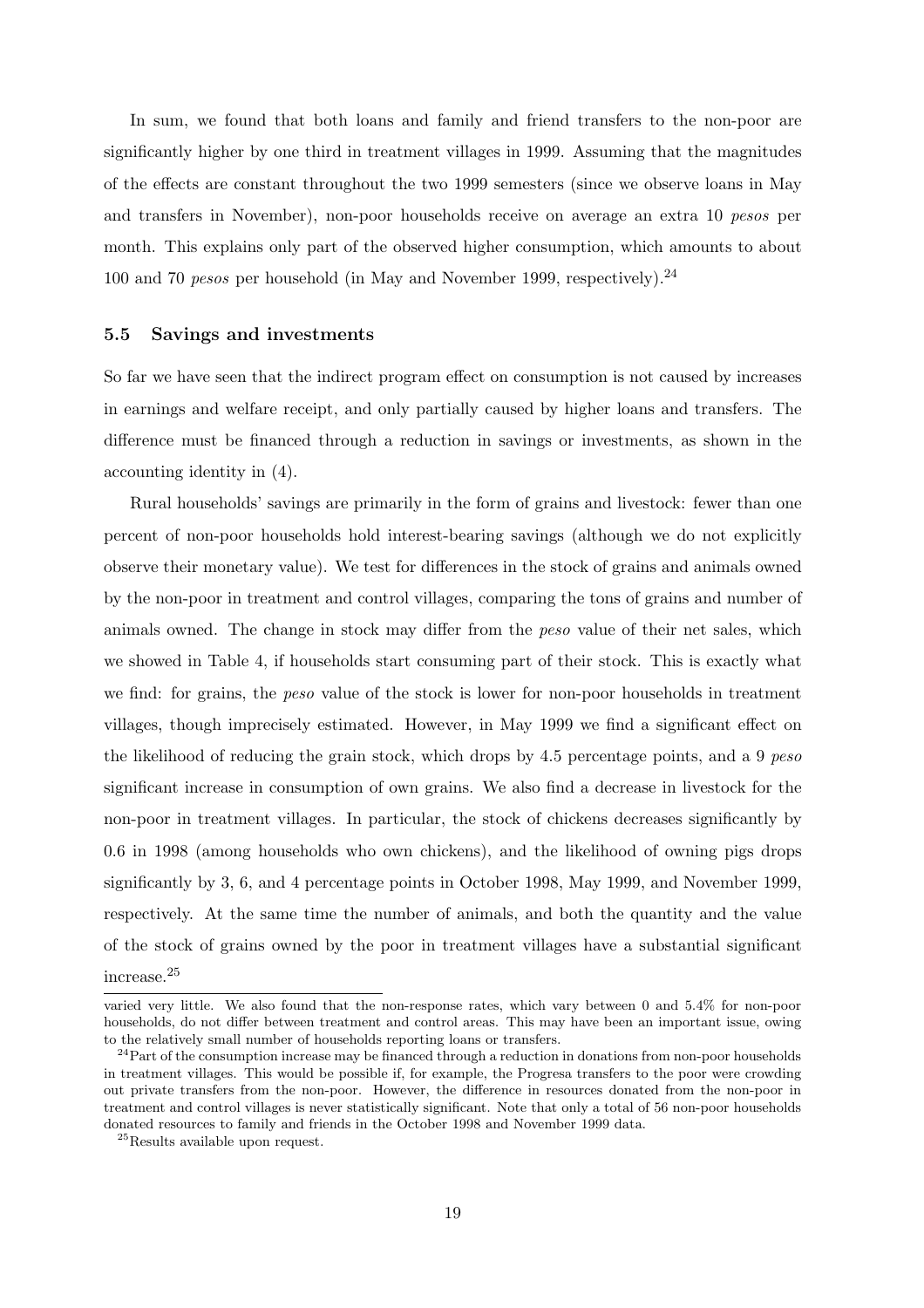These findings are consistent with both the empirical literature (e.g. Lim and Townsend (1998) and Udry (1995) show that households reduce their stock of grain in response to a shock) and with the predictions of models of incomplete risk sharing in which agents rely partially on self-insurance. These models predict that households hit by positive income shocks (the treated) increase their buffer stock, while households whose income has not changed (the non-poor) decrease savings because poor households' higher income improves insurance against risk. The absence of significant program effects on the peso value of grain stock and of net animal purchases suggests that part of the stock is now consumed (or used as productive input in the case of grains). At the same time, the positive program effect on loans and transfers suggests that households do share part of the risk.

Lastly, as regards investment, it is often difficult to separate it from savings and production costs (as in the case of purchase of fertilizers). While there is no conceptual reason why Progresa would indirectly decrease investment for the non-poor, one could interpret the drop in production costs in such a way.

# 6 Consumption smoothing and insurance against risk: idiosyncratic shocks

We have identified a positive indirect program effect on consumption for the non-poor, shown that this extra consumption is financed partly through increased loans and transfers, and partly by a reduction in both the stock of grains and animals, and the sales of agricultural products. We suspect that one important reason for this consumption increase and reduction in savings may be the improved insurance against risk caused by Progresa's liquidity injection into treatment communities.<sup>26</sup> One way to test this hypothesis is to estimate separate indirect program effects on consumption, loans and transfers, and savings for households who have and have not been hit by a negative idiosyncratic shock. Consider non-poor households only. Some fraction of the non-poor is hit by idiosyncratic negative shocks,  $S = 1$ , in both villages. If Progress improves insurance against risk, then we will observe all non-poor households in treatment

<sup>&</sup>lt;sup>26</sup>Additional explanations for the observed increase in non-poor consumption are: first, the effect of better information on the importance of an adequate nutrition. All households in treatment villages were strongly encouraged to attend classes that covered health and nutrition topics. Such classes may have raised awareness on the importance of a nutritious diet, causing higher food expenditure. However, we have also seen an increase in non-food consumption. Second, the existence of "imitation" effects. Recent works by Lalive and Cattaneo (2005) and by Bobonis and Finan (2005) analyze peer effects on schooling decisions in Progresa communities. Both papers show that the school enrollment of ineligible children is a positive function of the enrollment of treated children. Analogously, imitation effects may also increase consumption. These additional causes for the increased consumption explain the reduction in savings, but not the observed increase in loans and transfers.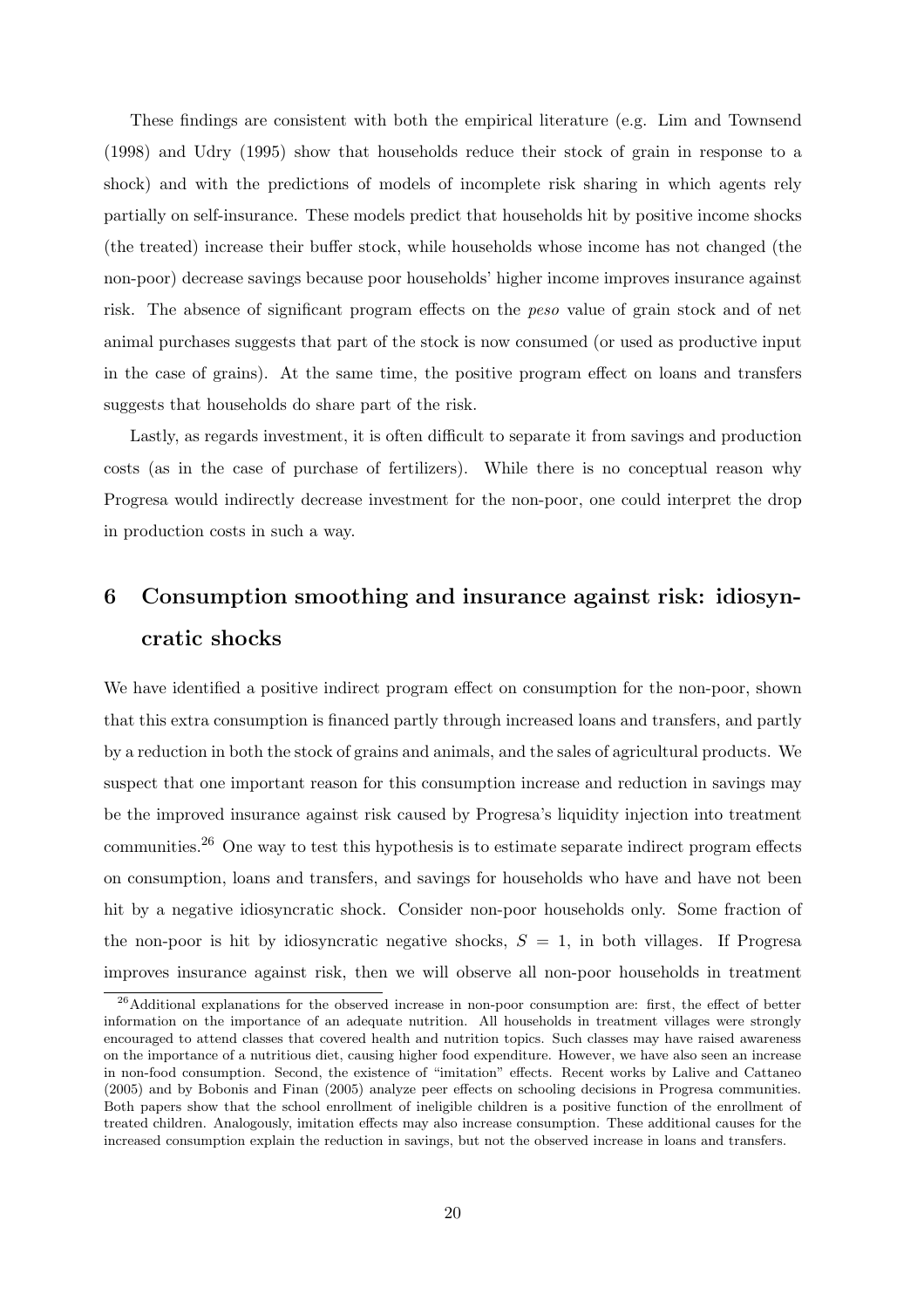villages increase their consumption through a mix of lower savings (because of the new access to loans and transfers if hit by a negative shock), and higher transfers and loans, compared to the non-poor in control villages. In addition, if shocks are random within village, we will see a larger increase in consumption and transfers for  $S = 1$  households than for  $S = 0$  households in treatment areas: if Progresa improves risk sharing in treatment villages, the indirect program effect on  $S = 1$  households consumption and loans and transfers will be proportionally higher than for households not hit by a shock. This occurs because households hit by a shock will need to smooth consumption more than households not hit by a shock, and they will partly do so by borrowing more (or by receiving more transfers). A clear prediction is that  $S = 0$  households should run down on their savings since the need for self-insurance is reduced by the availability of credit in the network. The double-difference effects on savings is instead ambiguous. For example,  $S = 1$  households may reduce savings equally in treatment and control villages, and finance the extra change in consumption through increased loans and transfers.<sup>27</sup> In other words, a test of whether the ITEs on consumption, loans and transfers, and savings differ by shock between and within village type is an indirect test of the effect of the program on risk-sharing mechanisms.

Formally, we define two new parameters of interest:<sup>28</sup>

$$
ITE^{S0} = E(Y_{1i}^{S0} - Y_{0i}^{S0} | T_i = 1, S_i = 0, NP_i = 1)
$$
\n<sup>(5)</sup>

$$
ITE^{S1} = E(Y_{1i}^{S1} - Y_{0i}^{S1} | T_i = 1, S_i = 1, NP_i = 1)
$$
\n
$$
(6)
$$

where  $S_i$  is an idiosyncratic shock and the superscripts  $S1$  and  $S0$  stand for hit or not by the shock respectively. These parameters are the  $ITEs$  for households who have and have not been hit by a shock. We want to test the following hypotheses:

$$
ITE_C^{S1} >ITE_C^{S0} > 0
$$
  

$$
ITE_L^{S1} >ITE_L^{S0} > 0
$$
  

$$
ITE_S^{S0} < 0
$$

 $27$ Suppose that in the absence of Progresa all non-poor households not hit by a shock would consume 100, and households hit by a shock only 80. With Progresa, non-poor households not hit by a shock increase consumption up to 110 through a mix of reduction in savings and higher transfers (each by 5). Households hit by an adverse shock, instead, further reduce their buffer stock, and receive even more assistance from their social network (each by 10), pushing their consumption from 80 to 100. In this case, the effect of Progresa on the change in transfers, savings, and consumption is higher for households hit by a negative shock.

<sup>&</sup>lt;sup>28</sup>The structure of the identification problem could be also reformulated in the multiple treatment framework by defining 4 different treatments depending on the combination of T and S.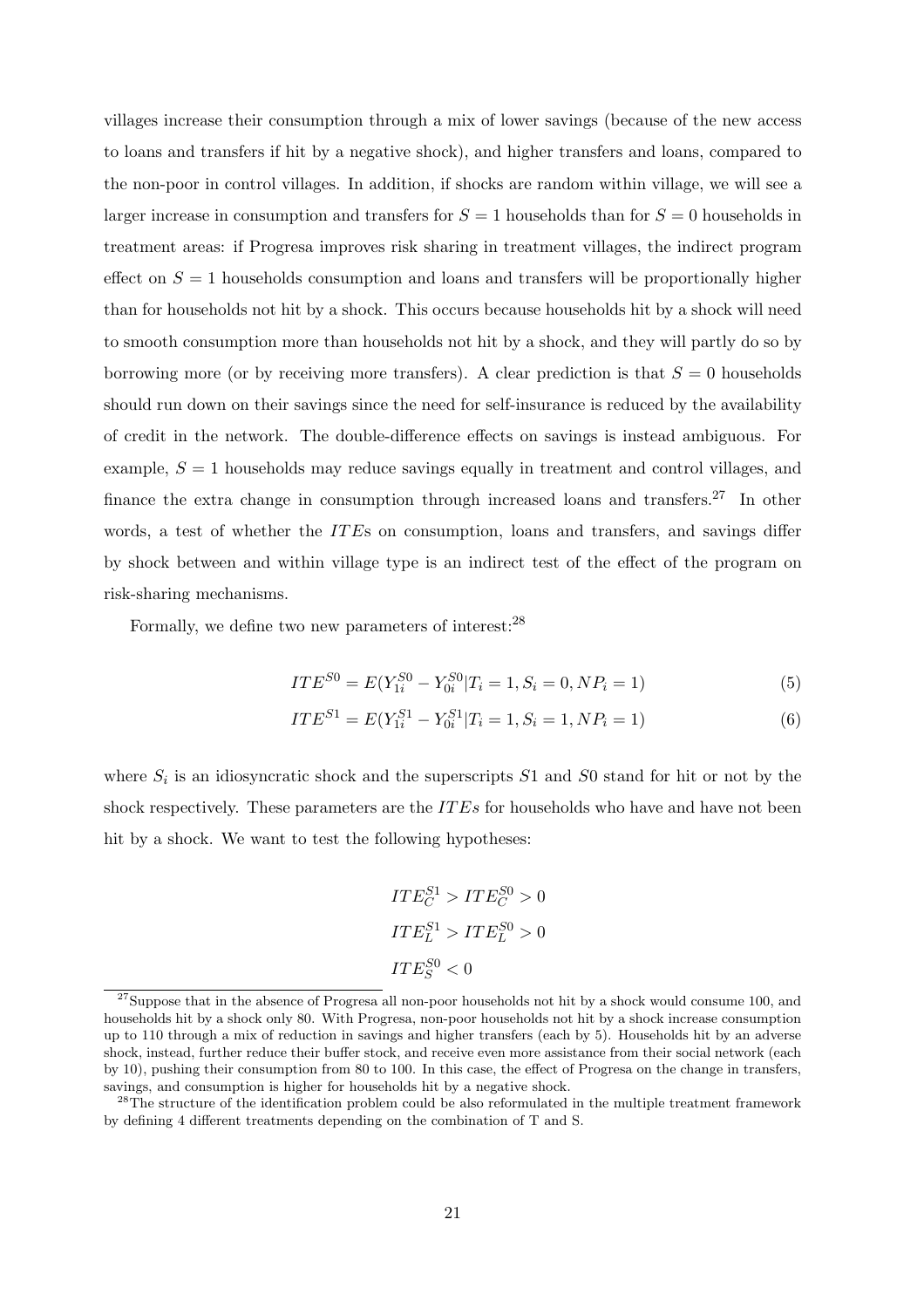where the subscripts  $C, L$  and  $S$  refer to consumption, loans and transfers, and savings, respectively. We can identify the above parameters exploiting the randomization by assuming the following:

ASSUMPTION (2):

2.1 
$$
E(Y_{0i}^{S0}|T_i = 1, S_i = 0, NP_i = 1) = E(Y_{0i}^{S0}|T_i = 0, S_i = 0, NP_i = 1),
$$
  
2.2 
$$
E(Y_{0i}^{S1}|T_i = 1, S_i = 1, NP_i = 1) = E(Y_{0i}^{S1}|T_i = 0, S_i = 1, NP_i = 1).
$$

Assumption 2 implies that shocks are random between treatment and control villages. This assumption seems realistic because the village randomization is made within homogeneous geographic regions. For example, if one region is arid, its treatment and control villages are equally likely to suffer from droughts. However, in order to compare  $ITE^{S1}$  and  $ITE^{S0}$ , we also need to assume: first, that shocks are random within villages, conditional on household observable characteristics; second, that the extra liquidity injected by Progresa is sufficient to borrow both to offset the shock and for additional reasons; finally, that households are willing to lend.

We estimate the following equation both for non-poor and poor households:

$$
Y_i = \alpha + \beta_1 T_i + \beta_2 S_i + \beta_3 T_i S_i + g(X_i) + u_i \tag{7}
$$

The parameters of interest in this second step are:

$$
\beta_1 = E(Y_i | T_i = 1, S_i = 0) - E(Y_i | T_i = 0, S_i = 0)
$$
  
\n
$$
\beta_1 + \beta_3 = [E(Y_i | T_i = 1, S_i = 1) - E(Y_i | T_i = 0, S_i = 1)]
$$
  
\n
$$
\beta_3 = [E(Y_i | T_i = 1, S_i = 1) - E(Y_i | T_i = 0, S_i = 1)]
$$
  
\n
$$
-[E(Y_i | T_i = 1, S_i = 0) - E(Y_i | T_i = 0, S_i = 0)].
$$

Under the above assumptions,  $\beta_1$  identifies  $ITE^{S0}$ , i.e. the indirect program effect for households not hit by an idiosyncratic shock;  $\beta_1 + \beta_3$  identifies  $ITE^{S1}$ , i.e. the effect for households hit by a shock;  $\beta_3$  the difference between the two ITEs. The set of conditioning variables includes average shock intensity at the village level to control for aggregate shock, which is uninsurable (in the village), as well as all the variables discussed earlier. The household-specific shock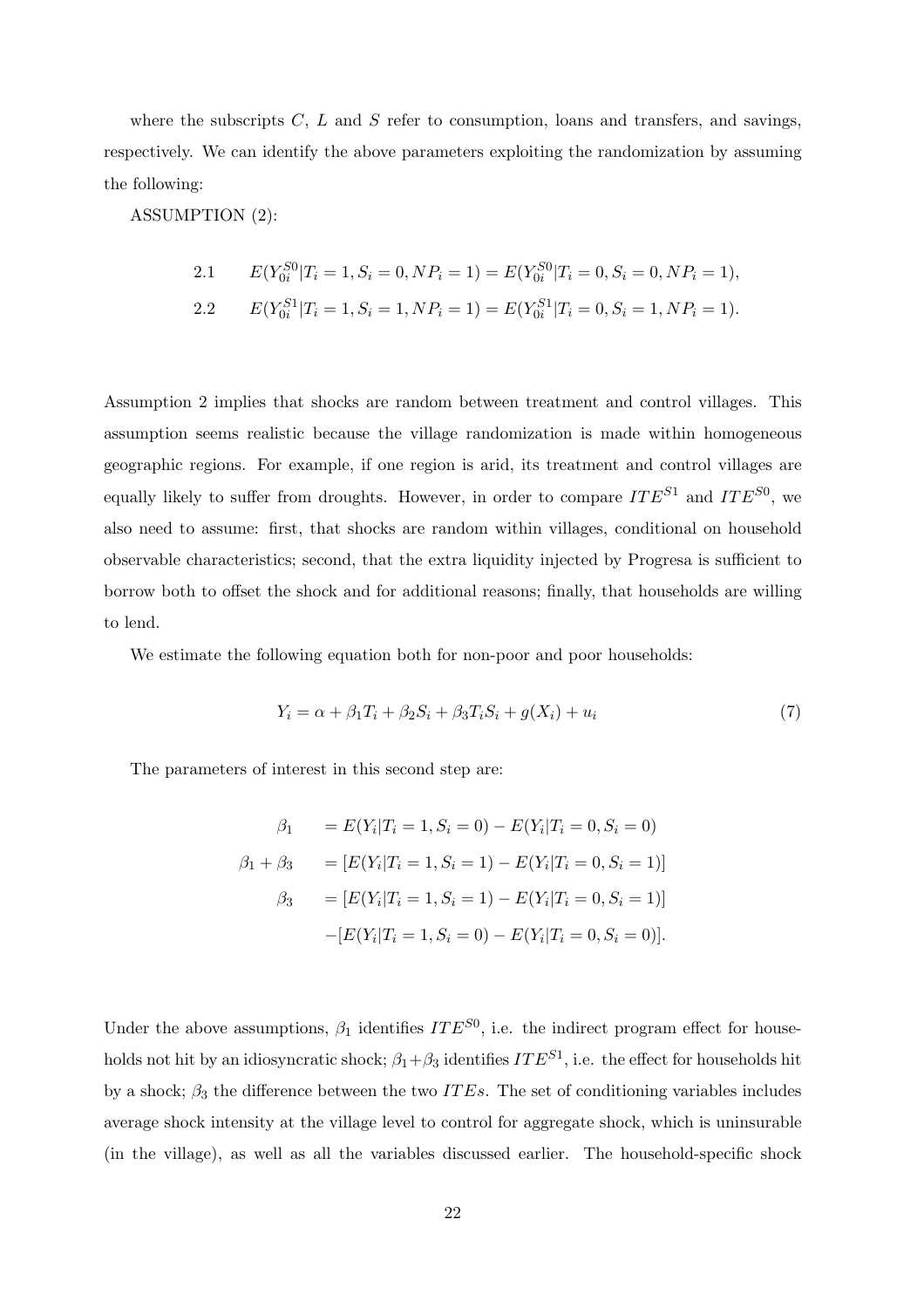dummy is then a measure of idiosyncratic shocks. Note that its coefficient is identified for villages where only a sub-set of households incurred a loss. We estimate (7) for both consumption and credit market outcomes.

In our data, we observe whether, in the six months preceding the interview, the household has been hit by any of the following types of natural disasters: drought, flood, frost, fire, plague, earthquake, and hurricane. This is our definition of shock. It is very specific, and it excludes other events that may cause income or wealth losses, such as illness or death of household members. We discuss this variable in greater detail in the Appendix; we provide evidence that there is a substantial within-village variation (Figure 2), consistent with Townsend (1994), who shows that natural phenomena - rainfall in his case - are not uniform even within very small villages; we also show that shocks hit households randomly by comparing 1997 average characteristics of non-poor households hit and not hit by a natural disaster in 1998 and 1999 (Tables 17 to 19 in the Appendix). The average intensity of the shock at the village level is 39, 55 and 30% in October 1998, and May and November 1999. This is a rough measure of how aggregate these shocks are. Note that the timing of the events and the way they are recorded in the data is quite important: the shocks must precede (or be contemporaneous to) the observed outcome of interest. This requirement is satisfied in our data: both shock and loans refer to the 6 months before the interview, while consumption, transfers, and savings data are provided for the previous week, month, and semester, respectively.

#### 6.1 Consumption by shock

Table 8 provides means of food consumption by poverty status, village of residence, and shock. Consider food consumption, for example. While the means are not different in October 1998, consumption is higher in treatment villages irrespective of shock status in the two 1999 semesters. The comparison of consumption levels for non-poor households with and without the shock in the two villages types reveals the following: first, households hit by a shock in control villages tend to have the lowest average consumption levels. Second, consumption for households hit by a shock is higher in treatment than in control villages, but almost always lower than consumption for households in treatment villages who have not been hit by a shock. However, the standard deviations are very large. We repeat this comparison by regressing non-poor log-consumption on these four categories, as in equation 7, adding the usual set of conditioning variables to take account of possible differences in observable characteristics by group, and to improve the precision of the estimates.

We now test the hypotheses that indirect program effects are positive irrespective of shock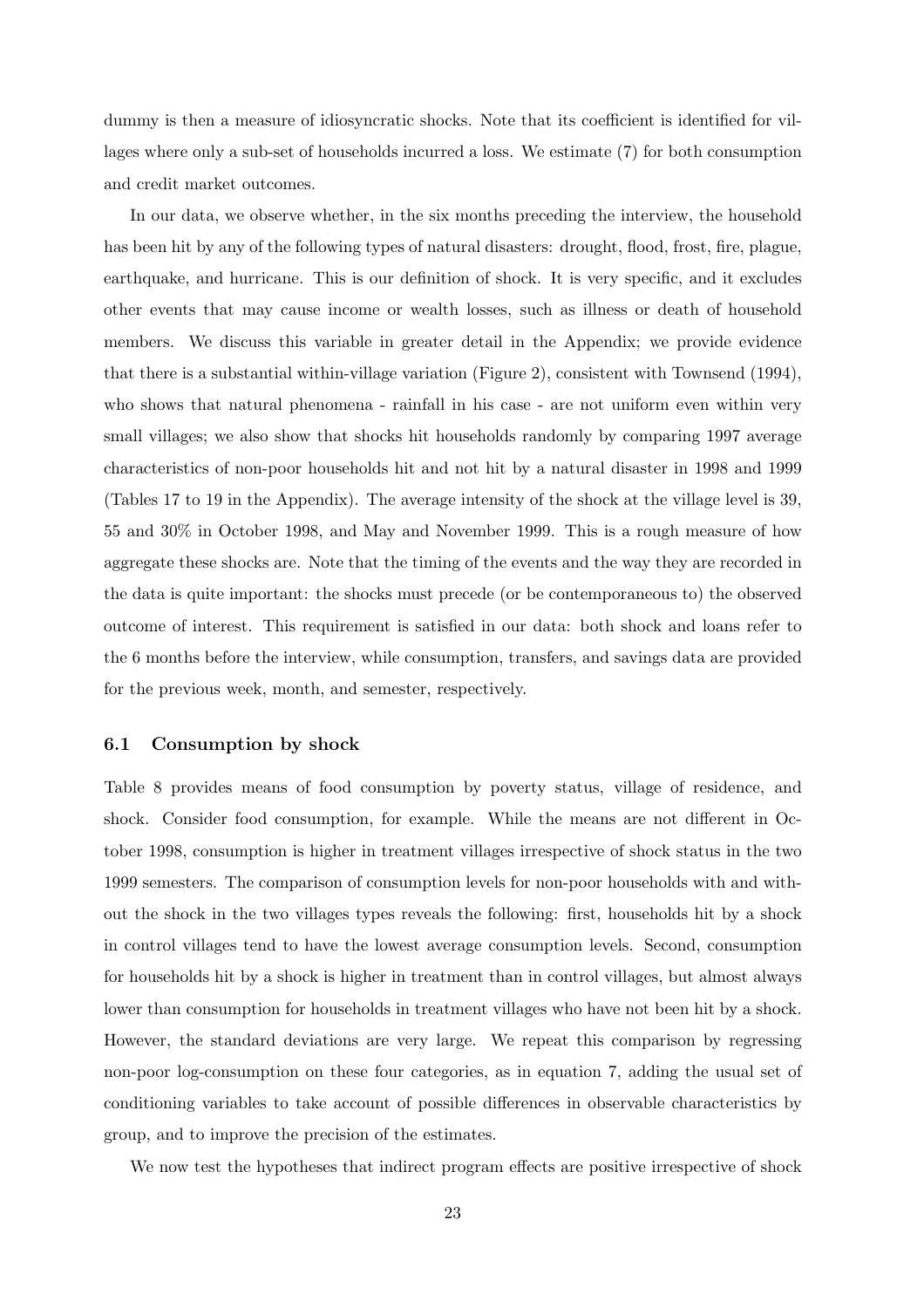|              |           | Food consumption |                    |
|--------------|-----------|------------------|--------------------|
|              | 1998 Oct. |                  | 1999 May 1999 Nov. |
| $S = 0$      |           |                  |                    |
| NP control   | 203.87    | 200.89           | 198.13             |
|              | (165.61)  | (179.71)         | (175.01)           |
| NP treatment | 197.60    | 238.05           | 209.44             |
|              | (160.32)  | (342.09)         | (211.19)           |
| $S = 1$      |           |                  |                    |
| NP control   | 202.39    | 201.94           | 191.68             |
|              | (171.63)  | (208.55)         | (282.50)           |
| NP treatment | 199.62    | 208.42           | 217.77             |
|              | (160.67)  | (226.36)         | (342.58)           |
| $S=0$        |           |                  |                    |
| P control    | 138.15    | 151.32           | 138.91             |
|              | (92.80)   | (123.51)         | (113.18)           |
| P treatment  | 152.02    | 170.27           | 168.48             |
|              | (131.40)  | (163.07)         | (207.15)           |
| $S = 1$      |           |                  |                    |
| P control    | 136.59    | 140.13           | 140.54             |
|              | (115.05)  | (151.73)         | (122.74)           |
| P treatment  | 149.94    | 167.21           | 168.87             |
|              | (107.84)  | (189.97)         | (143.66)           |

Table 8: Average Monthly Food Consumption Levels per Adult Equivalent, by Shock

Note: Amounts are in pesos, the exchange rate was roughly 10 pesos per USD.

status, and that the indirect program effect on consumption is higher for households who suffered a shock. The first hypothesis requires only the standard randomization assumption, the second one also the other assumptions discussed in the previous section. The results are shown in Table 9. The estimates of the indirect program effects are positive and significant irrespective of shock status in both 1999 semesters. Food consumption in May and November 1999 increases significantly by 9.1% and 5.4% among households not hit by an idiosyncratic shock, and by 6.6% and 14.4% for households who were hit by a shock. Furthermore, while in May 1999 there is no statistical difference between their magnitude, in November 1999 the effect is 9 percentage points higher for households hit by a shock. The value of these changes in monthly pesos is 18.3 and 13.3 per adult equivalent (90 and 68 per household) for households without  $(S = 0)$  and with a shock  $(S = 1)$  in May 1999. The respective values for November 1999 are 10.7 and 27.7 per adult equivalent (or 55 and 152 per household). As regards poor households, the program effects are positive irrespective of shocks, they increase over time, as we saw in the previous consumption table, and never differ by shock status. The absolute value of these consumption changes is 20.3 (for  $S = 0$  households) and 24.3 monthly pesos (for  $S = 1$  households) per adult equivalent in May 1999, and 27.2 and 25.7 pesos in November 1999. There is a similar pattern for non-food consumption, although the positive trend is less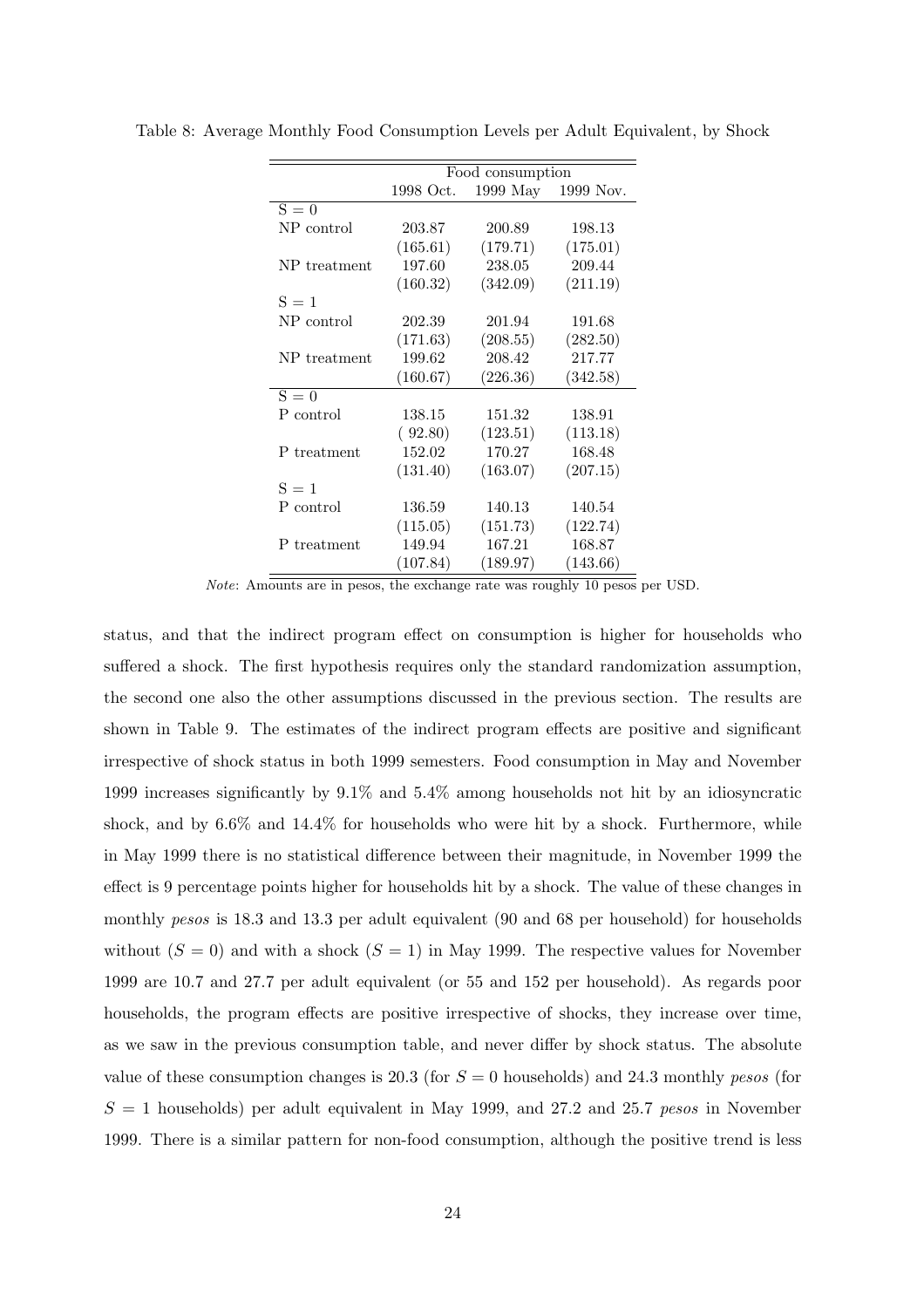marked. However, once we split non-poor households by shock, we do not find any significant indirect program effect for non-food consumption.<sup>29</sup>

|                                   |           | Non-poor      |                |                | Poor           |                |
|-----------------------------------|-----------|---------------|----------------|----------------|----------------|----------------|
|                                   | 1998 Oct. | 1999 May      | 1999 Nov.      | 1998 Oct.      | 1999 May       | 1999 Nov.      |
| $ITE^{S0}$                        | $-0.0235$ | 0.0911        | 0.0544         | 0.0972         | 0.1347         | 0.1958         |
|                                   | [0.0303]  | $[0.0421]$ ** | $[0.0277]$ *   | $[0.0243]$ *** | $[0.0272]$ *** | $[0.0228]$ *** |
| $ITE^{S1}$                        | 0.0168    | 0.066         | 0.1444         | 0.0991         | 0.1735         | 0.1832         |
|                                   | [0.0360]  | $[0.0350]$ *  | $[0.0364]$ *** | $[0.0368]$ *** | $[0.0285]$ *** | $[0.0376]$ *** |
| $IT\hat{E}^{S1} - IT\hat{E}^{S0}$ | 0.0403    | $-0.0251$     | 0.0900         | $-0.0019$      | 0.0388         | $-0.0126$      |
|                                   | [0.0422]  | [0.0366]      | $[0.0431]$ **  | [0.0140]       | [0.0317]       | [0.0309]       |
| Obs.                              | 4615      | 3825          | 4264           | 10911          | 9608           | 10517          |

Table 9: Effect of Progresa on Poor and Non-Poor Food Consumption, by Shock

Note: The usual controls are added in the regression. The standard errors in [brackets] are clustered at the village level. \*\*\*, \*\*, \* significant 1, 5, 10  $\%$  respectively.

#### 6.2 Credit market by shock

We now proceed to estimate separate  $ITEs$  for households who have and have not been hit by a shock. Further, we test whether Progresa enables non-poor households hit by an idiosyncratic shock to borrow more (or receive more transfers) than households not hit by a shock. We perform such tests by estimating equation 7 for both the likelihood of receiving loans and transfers, and the amount received.

Table 10 reports means and proportion of credit resources by household and village type, and by shock occurrence. As we saw before, in general the indirect program effects on credit resources are larger over time. In addition, both the magnitude of these effects and the likelihood of receiving loans and transfers are larger for non-poor households hit by a shock, consistent with our expectations. A notable exception are monetary transfers in November 1999, when the effect for households hit by a shock is negative, and certainly lower than the effect for households not hit by a shock.

Table 11 provides estimates of the *ITEs*. In October 1998, households hit by an idiosyncratic shock are 2.6 percentage points more likely to receive loans or transfers if they live in treatment villages. Moreover, they borrow and receive about 22 pesos more per month. Instead, there is no significant effect for families not hit by a shock. It is striking that we detect these effects when Progresa had been implemented for a few months only. We interpret this fact as strong evidence that the program has an indirect effect on the credit market. We find the same type of effect for loans only, both in October 1998 and in May 1999. Once again,

<sup>&</sup>lt;sup>29</sup>Results available upon request.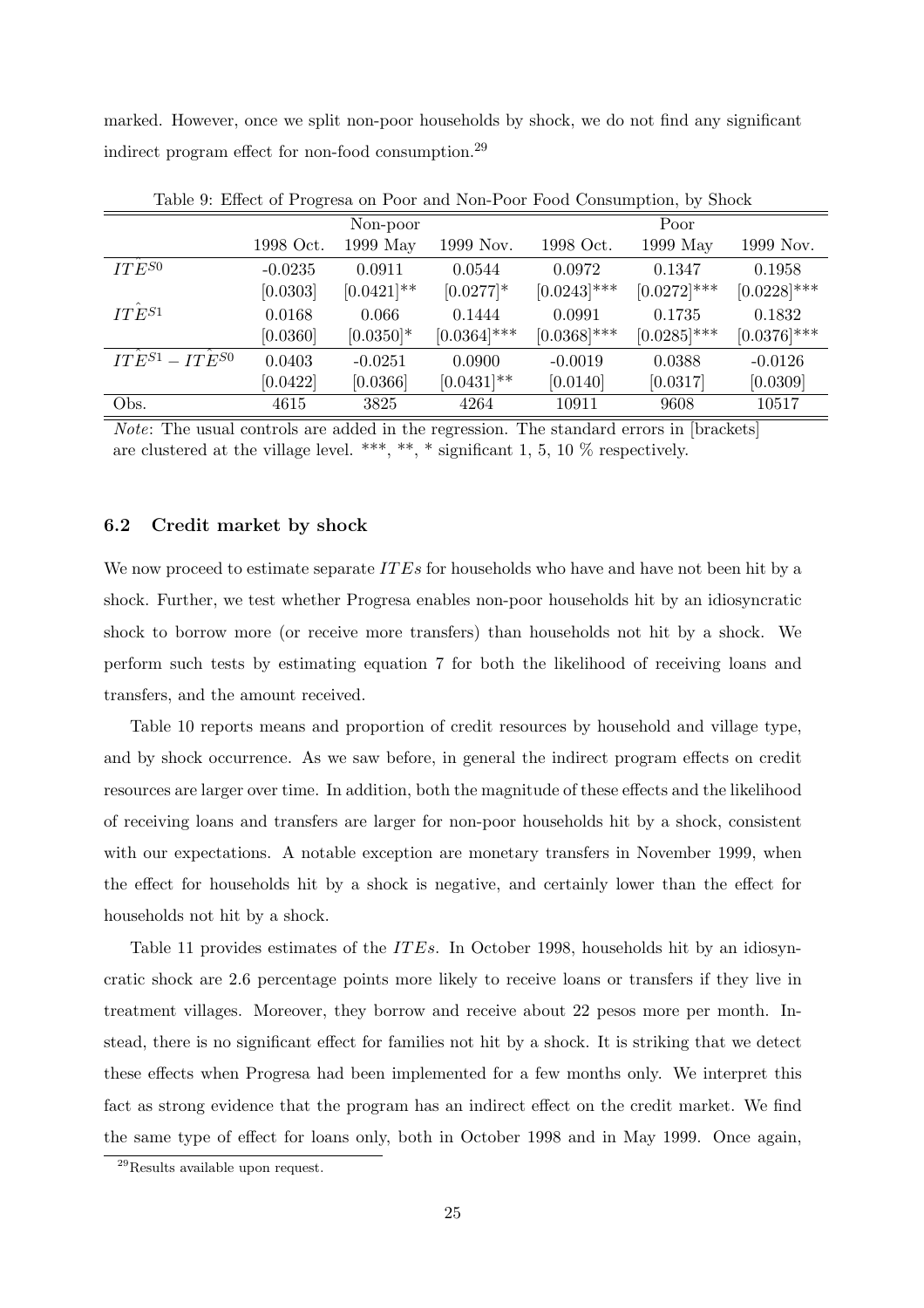|                       |                                  | 1998 Oct. |                       |                     | 1999 May |                                                    |                    | 1999 Nov. |                        |
|-----------------------|----------------------------------|-----------|-----------------------|---------------------|----------|----------------------------------------------------|--------------------|-----------|------------------------|
|                       | Mean                             | %         | Avg. receipt          | Mean                | %        | Avg. receipt                                       | Mean               | %         | Avg. receipt           |
|                       |                                  |           |                       |                     |          | Total credit resources:                            |                    |           |                        |
| $S=0$                 |                                  |           |                       |                     |          |                                                    |                    |           |                        |
| NP control            | 59.691                           | 12.61     | 554.707               |                     |          |                                                    |                    |           |                        |
| NP treatment          | $\left[278.566\right]$<br>52.273 | 12.19     | [885.931]<br>538.312  |                     |          |                                                    |                    |           |                        |
|                       | [236.336]                        |           | [917.846]             |                     |          |                                                    |                    |           |                        |
| $S=1$                 |                                  |           |                       |                     |          |                                                    |                    |           |                        |
| NP control            | 31.52                            | 10.95     | 287.861               |                     |          |                                                    |                    |           |                        |
|                       | [157.179]                        |           | [391.637]             |                     |          |                                                    |                    |           |                        |
| NP treatment          | 56.791                           | 14.07     | 551.742               |                     |          |                                                    |                    |           |                        |
|                       | [267.094]                        |           | [1413.64]             |                     |          |                                                    |                    |           |                        |
| $S=0$<br>P control    | 23.769                           | 8.17      | 318.507               |                     |          |                                                    |                    |           |                        |
|                       | [133.549]                        |           | [446.005]             |                     |          |                                                    |                    |           |                        |
| P treatment           | 25.532                           | 8.73      | 316.756               |                     |          |                                                    |                    |           |                        |
|                       | [140.043]                        |           | [449.479]             |                     |          |                                                    |                    |           |                        |
| $S=1$                 |                                  |           |                       |                     |          |                                                    |                    |           |                        |
| P control             | 18.914                           | 8.78      | 277.192               |                     |          |                                                    |                    |           |                        |
|                       | [114.728]                        |           | [540.304]             |                     |          |                                                    |                    |           |                        |
| P treatment           | 17.509                           | 8.4       | 235.682               |                     |          |                                                    |                    |           |                        |
|                       | [100.426]                        |           | [404.897]             |                     | Loans:   |                                                    |                    |           |                        |
| $S=0$                 |                                  |           |                       |                     |          |                                                    |                    |           |                        |
| NP control            | 10.613                           | 3.08      | 344.271               | 16.295              | 4.63     | 352.318                                            |                    |           |                        |
|                       | [97.103]                         |           | [443.67]              | [140.126]           |          | [562.472]                                          |                    |           |                        |
| NP treatment          | 7.994                            | 2.34      | 340.95                | 11.912              | 4.53     | 386.82                                             |                    |           |                        |
|                       | [84.879]                         |           | [445.567]             | [84.185]            |          | [839.32]                                           |                    |           |                        |
| $S=1$                 |                                  |           |                       |                     |          |                                                    |                    |           |                        |
| NP control            | 4.935                            | $\!2.51$  | 196.623               | 7.522               | 3.06     | 245.998                                            |                    |           |                        |
| NP treatment          | [44.821]<br>16.836               | 4.70      | [211.166]<br>804.233  | [70.734]<br>19.636  | 5.86     | [329.858]<br>392.704                               |                    |           |                        |
|                       | [152.945]                        |           | [2289.049]            | [144.983]           |          | [692.395]                                          |                    |           |                        |
| $S=0$                 |                                  |           |                       |                     |          |                                                    |                    |           |                        |
| P control             | 2.919                            | 2.35      | 166.348               | 8.299               | 4.55     | 285.46                                             |                    |           |                        |
|                       | [29.285]                         |           | [244.262]             | [57.572]            |          | [625.651]                                          |                    |           |                        |
| P treatment           | 4.848                            | 2.74      | 176.758               | 9.772               | 4.58     | 249.653                                            |                    |           |                        |
|                       | [40.215]                         |           | [169.78]              | [73.982]            |          | [371.46]                                           |                    |           |                        |
| $S=1$                 |                                  |           |                       |                     |          |                                                    |                    |           |                        |
| P control             | 5.294<br>[45.471]                | 3.21      | 165.014<br>[196.799]  | 7.227<br>$[57.921]$ | 4.66     | 155.239<br>[222.573]                               |                    |           |                        |
| P treatment           | 2.834                            | 2.76      | 145.15                | 5.376               | 4.10     | 168.005                                            |                    |           |                        |
|                       | [22.12]                          |           | [264.066]             | [50.628]            |          | [476.358]                                          |                    |           |                        |
|                       |                                  |           |                       |                     |          | Monetary transfers from family and friends:        |                    |           |                        |
| $S=0$                 |                                  |           |                       |                     |          |                                                    |                    |           |                        |
| NP control            | 40.373                           | 4.46      | 905.761               |                     |          |                                                    | 12.179             | 2.14      | 569.854                |
| NP treatment          | [307.972]                        | 4.97      | [1171.238]            |                     |          |                                                    | [117.691]          |           | [586.588]              |
|                       | 33.441<br>[254.179]              |           | 816.626<br>[1240.642] |                     |          |                                                    | 32.36<br>[229.979] | 3.97      | 1176.285<br>[2134.937] |
| $S=1$                 |                                  |           |                       |                     |          |                                                    |                    |           |                        |
| NP control            | 13.71                            | 3.09      | 443.478               |                     |          |                                                    | 29.848             | 2.43      | 984.971                |
|                       | [115.694]                        |           | [502.789]             |                     |          |                                                    | [392.487]          |           | [2095.718]             |
| NP treatment          | 25.37                            | 3.96      | 641.159               |                     |          |                                                    | 16.428             | 3.74      | 502.241                |
|                       | [165.848]                        |           | [553.774]             |                     |          |                                                    | [127.094]          |           | [508.405]              |
| $S=0$<br>P control    | 12.603                           | 2.95      | 426.823               |                     |          |                                                    | 2.870              | 1.17      | 504.882                |
|                       | 113.466                          |           | [512.747]             |                     |          |                                                    | [38.251]           |           | [1476.105]             |
| P treatment           | 12.986                           | 2.73      | 531.477               |                     |          |                                                    | 7.614              | 1.74      | 546.007                |
|                       | [114.76]                         |           | [614.372]             |                     |          |                                                    | [86.942]           |           | [1038.744]             |
| $S=1$                 |                                  |           |                       |                     |          |                                                    |                    |           |                        |
| P control             | 10.034                           | 2.07      | 484.054               |                     |          |                                                    | 5.345              | 1.72      | 311.628                |
|                       | [107.69]                         |           | [582.13]              |                     |          |                                                    | [52.969]           |           | [267.511]              |
| P treatment           | 6.274                            | 2.44      | 317.059               |                     |          |                                                    | 5.737              | 1.59      | 360.816                |
|                       | 53.035                           |           | [517.004]             |                     |          | In-kind transfers from family and friends $(\%)$ : | [59.312]           |           | [310.396]              |
| $S=0$                 |                                  |           |                       |                     |          |                                                    |                    |           |                        |
| NP control            |                                  | 0.77      |                       |                     |          |                                                    |                    | 1.75      |                        |
| NP treatment          |                                  | 2.28      |                       |                     |          |                                                    |                    | 0.70      |                        |
| $S=1$                 |                                  |           |                       |                     |          |                                                    |                    |           |                        |
| NP control            |                                  | 1.45      |                       |                     |          |                                                    |                    | 1.06      |                        |
| NP treatment<br>$S=0$ |                                  | 1.68      |                       |                     |          |                                                    |                    | 1.49      |                        |
| P control             |                                  | 1.45      |                       |                     |          |                                                    |                    | 1.78      |                        |
| P treatment           |                                  | 1.48      |                       |                     |          |                                                    |                    | 0.96      |                        |
| $S=1$                 |                                  |           |                       |                     |          |                                                    |                    |           |                        |
| P control             |                                  | 1.27      |                       |                     |          |                                                    |                    | 1.17      |                        |
| P treatment           |                                  | 1.27      |                       |                     |          |                                                    |                    | 1.29      |                        |

Table 10: Mean, Proportion, and Average Receipt of the Available Credit Resources, by Shock

Note: Amounts are in pesos per month, the exchange rate was roughly 10 pesos per USD. Top 1% of positive values is trimmed in the computation of the quantities but not for the proportions.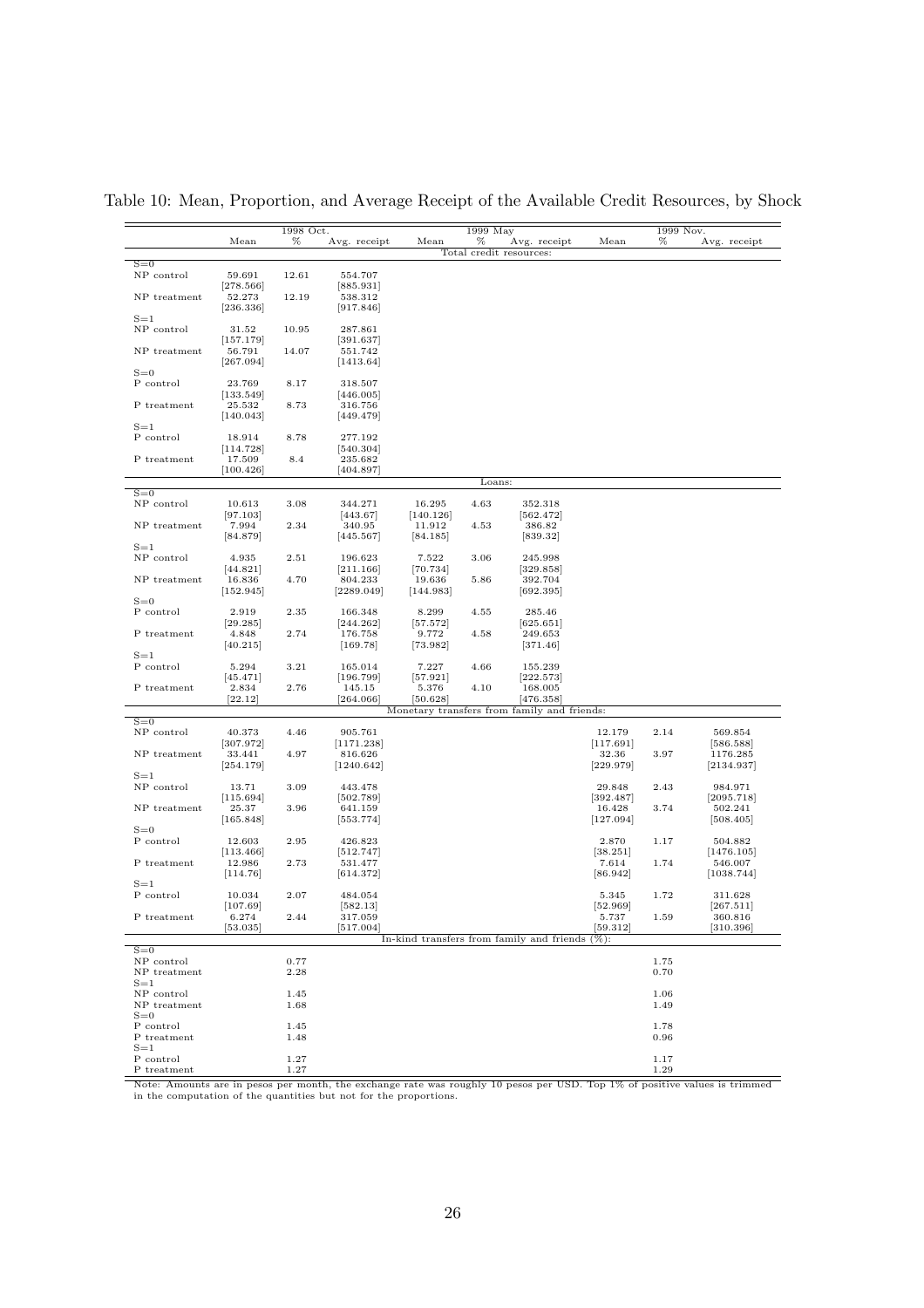|                                   |                | 1998 Oct.        |               | 1999 May.                                   |               | 1999 Nov.      |
|-----------------------------------|----------------|------------------|---------------|---------------------------------------------|---------------|----------------|
|                                   | Probit         | Tobit            | Probit        | Tobit                                       | Probit        | Tobit          |
|                                   |                |                  |               | Total credit resources:                     |               |                |
| $IT\hat{E}^{S0}$                  | $-0.0117$      | $-5.679$         |               |                                             |               |                |
|                                   | [0.0173]       | [7.3795]         |               |                                             |               |                |
| $IT\hat{E}^{S1}$                  | 0.0263         | 22.039           |               |                                             |               |                |
|                                   | [0.0195]       | $[8.9567]^{**}$  |               |                                             |               |                |
| $IT\hat{E}^{S1}-IT\hat{E}^{S0}$   | 0.038          | 27.718           |               |                                             |               |                |
|                                   | $[0.0233]*$    | $[11.9991]^{**}$ |               |                                             |               |                |
| Obs.                              | 4598           | 4595             |               |                                             |               |                |
|                                   |                |                  |               | Loans:                                      |               |                |
| $IT\widetilde{E}^{S0}$            | $-0.0057$      | $-4.2357$        | 0.0063        | $-0.2219$                                   |               |                |
|                                   | [0.0079]       | [4.3411]         | [0.0127]      | [2.7923]                                    |               |                |
| $IT\hat{E}^{S1}$                  | 0.0264         | 16.6777          | 0.0249        | 7.5166                                      |               |                |
|                                   | $[0.011]$ ***  | $[4.976]$ ***    | $[0.0139]$ ** | $[2.6014]$ ***                              |               |                |
| $IT\hat{E}^{S1} - IT\hat{E}^{S0}$ | 0.0321         | 20.9134          | 0.0186        | 7.7385                                      |               |                |
|                                   | $[0.0109]$ *** | $[7.5773]$ ***   | [0.0163]      | $[4.1162]$ *                                |               |                |
| Obs.                              | 4598           | 4595             | 3671          | 3802                                        |               |                |
|                                   |                |                  |               | Monetary transfers from family and friends: |               |                |
| $IT\widetilde{E}^{S0}$            | 0.0013         | 0.9502           |               |                                             | 0.0125        | 11.8295        |
|                                   | [0.0069]       | [20.8995]        |               |                                             | $[0.0072]$ *  | $[4.3498]$ *** |
| $IT\hat{E}^{S1}$                  | $-0.0004$      | 4.3990           |               |                                             | $-0.0009$     | $-1.9762$      |
|                                   | [0.0076]       | [5.7945]         |               |                                             | [0.0074]      | [5.8670]       |
| $IT\hat{E}^{S1} - IT\hat{E}^{S0}$ | $-0.0017$      | 3.4488           |               |                                             | $-0.0134$     | $-13.8057$     |
|                                   | [0.0089]       | [6.0505]         |               |                                             | [0.0098]      | $[7.5441]$ *   |
| Obs.                              | 4600           | 4525             |               |                                             | 4246          | 4194           |
|                                   |                |                  |               | In-kind transfers from family and friends:  |               |                |
| $IT\hat{E}^{S0}$                  | 0.0102         |                  |               |                                             | $-0.0078$     |                |
|                                   | $[0.0052]$ **  |                  |               |                                             | $[0.0033]$ ** |                |
| $IT\hat{E}^{S1}$                  | $-0.0027$      |                  |               |                                             | 0.0083        |                |
|                                   | [0.0044]       |                  |               |                                             | [0.0070]      |                |
| $IT\hat{E}^{S1} - IT\hat{E}^{S0}$ | $-0.0129$      |                  |               |                                             | 0.0161        |                |
|                                   | $[0.0063]$ **  |                  |               |                                             | $[0.09]*$     |                |
| Obs.                              | 4479           |                  |               |                                             | 3973          |                |

Table 11: Effect of Progresa on Credit for the Non-poor, by Shock

Note: Top 1% of positive values is trimmed in the Tobit. The usual controls are added in the regression. The standard errors in [brackets] are clustered at the village level in the Probit regressions. \*\*\*, \*\*, \* significant at 1, 5, 10  $\%$  respectively.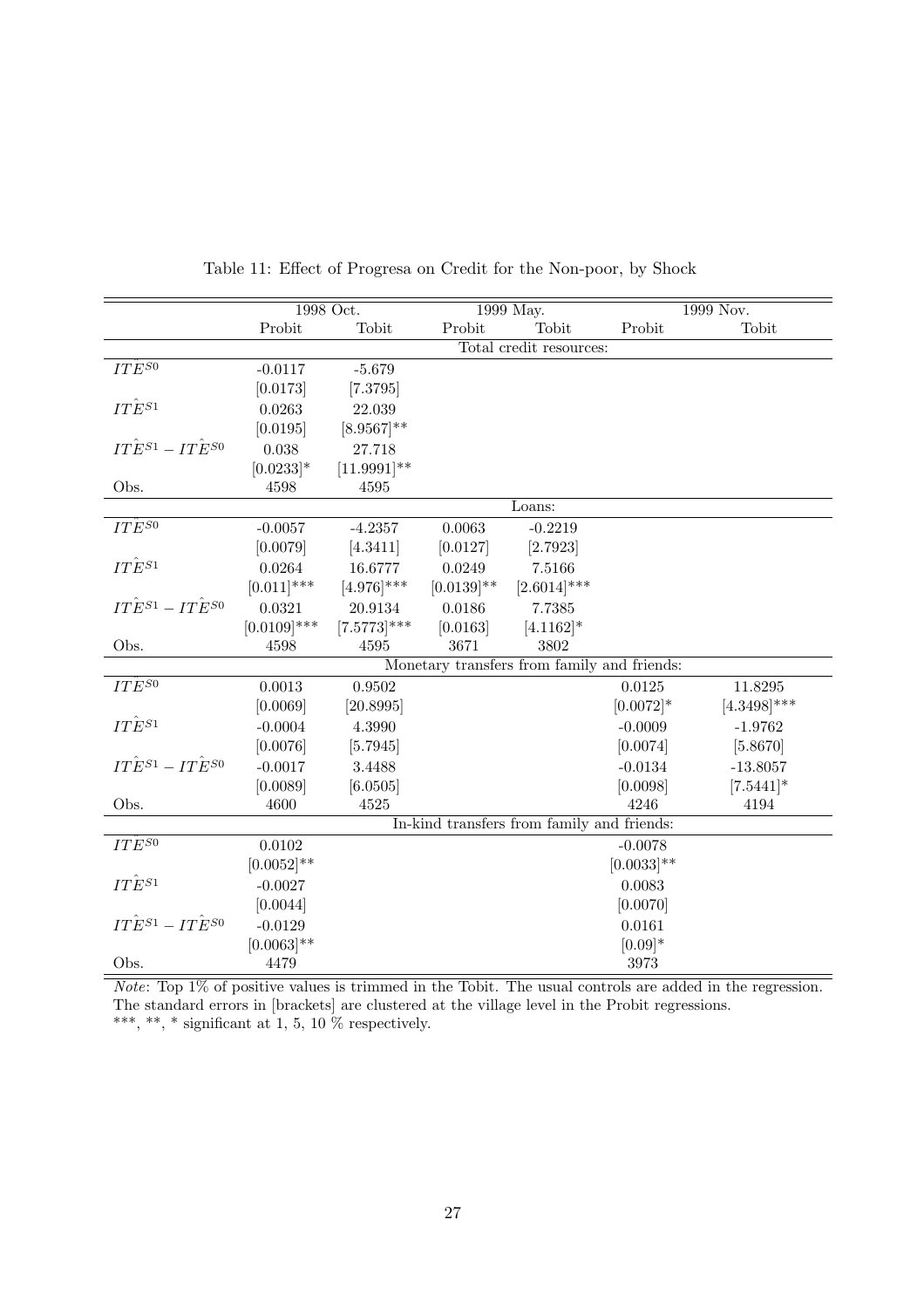non-poor families who have been hit by a shock are about 2.5 percentage points more likely of borrowing money, and borrow 16.5 and 7.5 pesos more than their counterfactual in 1998 and 1999. These results are consistent with our hypothesis that Progresa may enable households to insure against risk by borrowing more: the estimated ITEs are larger for households hit by a shock. Interestingly, the effects for monetary transfers vary over time. In October 1998 the average transfer size is positive for both groups, and larger for households hit by a shock, but these effects are imprecisely estimated. In November 1999, instead, we find that the effect of the program on transfers is positive and significant, and averages about 12 pesos per month, only for households not hit by a shock. One possible explanation for this counterintuitive finding may be that higher loans are crowding transfers out. Alternatively, this finding is consistent with the hypothesis that transfers occur between "closer" individuals than the parties involved in loans. The former group's geographic, as well as social higher proximity, results into shocks being positively correlated. Unfortunately, we do not have data on loans for the same semester, nor complete data on social networks, hence we cannot draw any conclusion regarding either effects. However, note that the finding that risk is shared through informal loans, rather than through transfers, is consistent with the evidence provided by Fafchamps and Lund (2003) for the Philippines. Lastly, note that there is no clear pattern for the likelihood of receiving in-kind transfers: the difference in *ITEs* is negative in October 1998, and positive in November 1999. The magnitude of this difference is between 1.2 and 1.6 percentage points.<sup>30</sup>

In sum, the results presented in this section are consistent with our hypothesis of better risk-sharing through a more liquid credit market. Non-poor households in Progresa villages indirectly benefit from the program by receiving more credit resources when hit by a shock.

#### 6.3 Savings

We finally test for indirect program effect on savings by shock. Our prediction is that the  $ITE$ for households not hit by a shock is negative, while the effect on savings for  $S = 1$  households is not clear. We test for changes in the stock of corn and beans, staples of the Mexican diet and easily storable commodities. The prediction is confirmed by the data: while there is no change in the stock of beans,  $S = 0$  households reduce their stock of corn through a significant increase in the value of home consumption of about 10 pesos per month in May 1999. In the same semester, their likelihood of depleting agricultural stock is significantly higher by 8 percentage

<sup>30</sup>One potential limitation of this exercise is the small sample size: in each semester, there are no more than 500 non-poor families receiving transfers or borrowing money, which we compare after dividing them into four groups based on village type and shock occurrence. This number is even smaller when we consider loans and transfers separately.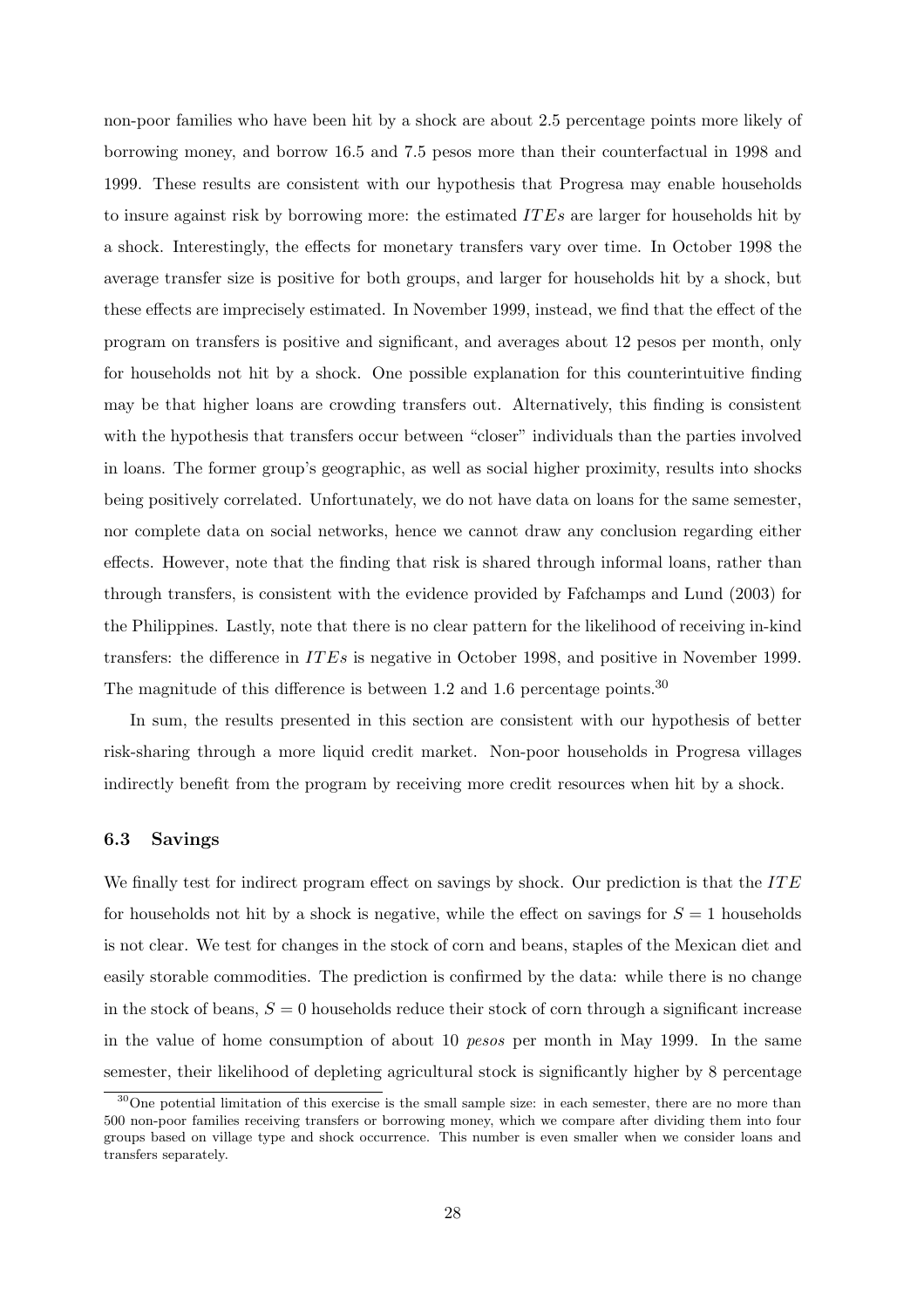points in treated communities. Instead, there is no clear pattern for households hit by a shock: we observe a shift in production from sugar cane to corn, and a significant increase in home consumption of the same magnitude as  $S = 0$  households, but their total grain stock appears to be unchanged. As regards livestock, we found evidence of a significant depletion for both types of households, especially of chickens and pigs. The change in stock does not differ by shock.<sup>31</sup>

Overall, the presented evidence is consistent with the conjecture that non-poor households in treatment areas may indirectly benefit from Progresa by being able to consume more because of improvements in the credit and insurance markets.

# 7 Conclusions

Using the unique design of the randomized data for the evaluation of Progresa, we show that non-eligible households who live in treatment villages benefit indirectly from the program by increasing their consumption level. We further show that the consumption increase occurs through changes in the credit and insurance markets, which enable households to borrow more and to receive more transfers, permitting them to reduce their savings. We conclude that this class of aid programs improves consumption smoothing for non-treated households living in treatment areas, consistent with the findings that, though the program increases consumption and loans, and decreases savings for all non-poor households in treatment villages, the effects on consumption and loans are larger for families hit by a negative idiosyncratic shock. These results are consistent with our knowledge of the credit and insurance markets in developing countries, which operate through social networks. A positive income shock to any member is likely to benefit the whole network.

Our findings are interesting from several perspectives. They show how households in developing countries deal with credit market imperfections, and how a liquidity increase may have beneficial indirect effects on the local community at large, including households whose current income does not change. Thus, this class of aid policies has important spillover effects which should not be neglected when evaluating the impact of the program.

In addition, this exercise is a striking example of circumstances in which the SUTVA, a key identifying assumption normally used in the program evaluation literature, fails. This assumption is non-testable when the experimental design consists of one treatment and one control group. However, its likelihood of being violated may be a function of observable characteristics

<sup>&</sup>lt;sup>31</sup>However, the effect on the value of net sales is negative and significant only for  $S = 1$  households, a reduction of 32 pesos in May 1999, and does not change for  $S = 0$  households. It is possible that this latter group consumes part of its livestock, rather than selling it.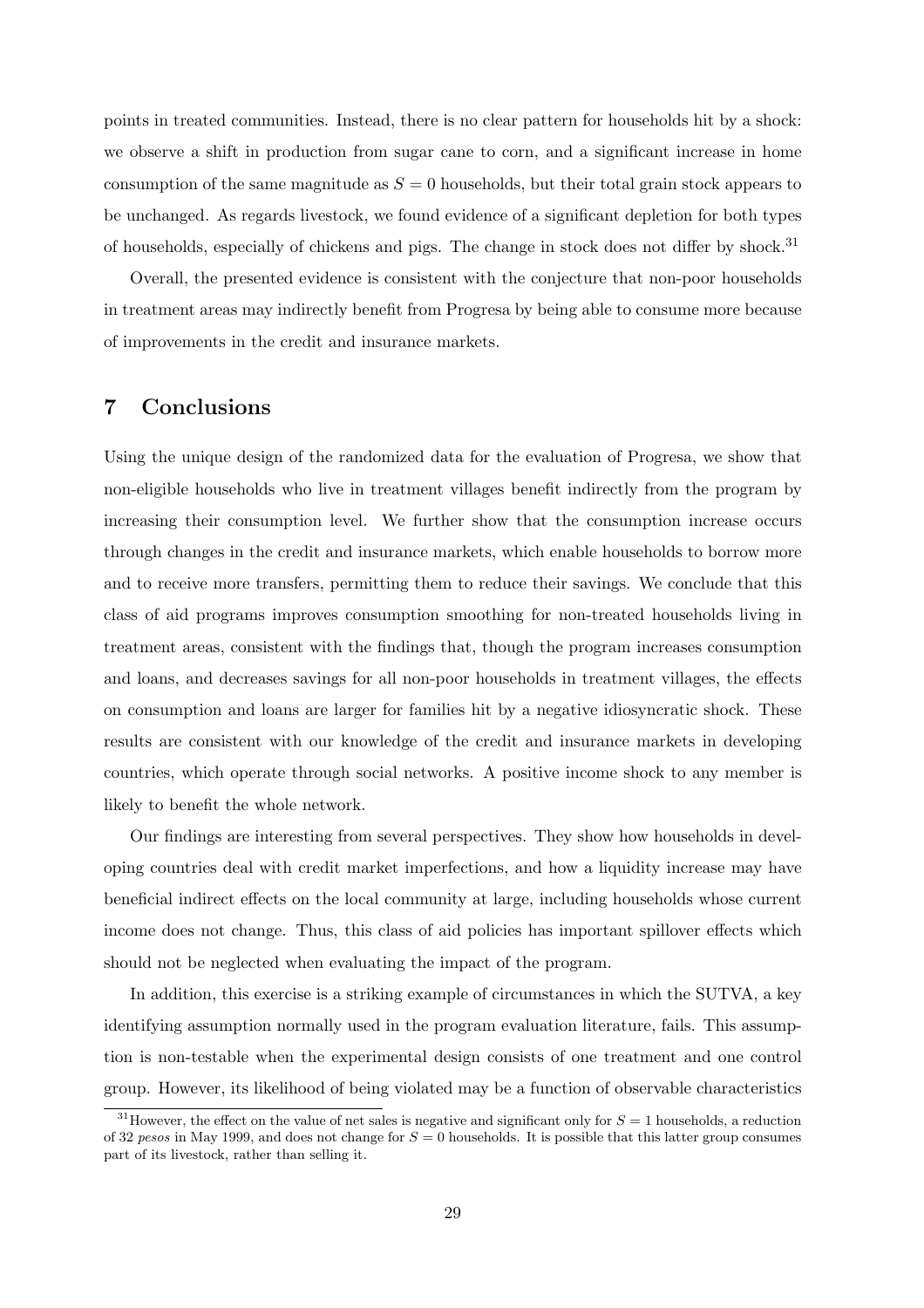of the programs and of the local economies where it operates. We suspect that the characteristics of Progresa which cause a significant indirect program effect are that this program 1) targets a large proportion of the population of a local economy; 2) has generously-sized transfers; 3) relaxes some existing binding constraints (lending constraints in this case); 4) operates in areas where the treated and non-treated subjects are sufficiently "close" (from an economic, geographic, or social perspective); and 5) has been ongoing for a sufficient amount of time. Analyzing similar features of different programs may provide guidelines on the robustness of the SUTVA.

# 8 References

# References

- [1] Albarran, Pedro and Orazio Attanasio. 2002. "Do Public Transfers Crowd out Private Transfers? Evidence from a Randomized Experiment in Mexico". WIDER discussion paper 2002/6.
- [2] Attanasio, O., (2000), "Consumption", Handbook of Macroeconomics, Volume 1B, Taylor, J. and M. Woodford , eds., Amsterdam: Elsevier Science.
- [3] Banerjee, A., (2004), "Inequality and Investment", mimeo, MIT.
- [4] Banerjee, A., Duflo, E. and Munshi, K., (2003), "The (Mis)Allocation of Capital", Journal of the European Economic Association, 1(2-3): 484-494.
- [5] Berhman, J., and Todd, P. (1999), "Randomness in the Experimental Sample of Progresa (Education, Health, and Nutrition Program)", International Food Policy Research Institute, Washington, D.C.
- [6] Blundell, R., Costa-Dias, M., Meghir, C. and van Reenen, J., (2004), "Evaluating the Employment Impact of a Mandatory Job Search Program", Journal of the European Economic Association, 2(4): 569-606.
- [7] Bobonis, G. and Finan, F. (2005), "Endogenous Social Interaction Effects in School Participation in Rural Mexico", mimeo, University of California Berkeley.
- [8] Deaton, A. (1991), "Saving and Liquidity Constraints", Econometrica, 59(5): 1221-48.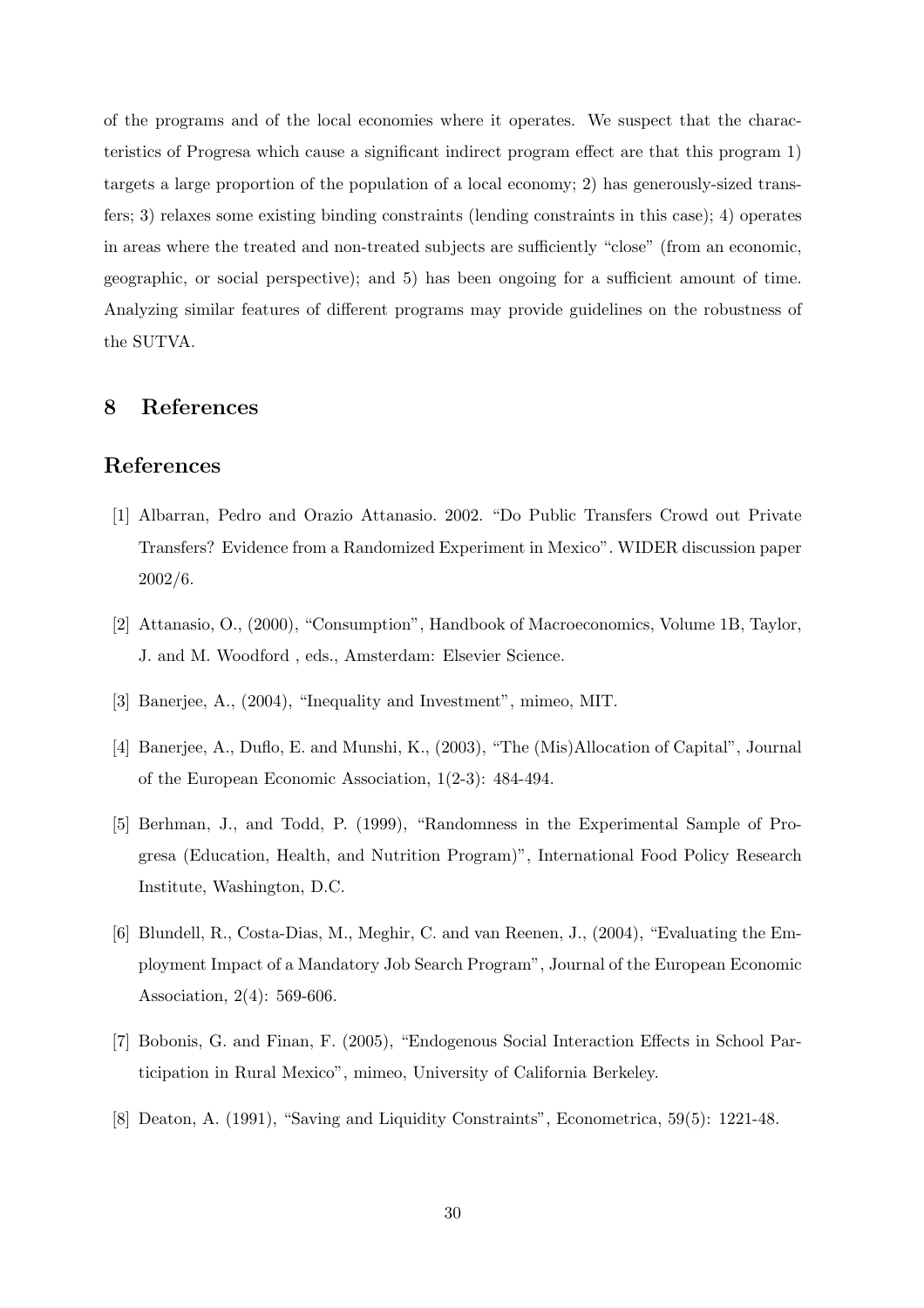- [9] Deaton, A. (1997), "The Analysis of Household Survey Data", Baltimore: Johns Hopkins University Press.
- [10] Di Maro, V. (2004), "Evaluation of the Impact of Progresa on Nutrition: Theory, Econometric Methods and an Approach to Deriving Individual Welfare Findings from Household Data", mimeo, University College London.
- [11] Duflo, E. and Saez, E. (2002), "The Role of Information and Social Interactions in Retirement Plan Decisions: Evidence from a Randomized Experiment," unpublished working paper, MIT and University of California, Berkeley.
- [12] Fafchamps, M. and Lund, S., (2003), "Risk-sharing Networks in Rural Philippines", Journal of Development Economics, 71(2): 261-87.
- [13] Heckman, J., Lalonde, R. and Smith, J., (1999), "The Economics and Econometrics of Active Labor Market Programs", Handbook of Labor Economics, Volume 3, Ashenfelter, A. and D. Card, eds., Amsterdam: Elsevier Science.
- [14] Heckman, J., Lochner, L. and Taber, C., (1998), "Explaining Rising Wage Inequality: Explorations with a Dynamic General Equilibrium Model of Labor Earnings with Heterogeneous Agents", National Bureau of Economic Research, Inc, NBER Working Papers: 6384.
- [15] Heckman, J. and Smith, J., (2004), "The Determinants of Participation in a Social Program: Evidence from a Prototypical Job Training Program", Journal of Labor Economics, 22(4): 243-298.
- [16] Hoddinott, J., Skoufias, E., and Washburn, R. (2000) "The Impact of Progresa on Consumption: a Final Report". International Food Policy Research Institute, Washington, D.C.
- [17] Hotz, J., Imbens, G. and Klerman, J., (2000), "The Long-Term Gains from GAIN: A Re-Analysis of the Impacts of the California GAIN Program", National Bureau of Economic Research, Inc, NBER Working Papers: 8007.
- [18] Katz, L., J. Kling, and J. Liebman (2001): "Moving to Opportunity in Boston: Early Results of a Randomized Mobility Experiment," Quarterly Journal of Economics, 116: 607-54.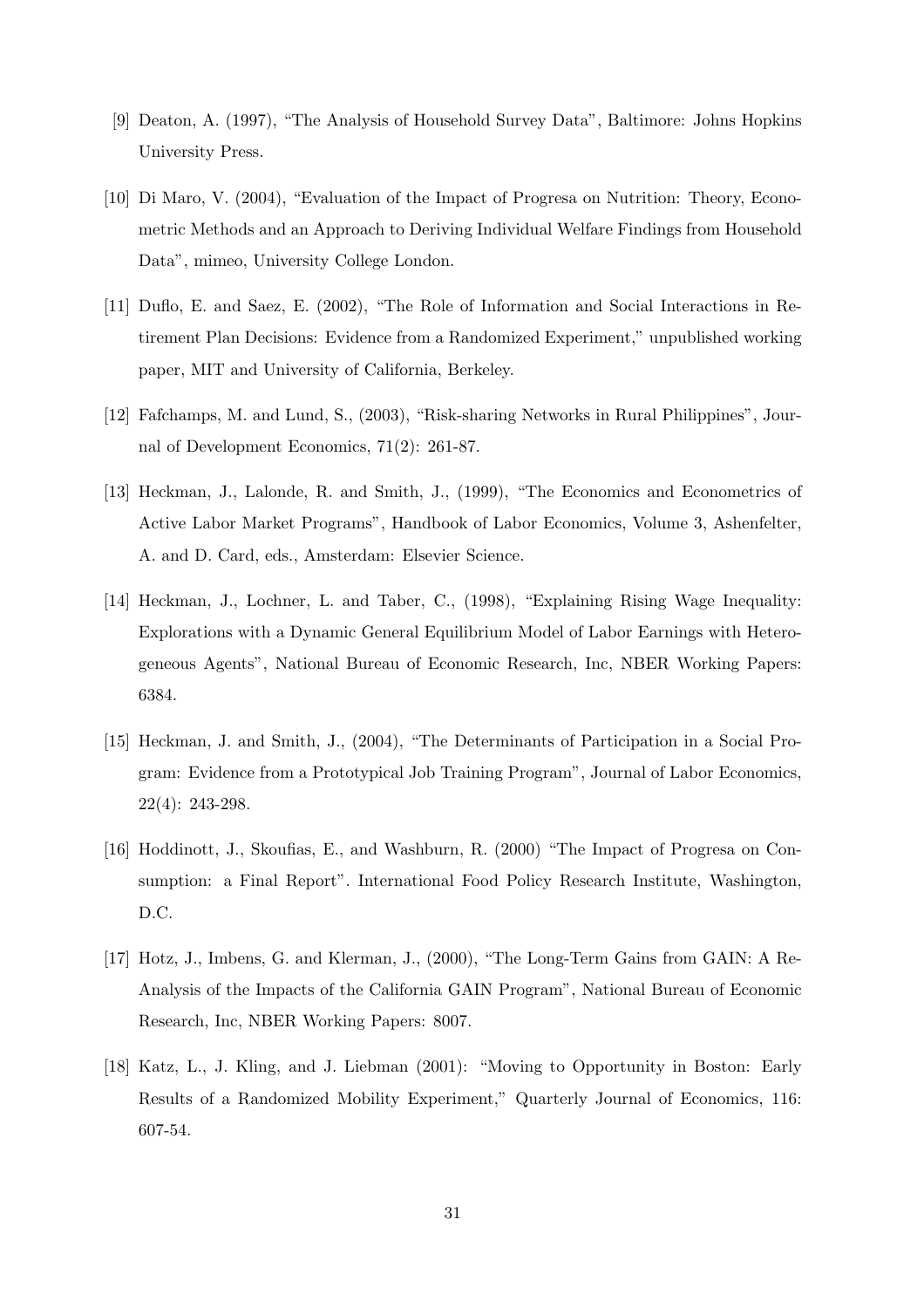- [19] Lalive, R. and Cattaneo, A., (2005), "Social Interactions and Schooling Decisions", Mimeo, University of Zurich.
- [20] Lim, Y. and Townsend, R. (1998), "General Equilibrium Models of Financial Systems: Theory and Measurement in Village Economies", Review of Economic Dynamics, 1(1): 59-118.
- [21] Lise, J., Seitz, S. and Smith, J., (2005), "Evaluating search and matching models using experimental data", mimeo, University of Michigan.
- [22] Lise, J., Seitz, S. and Smith, J., (2005), "Equilibrium Policy Experiments and the Evaluation of Social Programs", mimeo, University of Michigan.
- [23] Miguel, E. and Kremer, M. (2004),"Worms: identifying impacts on education and health in the presence of treatment externalities," Econometrica, 72(1): 159-217.
- [24] Mundell, R., (1968), "International Economics", New York: Macmillan, 1968, pp. 85-99.
- [25] Munshi, K. and Rosenzweig, M., (2005),"Why is Mobility in India so Low? Social Insurance, Inequality, and Growth", CID Working Paper No. 121, Harvard.
- [26] Parker, S. and Skoufias, E., (2000), "Final Report: The Impact of PROGRESA on Work, Leisure, and Time Allocation", International Food Policy Research Institute, Washington.
- [27] Philipson, T, (2000), "External Treatment Effects and Program Implementation Bias", National Bureau of Economic Research, Inc, NBER Technical Working Papers: 250.
- [28] Rosenzweig, M. (1988a), "Risk, Private Information, and the Family," American Economic Review, 78(2): 245-50.
- [29] Rosenzweig, M. (1988b), "Risk, Implicit Contracts and the Family in Rural Areas of Low-Income Countries", The Economic Journal, 98(393): 1148-70.
- [30] Rubin, D., (1980), "Discussion of Randomization Analysis of Experimental Data: The Fisher Randomization Test by D.Basu", Journal of the American Statistical Association, 75: 591-93.
- [31] Rubin, D, (1986), "Which ifs have causal answers? Discussion of Hollands Statistics and causal inference", Journal of the American Statistical Association, 81: 961-62.
- [32] Rubin, D., (2005), "Causal Inference Using Potential Outcomes: Design, Modeling, Decisions", Journal of the American Statistical Association, 100(469): 322-31.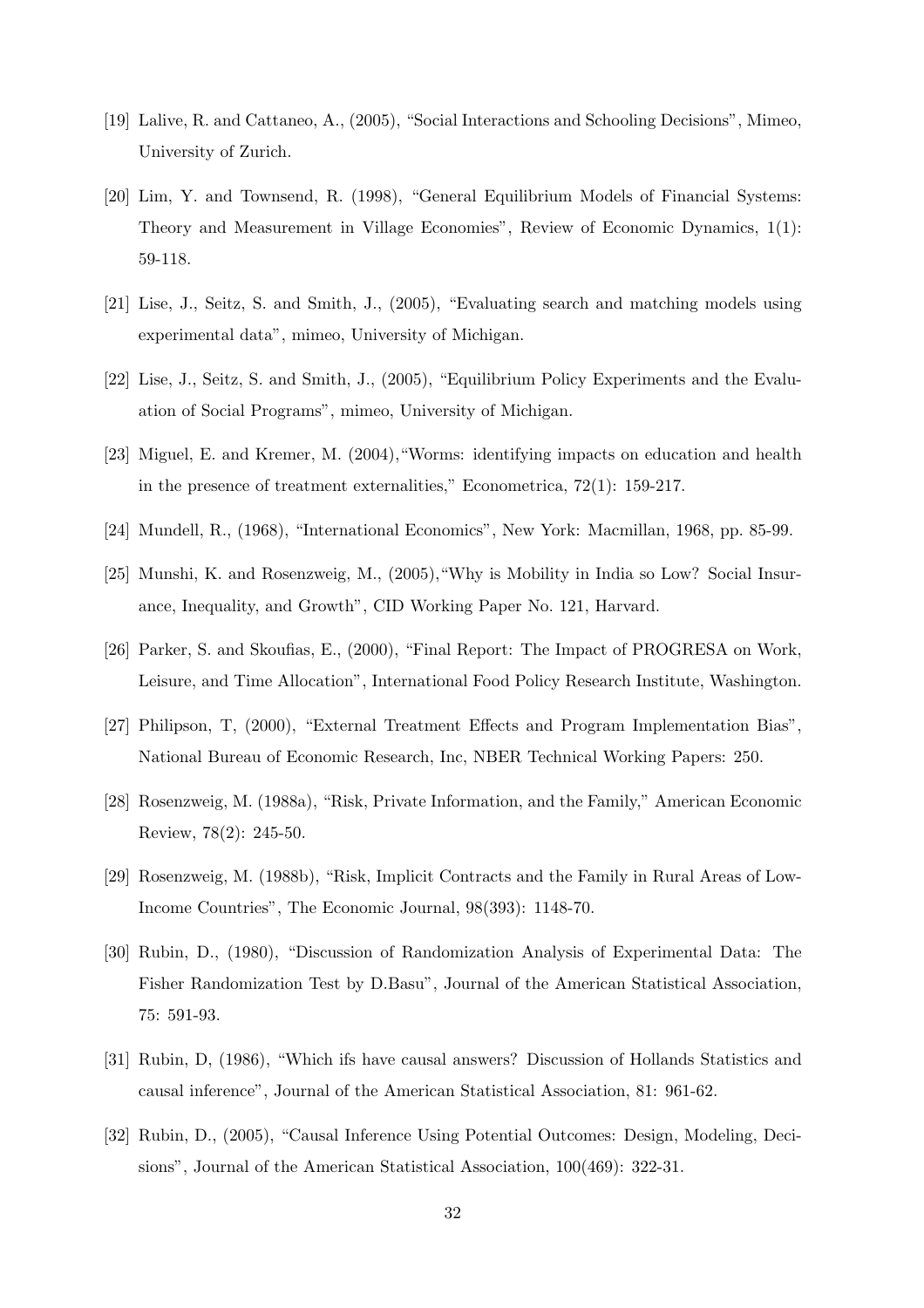- [33] Sacerdote, B. (2001), "Peer Effects with Random Assignment: Results for Dartmouth Roommates," Quarterly Journal of Economics, 116: 681-704.
- [34] Schultz, P., (2001), "School Subsidies for the Poor: Evaluating the Mexican PROGRESA Poverty Program", forthcoming in Journal of Development Economics.
- [35] Skoufias, E., Davis, B. and Behrman, J., (1999a), "Final Report: An Evaluation of the Selection of Beneficiary Households in the Education, Health, and Nutrition Program (PRO-GRESA) of Mexico", International Food Policy Research Institute, Washington, D.C.
- [36] Skoufias, E., Davis, B. and de la Vega, S., (1999b), "An Addendum to the Final Report: An Evaluation of the Selection of Beneficiary Households in the Education, Health, and Nutrition Program (PROGRESA) of Mexico. Targeting the Poor in Mexico: Evaluation of the Selection of Beneficiary Households into PROGRESA", International Food Policy Research Institute, Washington, D.C.
- [37] Townsend, R., (1994), "Risk and Insurance in Village India", Econometrica, 62(3): 539- 591.
- [38] Townsend, R., (1995a), "Consumption Insurance: An Evaluation of Risk-Bearing Systems in Low-Income Economies", The Journal of Economic Perspectives, 9(3): 83-102.
- [39] Townsend, R., (1995b), "Financial Systems in Northern Thai Villages," The Quarterly Journal of Economics, 110(4): 1011-46.
- [40] Udry, C. (1994), "Risk and Insurance in a Rural Credit Market: An Empirical Investigation in Northern Nigeria," Review of Economic Studies, 61(3): 495-526.
- [41] Udry, C. (1995), "Risk and Saving in Northern Nigeria", American Economic Review, 85(5): 1287-1300.

# 9 Appendix: data creation

In this Appendix we describe how we created some of the relevant variables for our analysis: consumption, transfers and loans, school enrollment, hours of work, earnings, and prices.

#### 9.1 Food consumption

We consider the three data waves collected after the program begins, in October/November 1998, May 1999, and November 1999. Considering food consumption first, households report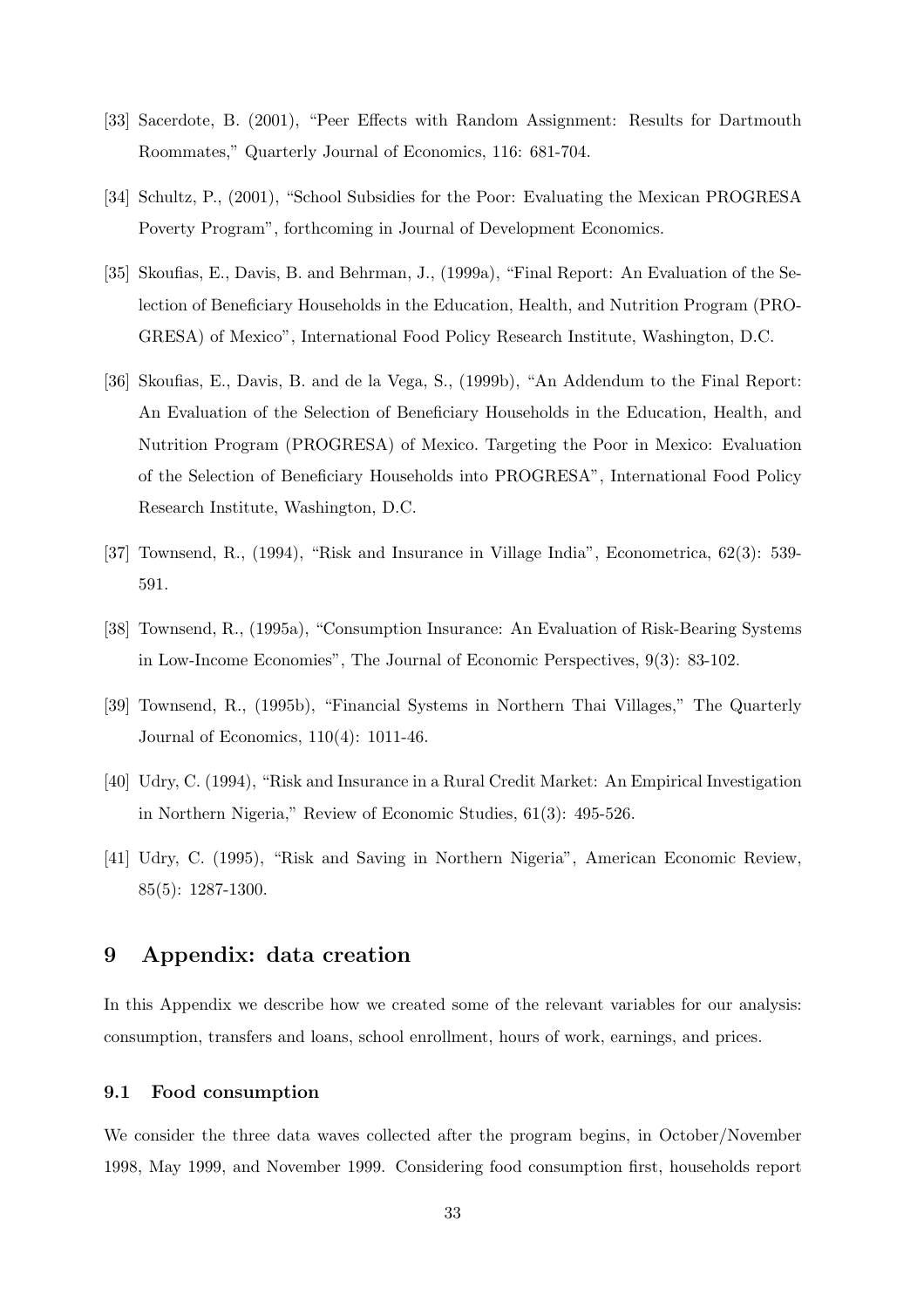both the expenditure in food purchased during the last week and the quantity bought. If expenditure on a particular item is missing, but we know the amount purchased, we consider the village median price. We compute the village price in the following way: we create household-specific prices by dividing the expenditure in food purchased during the last week by the quantity bought. If we have at least 20 household-specific prices per village, we use this information to compute median prices at the village level. Otherwise, we use either median municipality or state price (we use the lowest level of aggregation with at least 20 price observations). Once we have household-specific prices, we multiply them by quantity consumed. We do this because households produce part of the consumed food. Considering only food expenditure would underestimate the amounts actually consumed.

We use October 1998 prices to compute consumption values in May and November 1999 also. Unlike in 1998, in 1999 we know both how much food is purchased and how much is consumed, but we have no direct information on home-produced food. Hence, in order to be consistent between the three waves, we assume that in 1999 all food purchased is consumed if total consumption is smaller or equal than food purchased. If total consumption is greater than purchased goods we apply median prices to the difference, this means that either homeproduced food, or food given as a present is evaluated at market prices. Since we could not convert different measurement units in a single one, we only consider those who have bought and consumed food in the same unit (Kilo, Liter or Units). We believe that the absence of measurement conversion does not pose any major problem, since only about 1% of the sample has different measurements for the same food. Lastly, we compute adult equivalents for both food and non-food data. For this purpose, we use the adult equivalence conversion estimated by Di Maro (2004) using Progresa data. According to Di Maro, children consume on average 73% of adults. For example, to estimate individual consumption per adult equivalent for a household with one child and one adult, we divide household consumption by 1.73.

An additional issue is how to treat missing observations. We noted that some aliments, which are not staples for rural Mexicans, have a large number of missing observations. Thus, we create three different food expenditure variables, each time dropping all households with missing observations. The first variable is aggregate expenditure in food consumption for all available categories (hence the one with the highest number of missing observations). In this way, we drop about 5% of the sample. The second one excludes industrially produced food (pastelillos en bolsa, soft drinks, coffee, sugar, vegetable oil). The third food consumption variable excludes industrially produced food, sliced bread (*pan de caja*), breakfast cereals, fish, and seafood. The results we show in the paper use the first consumption variable. However,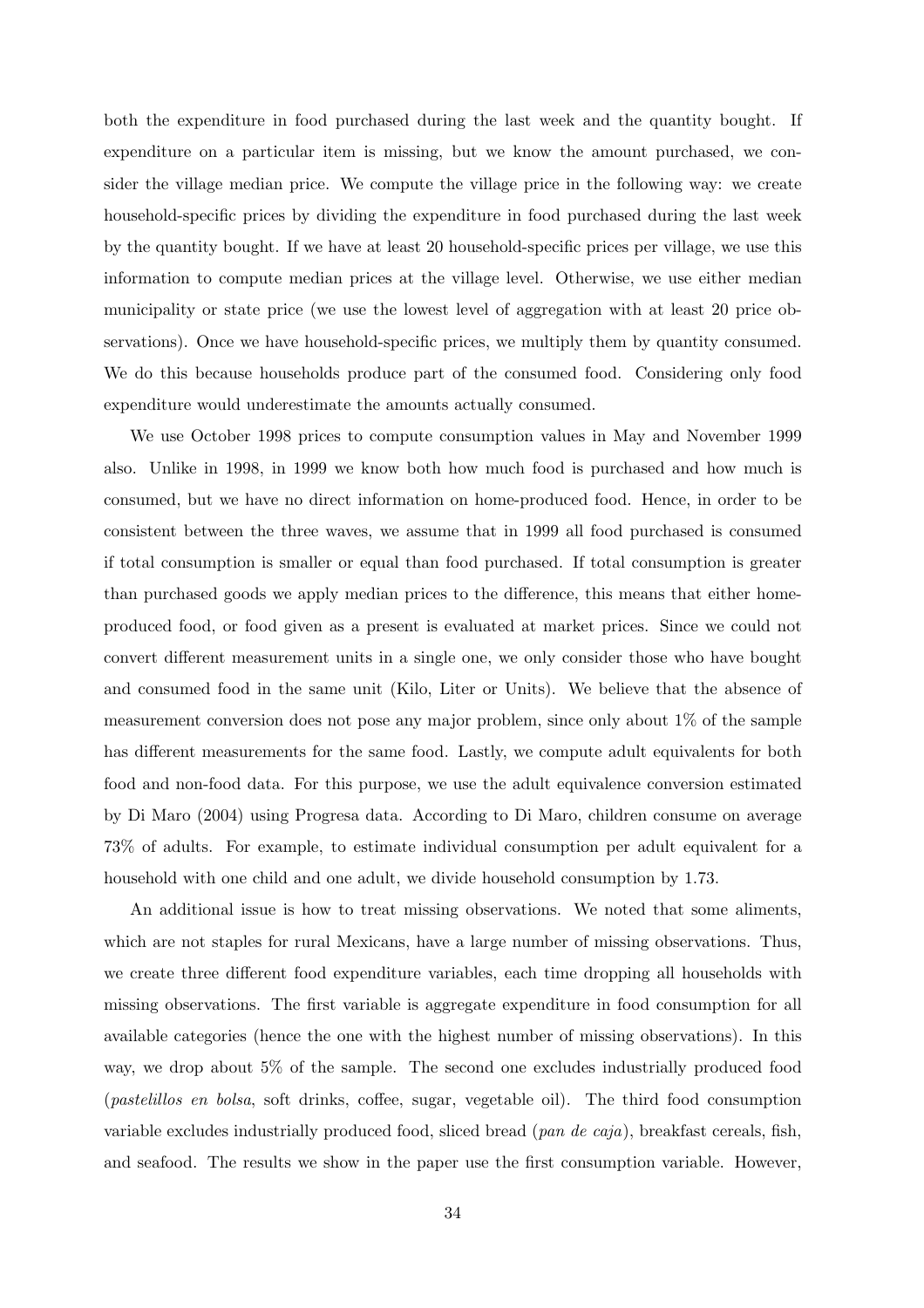they are robust to the use of these alternative variables.

The food consumption variable we use in the paper has the following number of non-missing observations for non-poor: 5004 in October/November 1998, 3857 in May 1999, and 4286 in November 1999. 371 (i.e. about 7%) households have zero food consumption in October 1998. Only 14 and 3 households have zero food expenditure in the May and November 1999 data, respectively. 10 households have a food consumption level larger than 10000 *pesos* per adult equivalent per month in the 1999 waves. We consider these extreme values to be due to measurement error, and we omit the corresponding observations from our sample. After these trimmings, we are left with the following sample sizes for non-poor households: 4633, 3839, and 4277 in October 1998, May 1999, and November 1999, respectively. We do the same for poor households, whose final samples have 10943, 9631, and 10547 households for the three waves.<sup>32</sup> There is a drop in the valid household size in May 1999, supposedly due to a higher proportion of non-responses (this drop is not limited to the consumption variables). However, the proportion of households in treated and control areas is roughly constant over time (for non-poor, this proportion ranges from 38.8% living in control areas in October 1998 to 39.9% in November 1999). Because of this, we believe that the smaller sample size in May 1999 does not pose attrition problems.

#### 9.2 Non-food consumption

For non-food consumption, we also consider the three waves used above. The variable on nonfood consumption is only available as expenditure on particular categories of non-food items. Our measure of monthly non-food consumption is the sum of expenditures in: transport both for adults and children; tobacco; personal and house hygiene; drugs and prescriptions; doctor visits; heating (ie. wood, gas, oil); electricity; clothing and shoes; school items (ie. pencils, books).<sup>33</sup> As for food consumption, we trim the extreme values because of possible measurement error. The value of the expenditure is then converted in real terms by applying the monthly CPI (Bank of Mexico, 2005).

When estimating the  $ITE$  on consumption, we perform a variety of robustness checks. First, we test for pre-program differences in consumption between non-poor households in

<sup>&</sup>lt;sup>32</sup>Note that the sample sizes from the regressions may differ from the aforementioned ones because some conditioning variables may have missing observations.

<sup>&</sup>lt;sup>33</sup>Information on expenditure on durable goods such as household appliances or home improvement is not included in our measure of non-food consumption because we observe these data only in the 1998 wave. For that year, we compute measures of both durable goods consumption and agricultural expenditure. We consider durable goods all home appliances purchased (ranging from blenders to vans), and all expenditures to improve the house. Our measure of agricultural-related expenditures refer to cost of seeds, fertilizer, pesticides, machinery, and labor, excluding land rental costs. Both measures refer to the previous 12 months.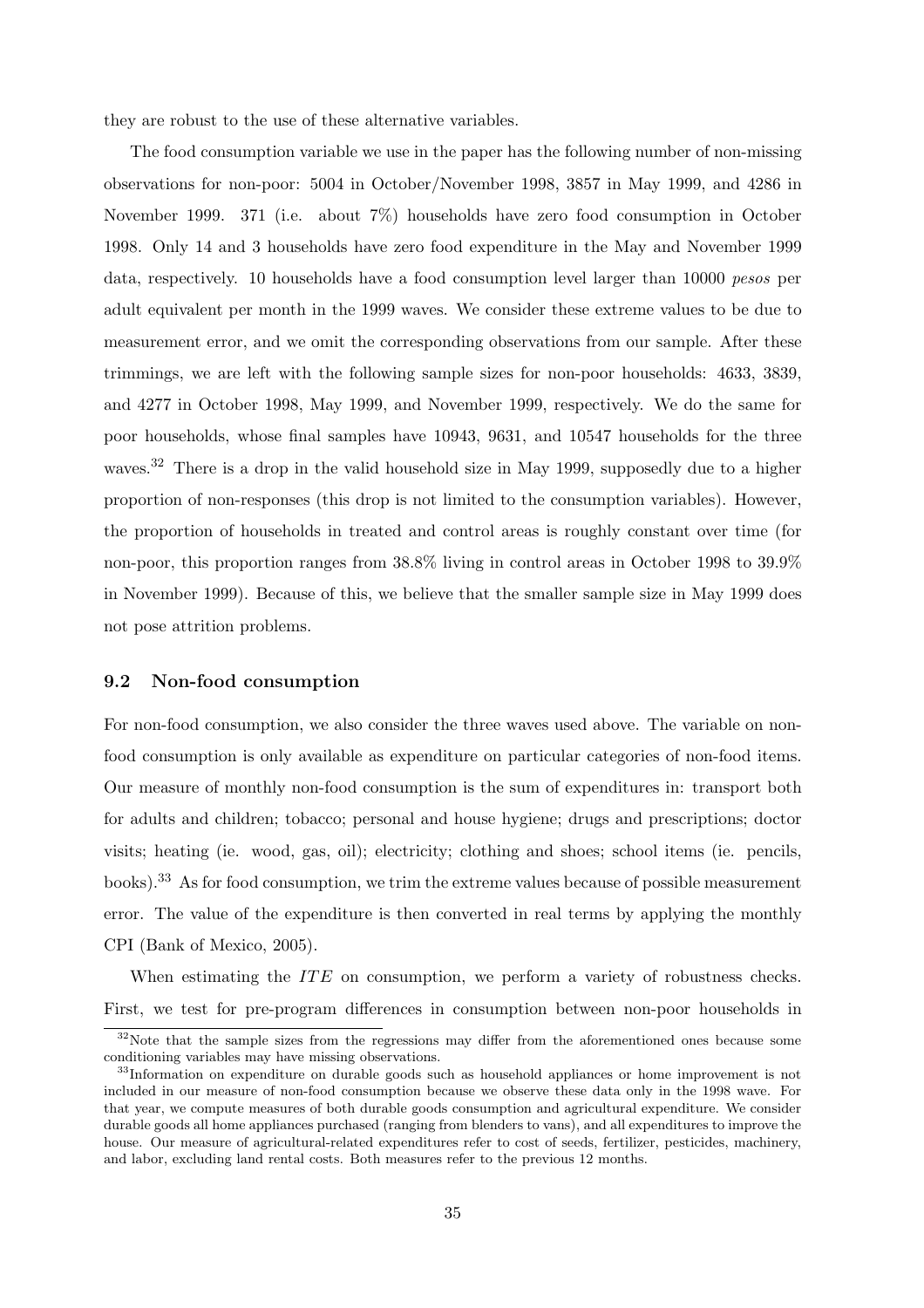treatment and control villages using March 1998 data.<sup>34</sup>. These differences are never significant. Second, since about 2.9% and 1.5% of non-poor households report zero food and non-food consumption, respectively, we re-estimated equation (3) using consumption levels (including zeros), rather than logs, and interpreting zero consumption as measurement error or infrequent purchases, in which case OLS estimates are consistent.<sup>35</sup> We find a significant increase in both food and non-food consumption for non-poor households in treated areas in both 1999 waves also when we include these additional households. As further robustness checks, we test whether these results are robust to a different type of trimming: for example, rather than dropping households who report a monthly food consumption larger than 10000 *pesos* per adult equivalent, we omit the largest percentile: the significance of the results does not change (although the point estimates are slightly different, of course). Moreover, we also estimate IT Es using the alternative measures of food consumption (described in the Appendix). Again, the magnitude and the significance of the estimates do not vary considerably.<sup>36</sup>

Table 12 provides estimates of average durable expenditure differences for the whole sample, the probability of having positive expenditures, and the difference in average expenditures for households with positive expenditure levels.

| .           |          |         |                                   |           |            |                              |
|-------------|----------|---------|-----------------------------------|-----------|------------|------------------------------|
|             |          |         | House appliances and improvements |           |            | Production costs/investments |
|             | OLS      | Probit  | OLS if $>0$                       | OLS.      | Probit     | OLS if $>0$                  |
| ITE         | 27.923   | 0.005   | 204.142                           | $-128.4$  | $-0.007$   | $-127.54$                    |
|             | [37.405] | [0.015] | [234.422]                         | [106.924] | [0.006]    | [109.436]                    |
| $\hat{ATT}$ | $-3.614$ | 0.004   | $-48.861$                         | 23.872    | $-0.006$   | 25.09                        |
|             | [12.056] | [0.010] | [90.343]                          | [20.904]  | $[0.004]*$ | [21.164]                     |

Table 12: Durable Expenditure: House Appliances/Improvements and Agricultural Production/Investment

Note: The usual controls are added in the regression. The standard errors in [brackets] are clustered at the village level. \*\*\*, \*\*, \* significant 1, 5, 10 % respectively.

#### 9.3 Hours of work and labor earnings

The 1998 and 1999 surveys report hours of work for the sole sub-set of individuals who have a paid job, unlike the 1997 pre-program one, which collects working hour information for all

<sup>&</sup>lt;sup>34</sup>March 1998 consumption data are not directly comparable with the other data waves, given that only aggregate expenditure categories are available, and that aggregate expenditure information often results in underreporting (Deaton (1997)). For example, there are only four food categories: vegetables and fruit; aliments of animal origin; processed foods; grains and cereals.

<sup>35</sup>Note that the 2.9% zero food consumption comes mainly from October 1998, where about 7% of non-poor households have zero food consumption.

<sup>36</sup>Results available upon request.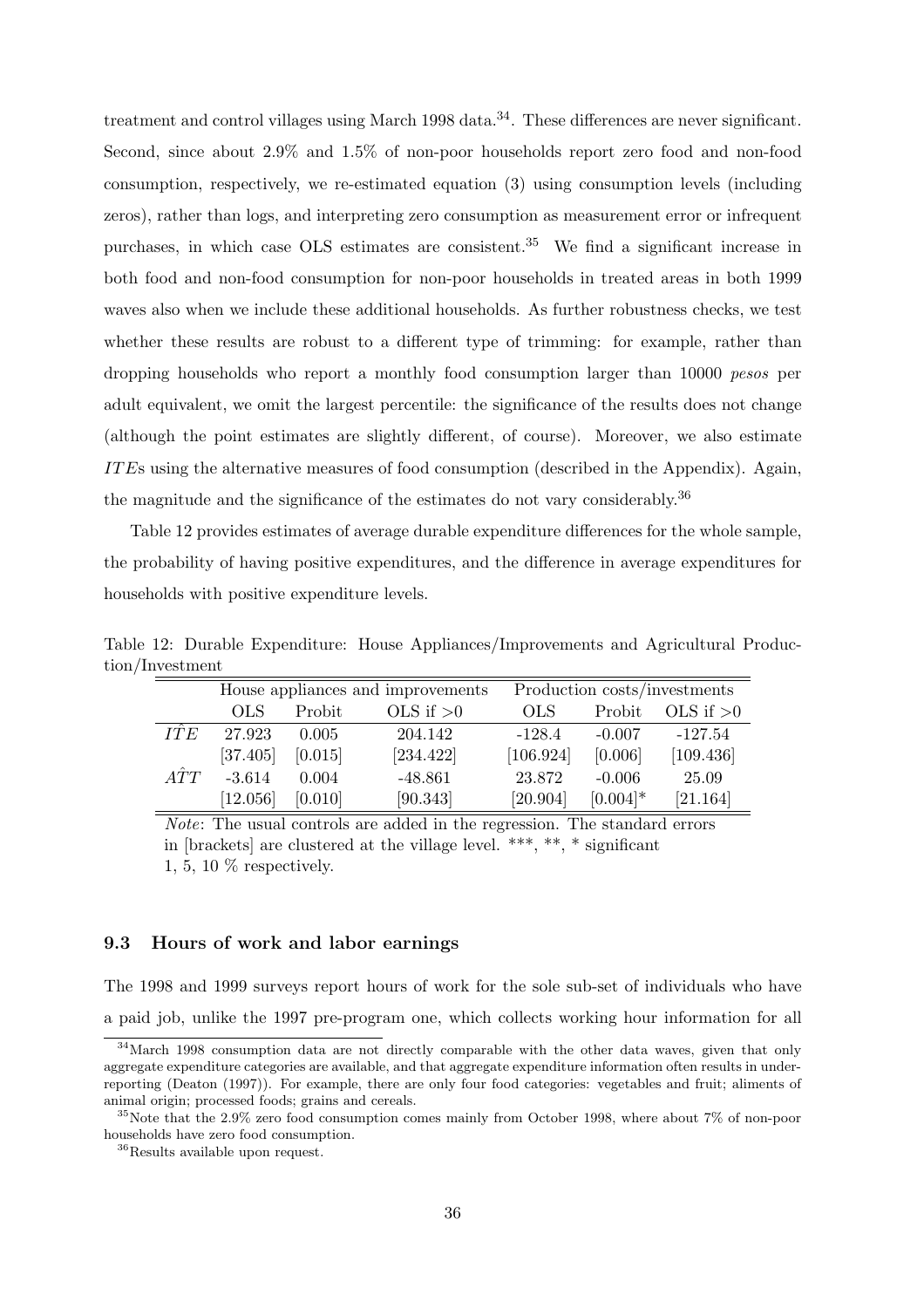individuals. In 1997 there is no explicit distinction between paid and unpaid jobs. Thus, in order to create a consistent measure, we excluded self-employed, business owners and *ejidatarios* from the computation of hours of work. We considered as unemployed all individuals who reported not having a job in the previous week (unlike those who said that they have a job but could not work). In case of disagreement (i.e. individuals reporting they do not have a job, but having a positive number of hours worked) we included the reported work time.

These variables are very noisy measures of work time and earnings, as at times we have to impute monthly earnings from daily, weekly or annual wages. To reduce measurement error, we trim the top and bottom percentile. However, we do not expect the type of error in measurement to differ systematically between households in treatment and control villages. Moreover, when used as dependent variable, classic measurement error affects only the precision, but not the consistency of the coefficient estimates. We try to offset this lack of precision by including a large set of conditioning variables.

#### 9.4 Prices

Prices refer to the food and non-food goods used to compute the value of consumption. There are 57 different goods, but only food prices are available before the program begins, in March 1998. Thus, we use the 36 food prices available both before and during the program implementation to provide DD estimates of the effect of Progresa. In October 1998 and May 1999 we have up to two prices for each good. When two different prices for the same good are available, we compute the mean village price. Table 13 provides a list of the goods used in the DD analysis of the program effect.

We find a small positive effect on some food prices in October 1998. Prices of onions (p2), lemons  $(p8)$ , eggs  $(p26)$ , and coffee  $(p34)$  are significantly higher in treatment than in control areas. At the same time, though, the price of fish (p23) is significantly lower. Despite the fact that onions, eggs, and coffee are commonly consumed foods (Hoddinott *et al.*,  $(2000)$ ), we do not expect these price changes to increase the cost of the food basket substantially, because prices of staples such as rice, beans, corn, and chicken do not change. Second, there is no price change in the later waves. Third, if we consider the pooled waves, the prices of 6 items increase, while the prices of 3 goods decrease in the observed time, out of a total of 36 items by 3 waves. This amounts to roughly a change in 8% of good prices. We believe that, perhaps with the exception of a minor price increase for some goods in the end of 1998, Progresa does not significantly change prices of treatment areas.<sup>37</sup>

<sup>&</sup>lt;sup>37</sup>There is a large number of missing observations. Since there are 506 villages observed in 4 different points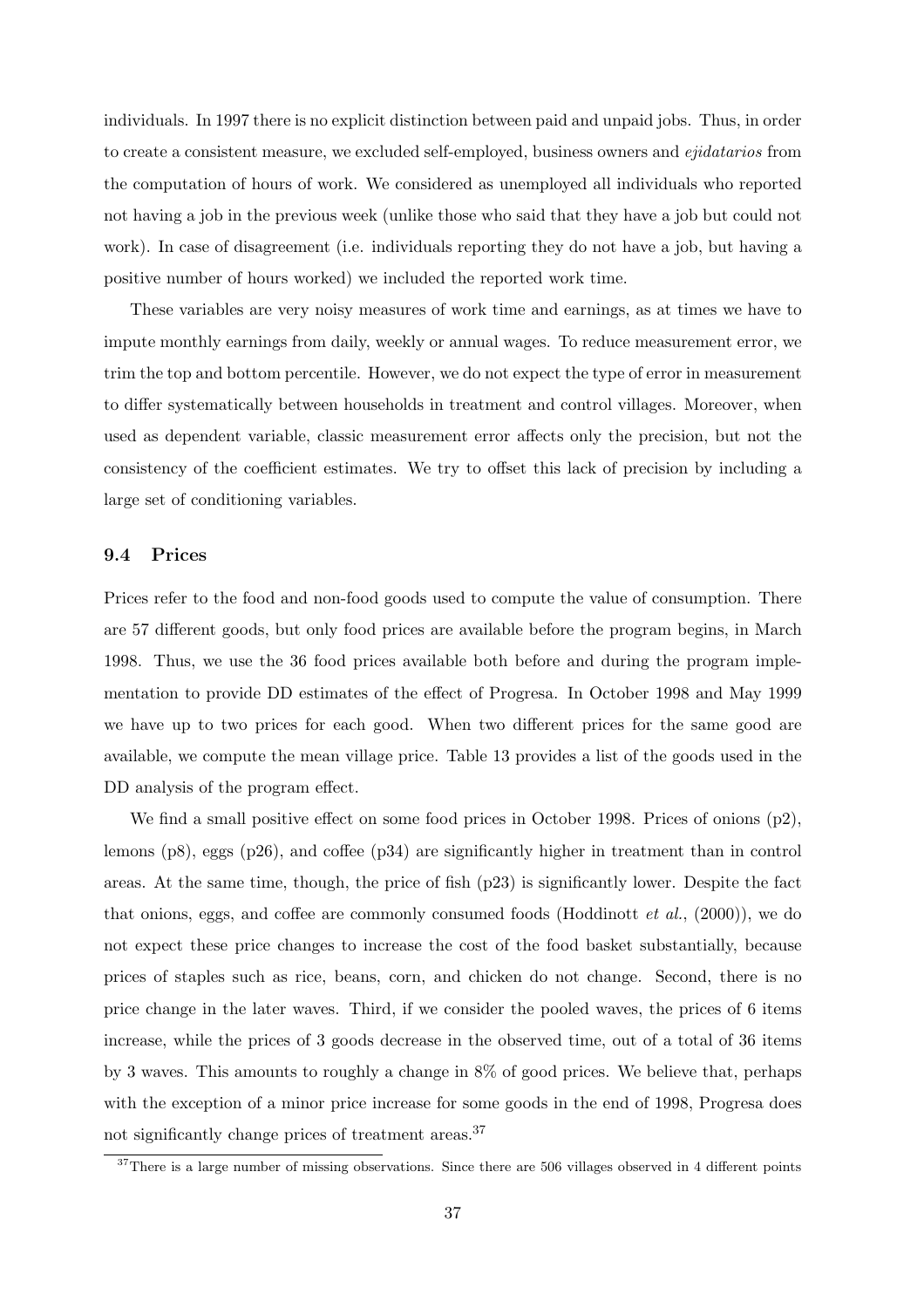#### Table 13: Food Prices Used to Compute Diff-Diff Estimates of Program Effect on Prices

- p1 tomatoes (kilo)
- p2 onions (kilo)
- p3 potatoes (kilo)
- p4 carrots (kilo)
- p5 oranges (kilo)
- p6 bananas (kilo)
- p7 apples (kilo)
- p8 lemons (kilo)
- p9 lettuce (unit)
- p10 nixtamal masa (kilo)
- p11 corn grains (kilo)
- p12 Bread (unit)
- p13 Bread "de caja" (unit)
- p14 wheat flour (kilo)
- p15 soup (200 grs.)
- p16 rice (kilo)
- p17 Tortillas (kilo)
- p18 corn "hojuelas" (unit)
- p19 chicken (kilo)
- p20 pork (kilo)
- p21 beef (kilo)
- p22 goat (kilo)
- p23 fish (kilo)
- p24 biscuits (kilo)
- p25 beans (kilo)
- p26 eggs (kilo)
- p27 milk (liter)
- p28 lard (kilo)
- p29 pastry (bag)
- p30 soft drink (bottle)
- p31 Sardines (150 grs. in 98m, 400grs. after)
- p32 Tuna can (175 grs.)
- p33 aguardiente (liter)
- p34 coffee (small pack)
- p35 sugar (kilo)
- p36 vegetable oil (liter)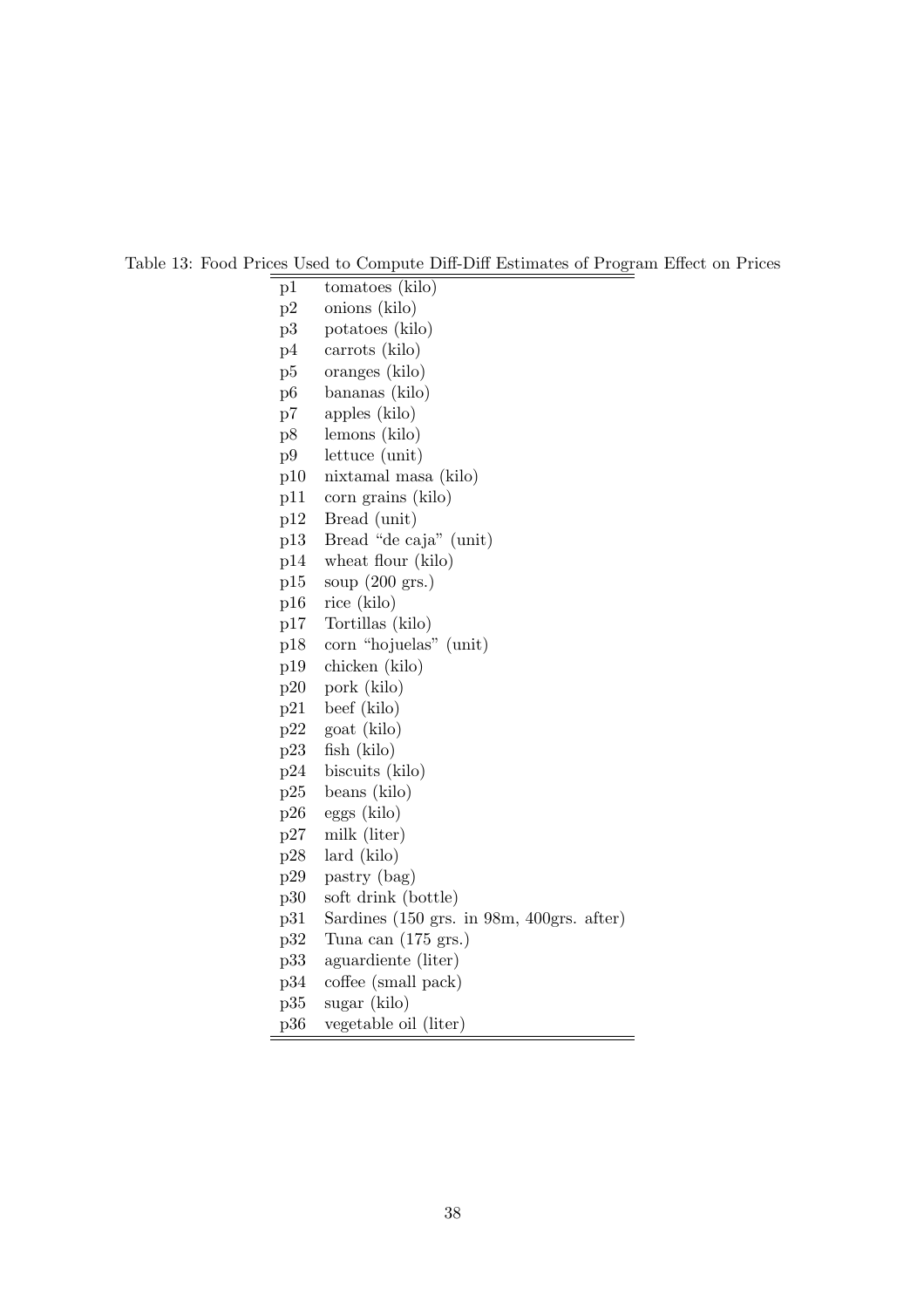As a further robustness check, we considered all 57 different (food and non-food) goods available in the 3 waves collected after the beginning of the program. We pooled prices, creating a price basket that gives equal weight of one to each good. We then regressed this synthetic price indicator on a dummy for treatment and control villages, obtaining cross sectional estimates of the effect of Progresa on prices. Also in this case we reject the hypothesis that prices differ significantly between the two village groups.<sup>38</sup>

|                         | p1            | p2             | p3        | p4            | p5            | p6        | p7             | p8             | p9        |
|-------------------------|---------------|----------------|-----------|---------------|---------------|-----------|----------------|----------------|-----------|
| $\overline{\text{T}}$   | 0.0826        | $-1.1782$      | $-0.0435$ | $-0.5462$     | 0.1246        | $-0.0443$ | $-0.0414$      | $-1.3424$      | $-1.6077$ |
|                         | [0.2582]      | $[0.4387]$ *** | [0.2357]  | [0.4391]      | [0.2012]      | [0.1677]  | [0.3895]       | [0.9675]       | [1.2532]  |
| T*1998 Oct.             | 0.095         | 1.2498         | 0.0609    | 0.877         | $-0.5583$     | 0.2174    | $-0.2832$      | 1.8117         | 1.6452    |
|                         | [0.3840]      | $[0.4985]$ **  | [0.3974]  | [0.6473]      | [0.3953]      | [0.2851]  | [0.6732]       | $[1.0401]$ *   | [1.2807]  |
| $T*1999$ May            | 0.0804        | 0.781          | $-0.3818$ | 0.1531        | 0.0866        | $-0.3466$ | $-0.1483$      | 1.1914         | 1.2465    |
|                         | [0.7453]      | [0.5417]       | [0.3099]  | [0.5599]      | [0.2987]      | [0.2831]  | [0.7589]       | [1.0111]       | [1.2876]  |
| $T*1999$ Nov.           | $-0.8173$     | 1.3505         | $-1.3779$ | 1.5488        | $-1.6462$     | $-1.1732$ | $-0.325$       | 3.2171         | 2.0641    |
|                         | $[0.3489]$ ** | [0.8422]       | [0.8913]  | [2.5669]      | $[0.6641]$ ** | [1.4749]  | [0.5746]       | [2.2543]       | [1.3830]  |
| Obs.                    | 1034          | 990            | 948       | 369           | 678           | 698       | 426            | 548            | 413       |
|                         |               |                |           |               |               |           |                |                |           |
|                         | p10           | p11            | p12       | p13           | p14           | p15       | p16            | p17            | p18       |
| T                       | $-0.5039$     | 0.0057         | $-0.3148$ | $-1.69$       | 0.0501        | $-0.3291$ | $-0.1483$      | 0.0265         | 0.8105    |
|                         | [0.3412]      | [0.2665]       | [0.3250]  | [1.3105]      | [0.1785]      | [0.4101]  | [0.1409]       | [0.1299]       | [0.9233]  |
| $T*1998$ Oct.           | 0.4998        | 0.2034         | 0.3913    | 1.4979        | $-0.0945$     | 0.2555    | $-0.1047$      | 0.0531         | 0.1171    |
|                         | [0.4262]      | [0.3482]       | [0.3511]  | [1.3912]      | [0.2497]      | [0.4202]  | [0.1859]       | [0.1758]       | [1.3075]  |
| $T*1999$ May            | 0.2958        | $-0.428$       | 0.0864    | 2.0122        | $-0.2671$     | 0.264     | 0.1945         | 0.3573         | 0.694     |
|                         | [0.4109]      | [0.3291]       | [0.6539]  | [1.3717]      | [0.3055]      | [0.4162]  | [0.2806]       | [0.3769]       | [1.5655]  |
| $T*1999$ Nov.           | 0.8789        | 2.5907         | 4.0232    | 0.4852        | 9.1043        | $-0.3298$ | $-0.569$       | $-0.4817$      | $-1.6231$ |
|                         | [4.4228]      | [1.7468]       | [9.9232]  | [1.4638]      | [9.2109]      | [0.5394]  | [0.5809]       | [0.4022]       | [1.1575]  |
| Obs.                    | 365           | 640            | 750       | 390           | 678           | 1233      | 1375           | 424            | 565       |
|                         |               |                |           |               |               |           |                |                |           |
|                         | p19           | p20            | p21       | p22           | p23           | p24       | p25            | p26            | p27       |
| T                       | $-0.2255$     | $-0.5765$      | $-0.1634$ | $-15.4505$    | $-1.6939$     | $-0.15$   | $-0.3617$      | $-0.9393$      | $-0.34$   |
|                         | [0.6422]      | [0.9607]       | [1.2435]  | $[9.0361]$ *  | [2.0772]      | [0.2455]  | $[0.1621]$ **  | $[0.3405]$ *** | [0.2410]  |
| T*1998 Oct.             | $-1.8291$     | $-1.8317$      | $-1.3589$ | 13.7839       | $-6.8775$     | 0.1938    | 0.0172         | 1.1282         | 0.3435    |
|                         | [1.3035]      | [1.6762]       | [3.2008]  | [11.1087]     | $[3.9947]$ *  | [0.2641]  | [0.3141]       | $[0.4336]$ *** | [0.3052]  |
| $T*1999$ May            | $-0.5113$     | 0.9343         | 1.1377    | 12.0755       | 5.714         | 0.129     | 0.3623         | 0.5862         | 0.3434    |
|                         | [0.8389]      | [1.2960]       | [1.7734]  | [11.5156]     | [5.6679]      | [0.2637]  | [0.2650]       | [0.4429]       | [0.4402]  |
| $T*1999$ Nov.           | $-1.2303$     | 0.9294         | $-0.0991$ | 15.3242       | 3.4506        | 0.1216    | $-0.2787$      | 0.4151         | $-2.3614$ |
|                         | [2.2299]      | [1.1187]       | [1.2644]  | $[9.0350]$ *  | [2.7004]      | [0.4785]  | [0.4876]       | [0.7810]       | [3.3976]  |
| Obs.                    | 486           | 566            | 313       | 334           | 344           | 1375      | 1194           | 1206           | 833       |
|                         |               |                |           |               |               |           |                |                |           |
|                         | p28           | p29            | p30       | p31           | p32           | p33       | p34            | p35            | p36       |
| $\overline{\mathrm{T}}$ | $-0.0689$     | $-0.1552$      | 0.0916    | $-0.0645$     | $-0.0312$     | $-0.3793$ | $-1.5319$      | $-0.1483$      | $-0.1349$ |
|                         | [0.3556]      | [0.1894]       | [0.2142]  | [0.1266]      | [0.0939]      | [0.7805]  | $[0.5373]$ *** | [0.0950]       | [0.1196]  |
| T*1998 Oct.             | $-0.0634$     | 0.1684         | $-0.151$  | 0.1084        | $-0.0026$     | 1.2379    | 2.2448         | 0.1084         | 0.1579    |
|                         | [0.5199]      | [0.2163]       | [0.2647]  | [0.1734]      | [0.1331]      | [1.1330]  | $[0.7657]$ *** | [0.1324]       | [0.1828]  |
| $T*1999$ May            | $-0.3067$     | $-0.068$       | $-0.3152$ | 0.542         | 0.2061        | 1.5668    | 0.3668         | 0.1521         | 0.1635    |
|                         | [0.5517]      | [0.3063]       | [0.3013]  | $[0.2638]$ ** | [0.1485]      | [1.5627]  | [0.7374]       | [0.2031]       | [0.1800]  |
| $T*1999$ Nov.           | 0.5788        | 0.6931         | 6.3978    | $-0.4729$     | $-0.3143$     | 0.3309    | $-0.0825$      | 0.6451         | 2.5376    |
|                         | [0.7721]      | [0.9239]       | [10.4329] | [0.5949]      | [10.0995]     | [0.8828]  | [6.4283]       | [0.7407]       | [2.2574]  |
| Obs.                    | 634           | 488            | 922       | 1272          | 1021          | 757       | 636            | 1431           | 1219      |
|                         |               |                |           |               |               |           |                |                |           |

| Table 14: Difference in Differences Estimates of the Effect of Progress on Village Prices |  |  |  |  |  |  |
|-------------------------------------------------------------------------------------------|--|--|--|--|--|--|
|-------------------------------------------------------------------------------------------|--|--|--|--|--|--|

*Note:* Standard errors clustered at the village level. \*\*\*, \*\*, \* significant at 1, 5, 10 % respectively.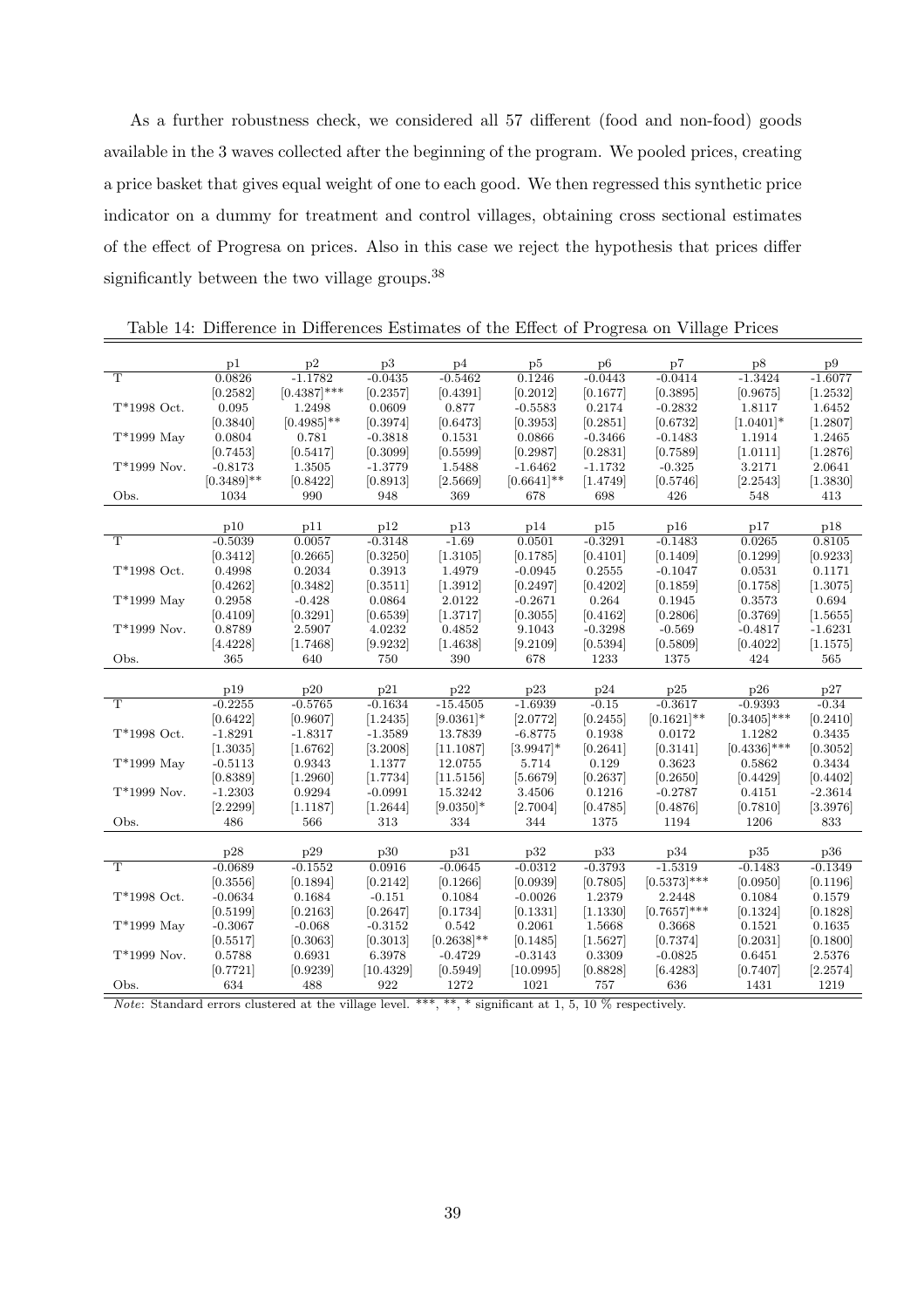|                             |                  |                  | Non-poor                           |                  |                  |                  | Poor          |                  |
|-----------------------------|------------------|------------------|------------------------------------|------------------|------------------|------------------|---------------|------------------|
|                             | 97               | 1998 Oct.        | 1999 May                           | 1999 Nov.        | 97               | 1998 Oct.        | 1999 May      | 1999 Nov.        |
|                             |                  |                  |                                    | Overall:         |                  |                  |               |                  |
| At least one                | 0.033            | 0.013            | 0.043                              | 0.013            | $-0.001$         | $-0.089$         | $-0.132$      | $-0.078$         |
|                             | [0.024]          | [0.029]          | [0.032]                            | [0.031]          | [0.026]          | $[0.025]$ ***    | $[0.026]$ *** | $[0.032]$ **     |
|                             | 5260             | $4615\,$         | 3822                               | 4259             | 12482            | 10911            | 9606          | 10516            |
| How many if $>0$            | 0.011            | $-0.023$         | $\overline{0}$                     | $-0.001$         | 0.084            | $-0.114$         | $-0.126$      | $-0.115$         |
|                             | [0.038]          | [0.028]          | [0.028]                            | [0.030]          | [0.058]          | $[0.019]$ ***    | $[0.021]$ *** | $[0.022]$ ***    |
|                             | 1293             | 2177             | 1661                               | 1827             | 4356             | 4582             | 3396          | $3613\,$         |
| Monetary                    | n.a.             | $-26.005$        | 5.827                              | $-8.186$         | n.a.             | $-27.328$        | $-24.914$     | $-2.291$         |
| transfer                    |                  | [33.063]         | [7.757]                            | [12.531]         |                  | $[13.978]$ *     | $[5.789]$ *** | [4.794]          |
| <b>OLS</b>                  |                  | 4569             | 3784                               | 4218             |                  | 10803            | 9513          | 10411            |
| Monetary                    | n.a.             | 10.928           | 5.975                              | $-3.336$         | n.a.             | $-26.036$        | $-19.178$     | $1.133\,$        |
| transfer                    |                  | [16.633]         | [4.583]                            | [5.354]          |                  | $[6.078]$ ***    | $[2.321]$ *** | [1.747]          |
| tobit                       |                  | 4569             | 3784                               | 4218             |                  | 10803            | 9513          | 10411            |
|                             |                  |                  | Cash transfers (participation):    |                  |                  |                  |               |                  |
| Solidaridad                 | 0.005            | 0.009            | 0.018                              | 0.011            | 0.013            | $-0.096$         | $-0.087$      | $-0.04$          |
|                             | [0.008]          | [0.007]          | $[0.006]$ ***                      | [0.006]          | [0.013]          | $[0.010]$ ***    | $[0.010]$ *** | $[0.007]$ ***    |
|                             | $5232\,$         | 4426             | 3812                               | 4246             | 12469            | 10911            | 9606          | 9193             |
| $\mathop{\rm INl}\nolimits$ | $\boldsymbol{0}$ | $-0.001$         |                                    |                  | $-0.001$         | $\boldsymbol{0}$ |               |                  |
|                             | [0.001]          | [0.001]          |                                    |                  | [0.002]          | [0.001]          |               |                  |
|                             | 5046             | 2696             |                                    |                  | 10593            | 9214             |               |                  |
| Probecat                    | 0.001            | $-0.002$         |                                    |                  | $\boldsymbol{0}$ | $-0.002$         |               |                  |
|                             | [0.001]          | [0.002]          |                                    |                  | [0.001]          | $[0.001]$ **     |               |                  |
|                             | 5048             | 2621             |                                    |                  | 12175            | 9867             |               |                  |
| Empleo temporal             | 0.003            | 0.002            |                                    |                  | 0.001            | $\boldsymbol{0}$ |               |                  |
|                             | $[0.001]$ **     | [0.001]          |                                    |                  | $[0.000]*$       | [0.001]          |               |                  |
|                             | 5046             | 2860             |                                    |                  | 12175            | 10521            |               |                  |
| Procampo                    | n.a.             | 0.018            | 0.004                              | $-0.001$         | n.a.             | 0.061            | 0.029         | 0.053            |
|                             |                  | [0.030]          | [0.032]                            | [0.031]          |                  | $[0.024]$ **     | [0.026]       | $[0.026]^{**}$   |
|                             |                  | 4615             | 3822                               | 4259             |                  | 10911            | 9606          | $10516\,$        |
|                             |                  |                  | Transfers in kind (participation): |                  |                  |                  |               |                  |
| DIF food                    | 0.032            | $-0.021$         | $\overline{0}$                     | $-0.005$         | $-0.005$         | $-0.067$         | $-0.083$      | $-0.093$         |
|                             | [0.021]          | [0.016]          | [0.018]                            | [0.020]          | [0.022]          | $[0.014]$ ***    | $[0.015]$ *** | $[0.018]$ ***    |
|                             | 5258             | 4560             | 3822                               | 4259             | 12469            | 10677            | 9606          | 10516            |
| Desayuno DIF                | 0.001            | n.a.             | n.a.                               | n.a.             | 0.003            | n.a.             | n.a.          | n.a.             |
|                             | [0.008]          |                  |                                    |                  | [0.013]          |                  |               |                  |
|                             | 4459             |                  |                                    |                  | 12306            |                  |               |                  |
| Tortilla                    | 0                | $\boldsymbol{0}$ | $\overline{0}$                     | $\boldsymbol{0}$ | $\overline{0}$   | $\boldsymbol{0}$ | 0.001         | $\boldsymbol{0}$ |
|                             | [0.000]          | [0.000]          | [0.000]                            | [0.000]          | [0.000]          | [0.000]          | $[0.001]$ **  | [0.000]          |
|                             | 4185             | 3840             | 2854                               | 1872             | 12030            | 8465             | 9297          | 8312             |
| Milk                        | $-0.005$         | $-0.002$         | 0.007                              | $-0.003$         | $\boldsymbol{0}$ | $-0.001$         | $-0.005$      | $-0.001$         |
|                             | [0.007]          | [0.006]          | $[0.003]$ **                       | [0.003]          | [0.006]          | [0.006]          | [0.003]       | [0.002]          |
|                             | $5194\,$         | 4600             | 3812                               | 3438             | 12179            | 10911            | 9591          | 10500            |

Table 15: Cross Sectional Estimates of Differences in Participation to Alternative Aid Programs

Note: The likelihood of receiving individual program transfers is estimated by Probit. The total monetary transfer received is estimated both by OLS and by tobit. Standard errors clustered at the village level (apart from tobit estimates). \*\*\*, \*\*, \* significant at 1, 5, 10 % respectively.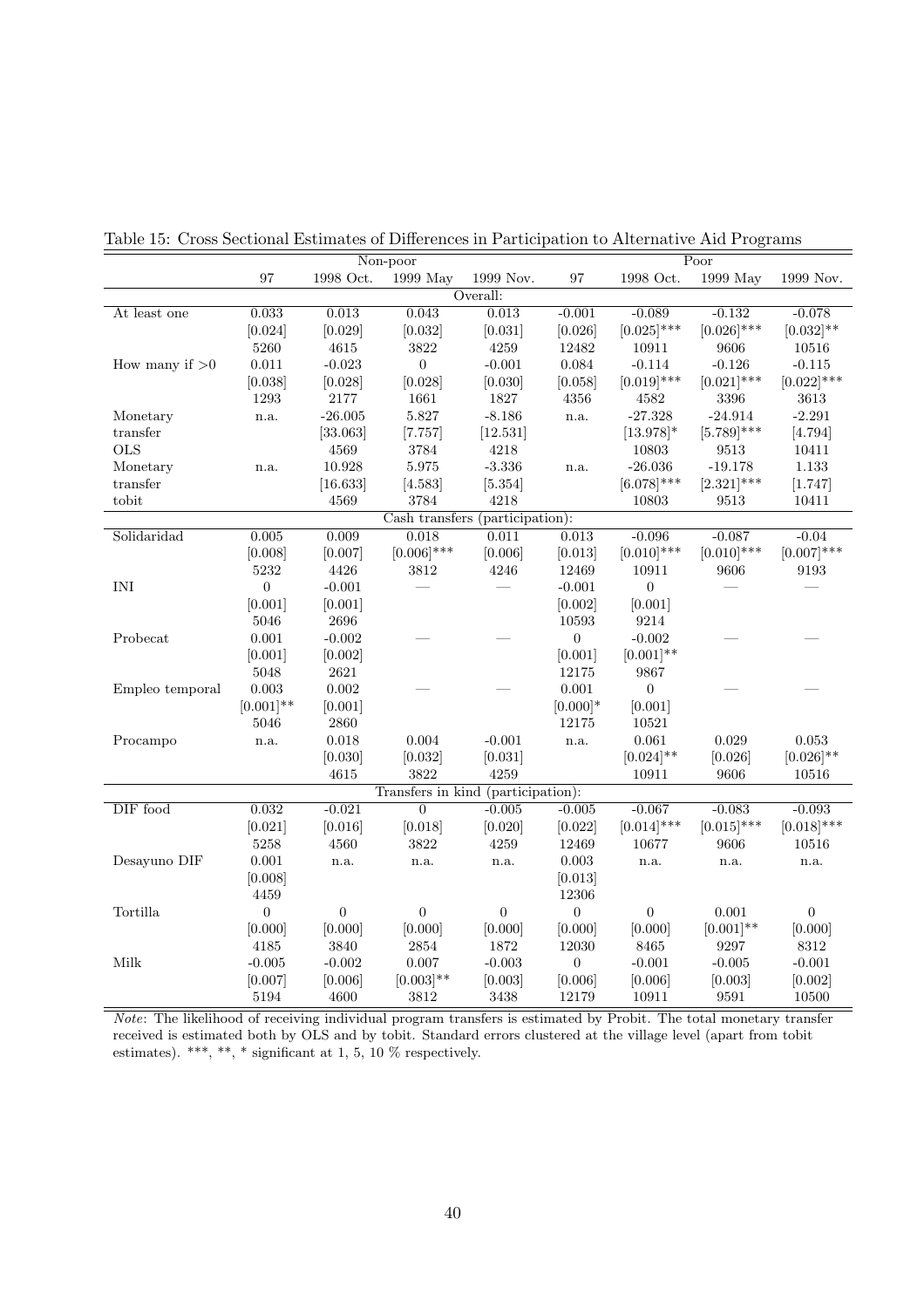#### 9.5 Alternative program receipt

Table 15 shows estimates of differences in participation to alternative aid programs. The first 4 rows of the Table present estimates of the differences in the aggregate measures. The following 8 rows show estimates of the differences in participation to the five cash transfer programs, and the three in kind programs. All these variables are at the household level, and refer to the month before the interviews took place. We find that there are no differences in alternative welfare receipt in 1997, with the exception of a slightly higher participation to the temporary employment program in treatment areas (for both poor and non-poor households). Thus, we rely on cross-sectional estimates of the differences for the remaining three data waves.

It is possible that non-poor participation to alternative welfare programs may have increased for all control villages: for example, households in control villages know of the existence of Progresa and may feel deprived, hence participate more to alternative programs. Alternatively, program officials may become more "generous" in communities excluded from Progresa. This increase in welfare receipts in control villages would be compatible with the results presented in Table 15. For instance, the absence of significant differences for non-poor may be consistent with equally increased participation rates in both types of villages. Similarly, part of the apparent decrease in receipt for treatment poor may actually be due to increased participation in control villages. In any case, note that if non-poor alternative program take-up increased equally in both treatment and control areas, it still would not explain why non-poor consumption is higher in treatment than in control villages.

One way to observe whether alternative programs take-up surged in both types of villages is to compare trends in these programs' pre- and during-Progresa participation rates. If we observed a substantial peak in 1998 and 1999 non-poor participation, compared to the 1997 levels, we may suspect that this is partly an indirect effect of Progresa in both treatment and control villages. Of course the supposed increase in welfare participation may as well be due to exogenous reasons. Table 16 compares average participation rates over time for Solidaridad, DIF food, Liconsa milk, and Tortilla. These are the only programs we observe for all 4 data waves. The comparison of program take-up rates over time clearly shows that there is no surge in participation in control areas after the beginning of Progresa. In fact, participation rates slowly decrease over time, in general.

in time, each price should have about 2000 observations. Instead, the non-missing observations range between 313 and 1375.

<sup>38</sup>Results available upon request.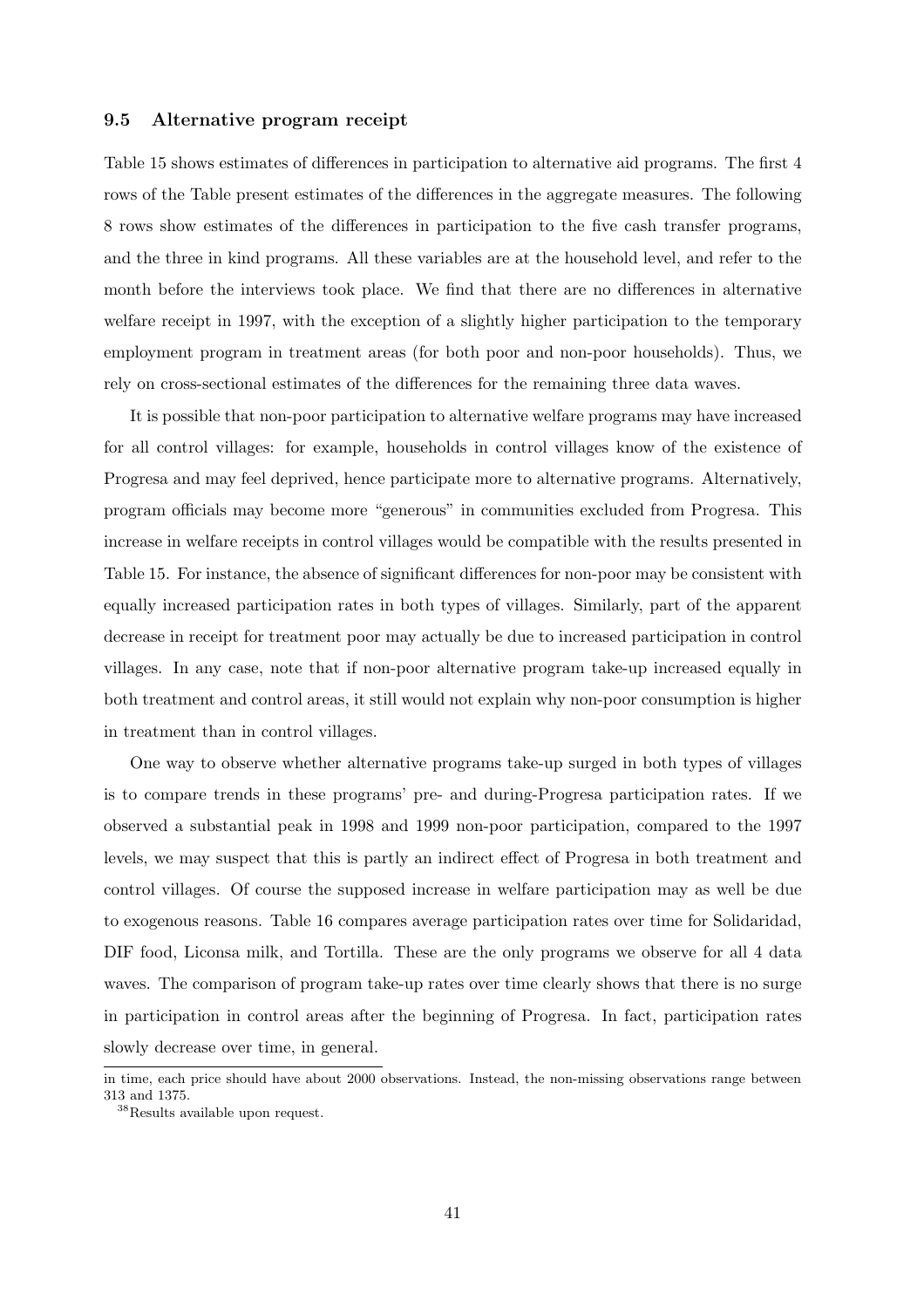| Solidaridad<br>NP control<br>0.081<br>0.074<br>0.053<br>0.040<br>(0.273)<br>(0.224)<br>(0.197)<br>(0.262)<br>0.079<br>NP treatment<br>0.077<br>0.079<br>0.052<br>(0.270)<br>(0.266)<br>(0.269)<br>(0.222)<br>P control<br>0.141<br>0.136<br>0.121<br>0.049 |
|------------------------------------------------------------------------------------------------------------------------------------------------------------------------------------------------------------------------------------------------------------|
|                                                                                                                                                                                                                                                            |
|                                                                                                                                                                                                                                                            |
|                                                                                                                                                                                                                                                            |
|                                                                                                                                                                                                                                                            |
|                                                                                                                                                                                                                                                            |
|                                                                                                                                                                                                                                                            |
| (0.326)<br>(0.349)<br>(0.343)<br>(0.216)                                                                                                                                                                                                                   |
| 0.153<br>0.026<br>0.005<br>P treatment<br>0.003                                                                                                                                                                                                            |
| (0.360)<br>(0.160)<br>(0.071)<br>(0.057)                                                                                                                                                                                                                   |
| DIF food                                                                                                                                                                                                                                                   |
| 0.099<br>NP control<br>0.112<br>0.100<br>0.094                                                                                                                                                                                                             |
| (0.316)<br>(0.300)<br>(0.299)<br>(0.292)                                                                                                                                                                                                                   |
| 0.136<br>0.072<br>0.092<br>0.090<br>NP treatment                                                                                                                                                                                                           |
| (0.343)<br>(0.289)<br>(0.259)<br>(0.286)                                                                                                                                                                                                                   |
| P control<br>0.153<br>0.116<br>0.112<br>0.144                                                                                                                                                                                                              |
| (0.360)<br>(0.321)<br>(0.315)<br>(0.351)                                                                                                                                                                                                                   |
| 0.044<br>0.140<br>0.025<br>0.024<br>P treatment                                                                                                                                                                                                            |
| (0.347)<br>(0.206)<br>(0.156)<br>(0.154)                                                                                                                                                                                                                   |
| Tortilla                                                                                                                                                                                                                                                   |
| NP control<br>0.000<br>0.001<br>0.001<br>0.001                                                                                                                                                                                                             |
| (0.022)<br>(0.026)<br>(0.034)<br>(0.024)                                                                                                                                                                                                                   |
| 0.002<br>0.006<br>0.009<br>0.004<br>NP treatment                                                                                                                                                                                                           |
| (0.039)<br>(0.077)<br>(0.095)<br>(0.059)                                                                                                                                                                                                                   |
| 0.001<br>0.001<br>0.001<br>0.001<br>P control                                                                                                                                                                                                              |
| (0.033)<br>(0.031)<br>(0.029)<br>(0.027)                                                                                                                                                                                                                   |
| 0.001<br>0.002<br>0.003<br>0.002<br>P treatment                                                                                                                                                                                                            |
| (0.030)<br>(0.045)<br>(0.050)<br>(0.045)                                                                                                                                                                                                                   |
| Liconsa milk                                                                                                                                                                                                                                               |
| NP control<br>0.037<br>0.027<br>0.012<br>0.012                                                                                                                                                                                                             |
| (0.189)<br>(0.162)<br>(0.109)<br>(0.108)                                                                                                                                                                                                                   |
| 0.009<br>0.029<br>0.028<br>0.017<br>NP treatment                                                                                                                                                                                                           |
| (0.166)<br>(0.164)<br>(0.130)<br>(0.096)                                                                                                                                                                                                                   |
| 0.034<br>0.034<br>0.016<br>0.009<br>P control                                                                                                                                                                                                              |
| (0.181)<br>(0.182)<br>(0.124)<br>(0.097)                                                                                                                                                                                                                   |
| 0.032<br>0.010<br>0.008<br>0.034<br>P treatment                                                                                                                                                                                                            |
| (0.176)<br>(0.180)<br>(0.099)<br>(0.088)                                                                                                                                                                                                                   |

Table 16: Average Monthly Participation Rates to Selected Alternative Aid Programs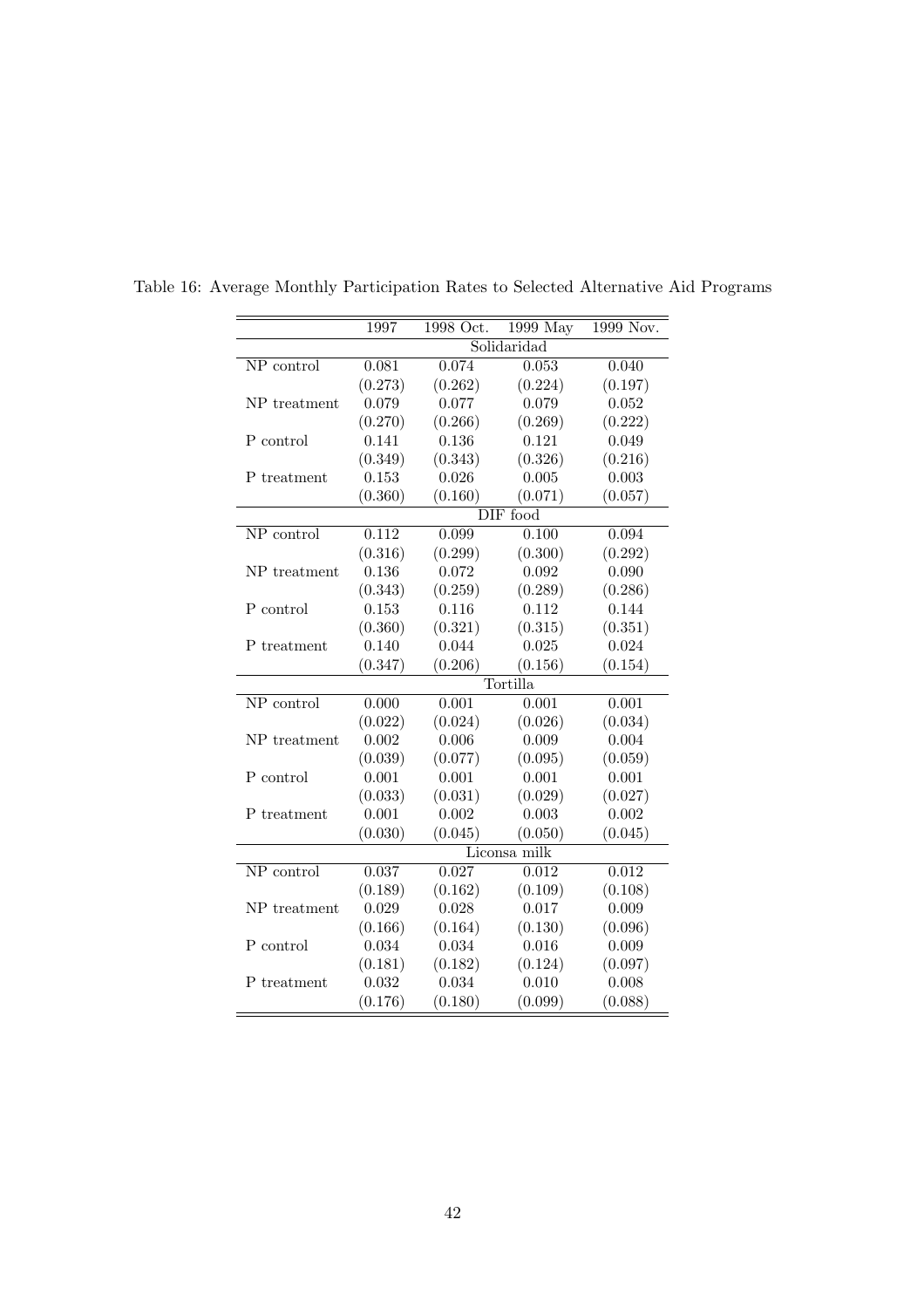#### 9.6 Shocks



Figure 2: Mean of the Shocks at the Village Level

We observe two different measures of shock in our sample. The data record whether, in the six months preceding the interview, the household has been hit by any of the following types of natural disasters: drought, flood, frost, fire, plague, earthquake, and hurricane. We also know whether any of these natural disasters caused a damage to the household, such as: loss of land, harvest, housing, property, tools, animals, and household members; casualties, and members migrating to find jobs elsewhere. We create two different dummy variables. One records whether the household has been hit by any natural disaster. The second one, instead, considers whether the household suffered from any of the above losses. The natural disaster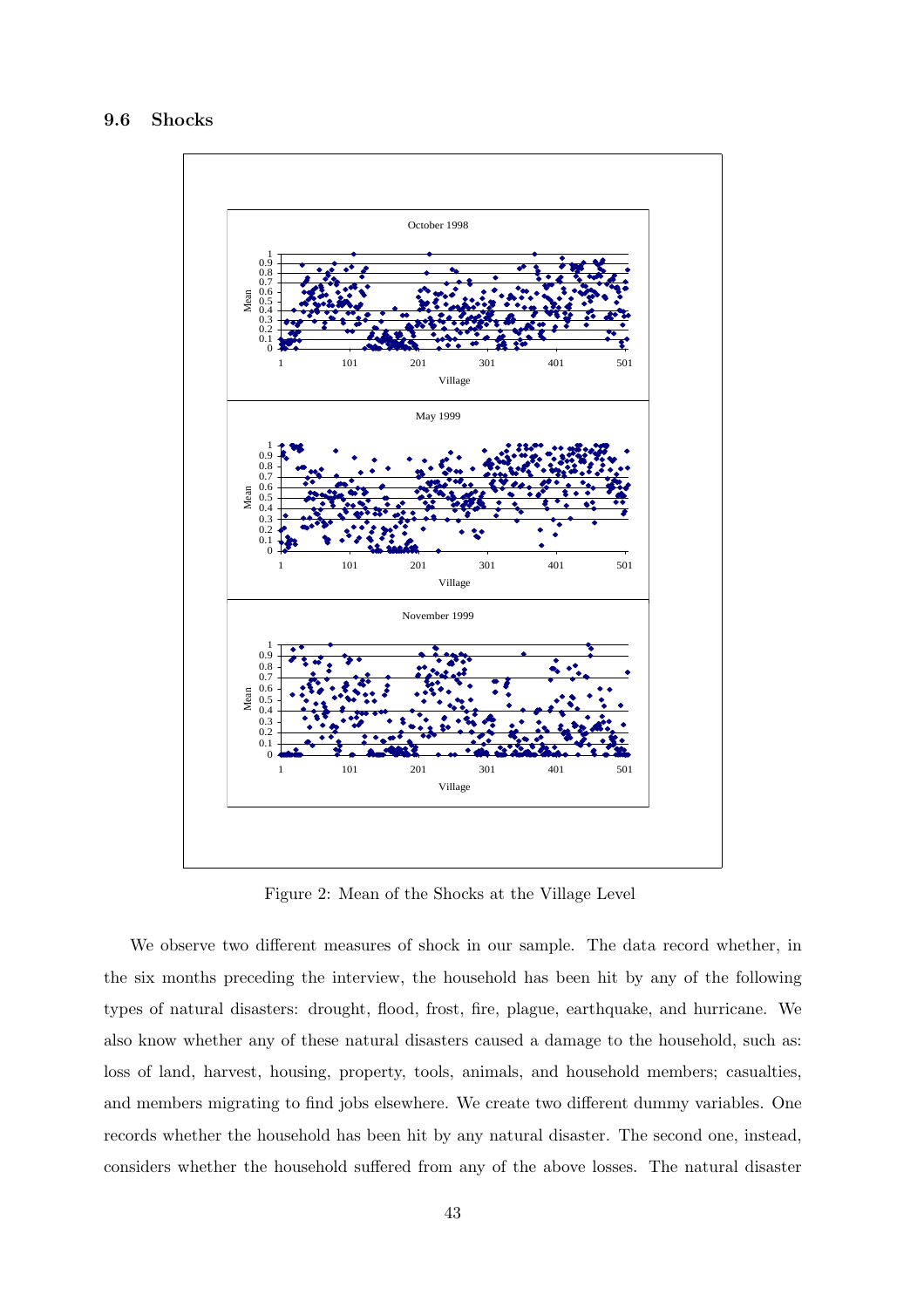dummy may include households who did not incur any loss because of the natural disaster. However, we suspect it is more likely to be unrelated to household characteristics than the second variable. For instance, loss of land and animals are conditional on their ownership by the households, while the decision to migrate is constrained by the availability of savings to finance the trip. The results showed in the paper use our preferred shock variable, the natural disaster dummy. However, our estimates do not vary substantially when we use the loss dummy.<sup>39</sup>

One potential shortcoming of this variable may be shocks hitting entire villages, leaving no within-village variation. For example, it is unlikely that an earthquake may hit only half a village. However, Figure 2 shows that this is not the case: when we plot within-village proportions of households hit by shocks, we notice that only in very few cases the entire village is hit.

Table 17: Difference in Average Shock Levels for Different Household Groups

|           | 1998 Oct. | 1999 May  | 1999 Nov.            |
|-----------|-----------|-----------|----------------------|
| Village   | $-.0223$  | $-0.0225$ | $-0.0027$            |
|           | [0.0178]  | [0.0196]  | [0.0224]             |
| <b>NP</b> | $-0.0023$ | 0.0031    | 0.0304               |
|           | [0.0276]  | [0.0296]  | [0.0345]             |
| P         | $-0.0138$ | 0.0379    | 0.0087               |
|           | [0.0253]  | [0.0281]  | [0.0303]             |
|           |           | . .       | . .<br>.<br>.<br>. . |

 $\overline{\textit{Note: Standard errors in [brackets].***, **, *}}$ 

significant at 1, 5, 10  $\%$  respectively.

We also checked whether shocks hit treated and control areas differentially. We tested whether the likelihood of reporting any natural disaster in the previous six months varies in treatment and control villages, first for all households, and then separately for non-poor and poor households. Table 17 presents the partial effects from a probit regression of the probability of being hit by a shock on village area dummies, (for all families and for non-poor and poor ones separately), conditioning on the set of observable characteristics described in the paper. The estimated partial effects are never statistically significant.

We also tested whether future shocks (October 1998, May or November 1999) have any significance in explaining March 1998 (pre-program) consumption once we have controlled for the observables used throughout the paper as control variables. Table 18 presents the results of the testing procedure on food and non-food consumption for all households, non-poor and poor separately. Once again this test confirms that once we have controlled for observable characteristics shocks hit randomly.

<sup>&</sup>lt;sup>39</sup>Results available upon request.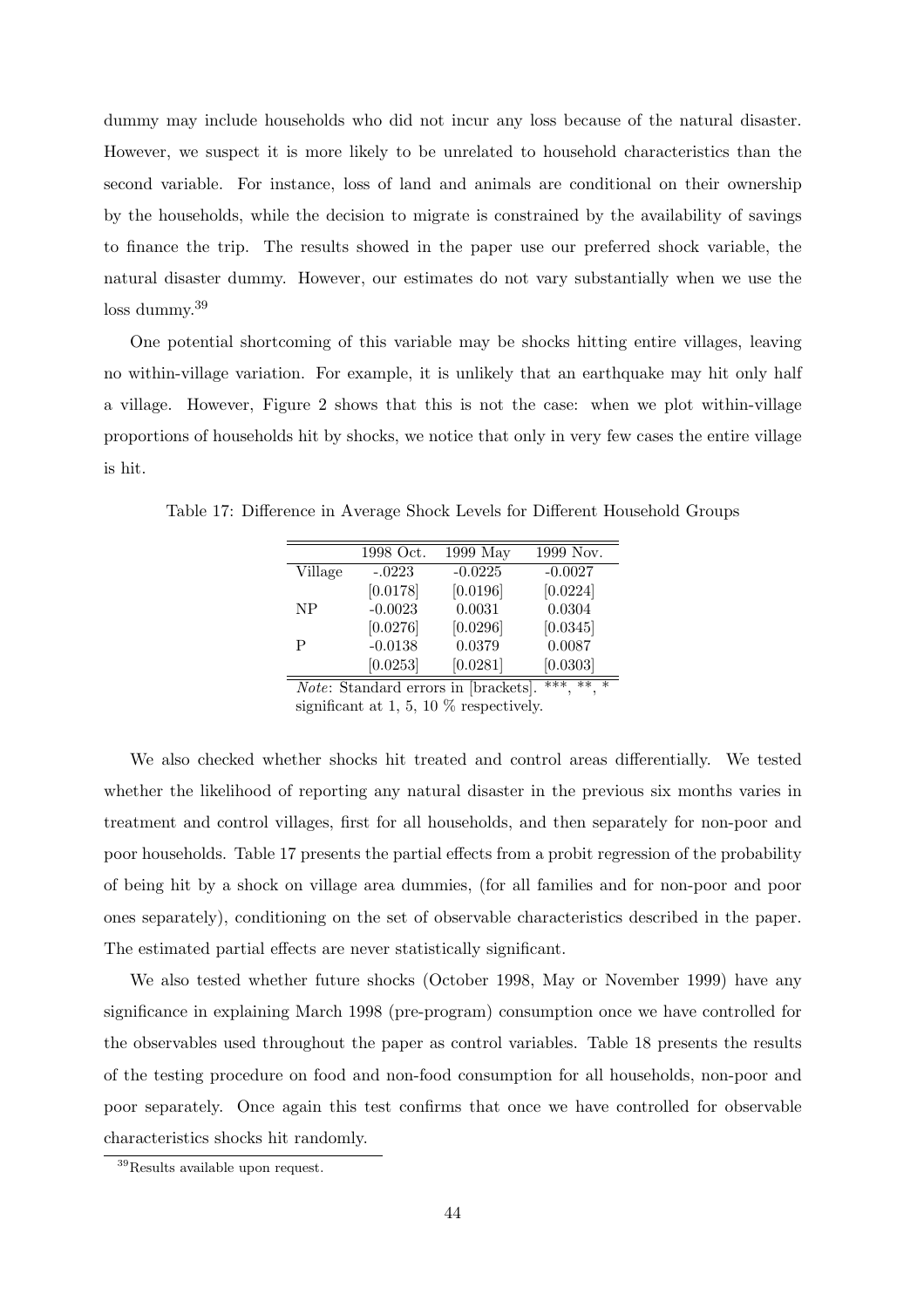|      |         | 1998 Oct. |          | 1999 May |         | 1999 Nov. |  |
|------|---------|-----------|----------|----------|---------|-----------|--|
|      | Food    | Non-Food  | Food     | Non-Food | Food    | Non-Food  |  |
| ALL  | $-0.08$ | .0178     | $-.0074$ | $-.0189$ | .0046   | .0304     |  |
| Obs. | 13981   | 13794     | 12130    | 11974    | 13297   | 13135     |  |
| NP   | $-.011$ | .0055     | $-.0021$ | $-.0355$ | $-.008$ | $-.0256$  |  |
| Obs. | 4209    | 4145      | 3502     | 3448     | 3890    | 3838      |  |
| P    | .0018   | .0219     | $-.0123$ | $-.0156$ | .0093   | $.0517*$  |  |
| Obs. | 9772    | 9649      | 8628     | 8526     | 9407    | 9297      |  |

Table 18: T-tests on the Randomness of the Idiosyncratic Shocks

Note: A number of pre-program controls are added in the regression. The standard errors not presented her are clustered at the village level \*\*\*, \*\*, \* significant 1, 5, 10  $\%$  respectively.

Table 19 provides a series of F-tests on whether natural disasters (idiosyncratic component) in October 1998, May 1999 and November 1999 hit different subgroups differentially once we have controlled for pre-program observables. Those subgroups are identified as in 7. The testing procedure involves performing a joint test on the equality of the parameter attached to each subgroup in estimating pre-program (March 1998) food and non food consumption (in logs). Where the null hypothesis is joint equality of the coefficient estimated. We interpret the null as evidence of the randomness of the idiosyncratic shocks.

|      |      |           |         |            |      | $\frac{1}{2}$ |
|------|------|-----------|---------|------------|------|---------------|
|      |      | 1998 Oct. |         | $1999$ May |      | 1999 Nov.     |
|      | Food | Non-Food  | Food    | Non-Food   | Food | Non-Food      |
| NP   | 0.56 | 0.10      | $2.35*$ | $3.37**$   | 0.15 | 0.53          |
| Obs. | 4196 | 4132      | 3493    | 3493       | 3879 | 3827          |
| P    | 0.12 | 1.00      | 0.25    | 1.31       | 0.14 | 1.67          |
| Obs. | 9757 | 9634      | 8614    | 8512       | 9393 | 9283          |

Table 19: F-tests on the Randomness of the Idiosyncratic Shocks

Note: A number of pre-program controls are added in the regression. The standard errors not presented her are clustered at the village level \*\*\*, \*\*, \* significant 1, 5, 10  $\%$  respectively.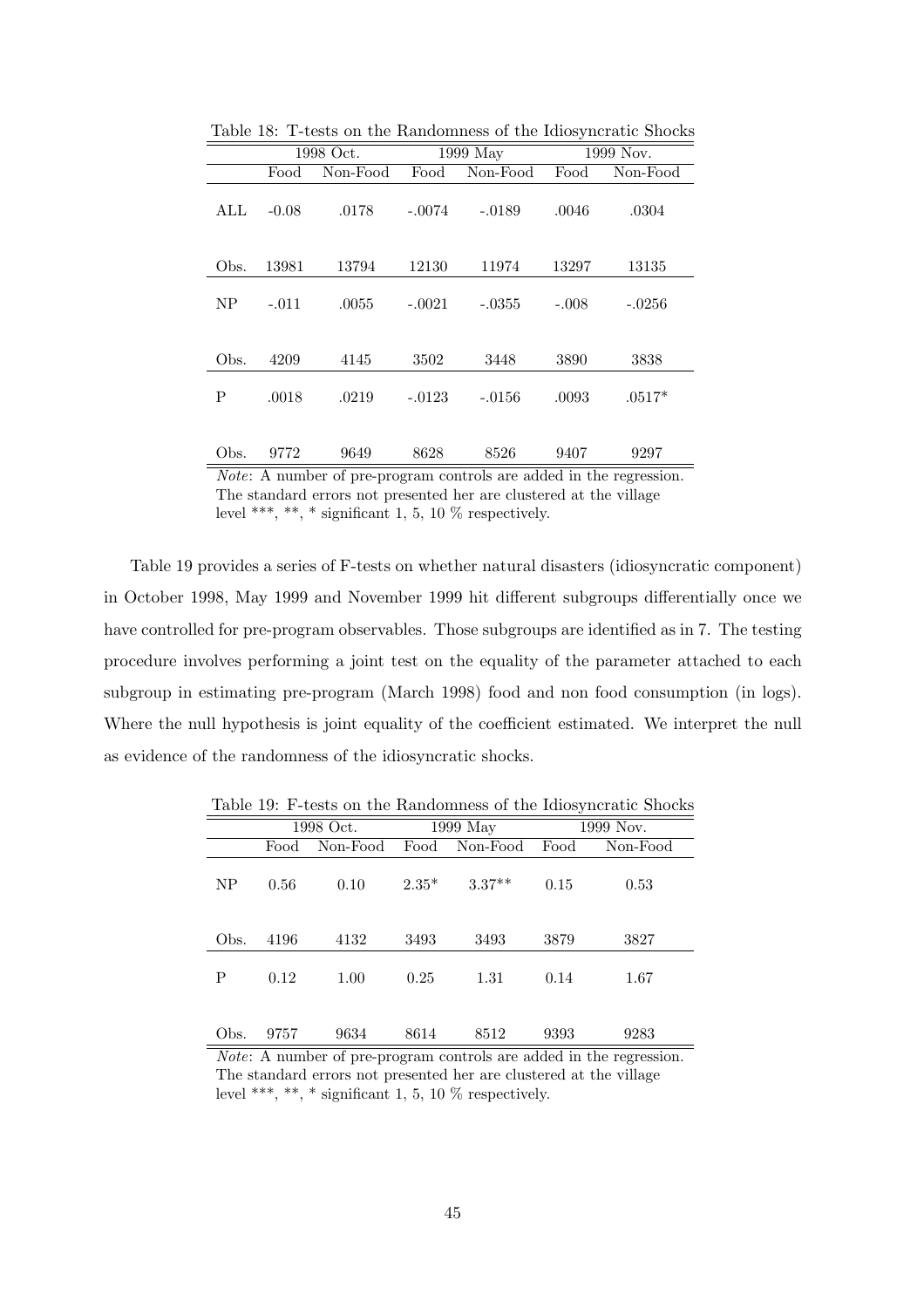|                                   |           | 1998 Oct. |           | 1999 May      |                                             | 1999 Nov.   |  |
|-----------------------------------|-----------|-----------|-----------|---------------|---------------------------------------------|-------------|--|
|                                   | Probit    | Tobit     | Probit    | Tobit         | Probit                                      | Tobit       |  |
|                                   |           |           |           |               | Total credit resources:                     |             |  |
| $IT\widetilde{E}^{S0}$            | 0.0066    | 1.5004    |           |               |                                             |             |  |
|                                   | [0.0104]  | [2.182]   |           |               |                                             |             |  |
| $IT\hat{E}^{S1}$                  | $-0.0029$ | $-0.7207$ |           |               |                                             |             |  |
|                                   | [0.0104]  | [2.504]   |           |               |                                             |             |  |
| $IT\hat{E}^{S1}-IT\hat{E}^{S0}$   | $-0.0095$ | $-2.2211$ |           |               |                                             |             |  |
|                                   | [0.133]   | [3.2663]  |           |               |                                             |             |  |
| Obs.                              | 10893     | 10885     |           |               |                                             |             |  |
|                                   |           |           |           |               | Loans:                                      |             |  |
| $IT\hat{E}^{S0}$                  | 0.0048    | 0.7434    | $-0.0058$ | $-0.7343$     |                                             |             |  |
|                                   | [0.0059]  | [0.6643]  | [0.0062]  | [0.9255]      |                                             |             |  |
| $IT\hat{E}^{S1}$                  | $-0.0018$ | $-0.6332$ | $-0.0095$ | $-1.7928$     |                                             |             |  |
|                                   | [0.0053]  | [0.7313]  | [0.0066]  | $[0.7903]$ ** |                                             |             |  |
| $IT\hat{E}^{S1} - IT\hat{E}^{S0}$ | $-0.0066$ | $-1.3766$ | $-0.0037$ | $-1.0585$     |                                             |             |  |
|                                   | [0.0073]  | [0.9627]  | [0.0059]  | [1.1142]      |                                             |             |  |
| Obs.                              | 10893     | 10889     | 9478      | 9569          |                                             |             |  |
|                                   |           |           |           |               | Monetary transfers from family and friends: |             |  |
| $IT\hat{E}^{S0}$                  | $-0.0020$ | $-0.7036$ |           |               | 0.0031                                      | 1.839       |  |
|                                   | [0.0031]  | [1.2475]  |           |               | $[0.0018]*$                                 | $[1.031]$ * |  |
| $IT\hat{E}^{S1}$                  | 0.0015    | $-0.147$  |           |               | $-0.0018$                                   | $-0.7363$   |  |
|                                   | [0.0041]  | [1.574]   |           |               | [0.0022]                                    | [1.5037]    |  |
| $IT\hat{E}^{S1}-IT\hat{E}^{S0}$   | 0.0035    | 0.5566    |           |               | $-0.0049$                                   | $-2.5753$   |  |
|                                   | [0.0047]  | [1.9193]  |           |               | $[0.0027]$ *                                | [1.7884]    |  |
| Obs.                              | 10894     | 10741     |           |               | 10500                                       | 10361       |  |
|                                   |           |           |           |               | In-kind transfers from family and friends:  |             |  |
| $IT\hat{E}^{S0}$                  | $-0.0007$ |           |           |               | $-0.0062$                                   |             |  |
|                                   | [0.0021]  |           |           |               | $[0.0019]$ ***                              |             |  |
| $IT\hat{E}^{S1}$                  | $-0.0012$ |           |           |               | 0.0002                                      |             |  |
|                                   | [0.0026]  |           |           |               | [0.003]                                     |             |  |
| $IT\hat{E}^{S1} - IT\hat{E}^{S0}$ | 0.0005    |           |           |               | 0.0064                                      |             |  |
|                                   | [0.0033]  |           |           |               | $[0.0033]*$                                 |             |  |
| Obs.                              | 10894     |           |           |               | 10500                                       |             |  |

Table 20: Effect of Progresa on Credit for the Poor, by Shock

Note: Top 1% of positive values is trimmed in the Tobit. The usual controls are added in the regression. The standard errors in [brackets] are clustered at the village level in the Probit regressions. \*\*\*, \*\*, \* significant 1, 5, 10 % respectively.